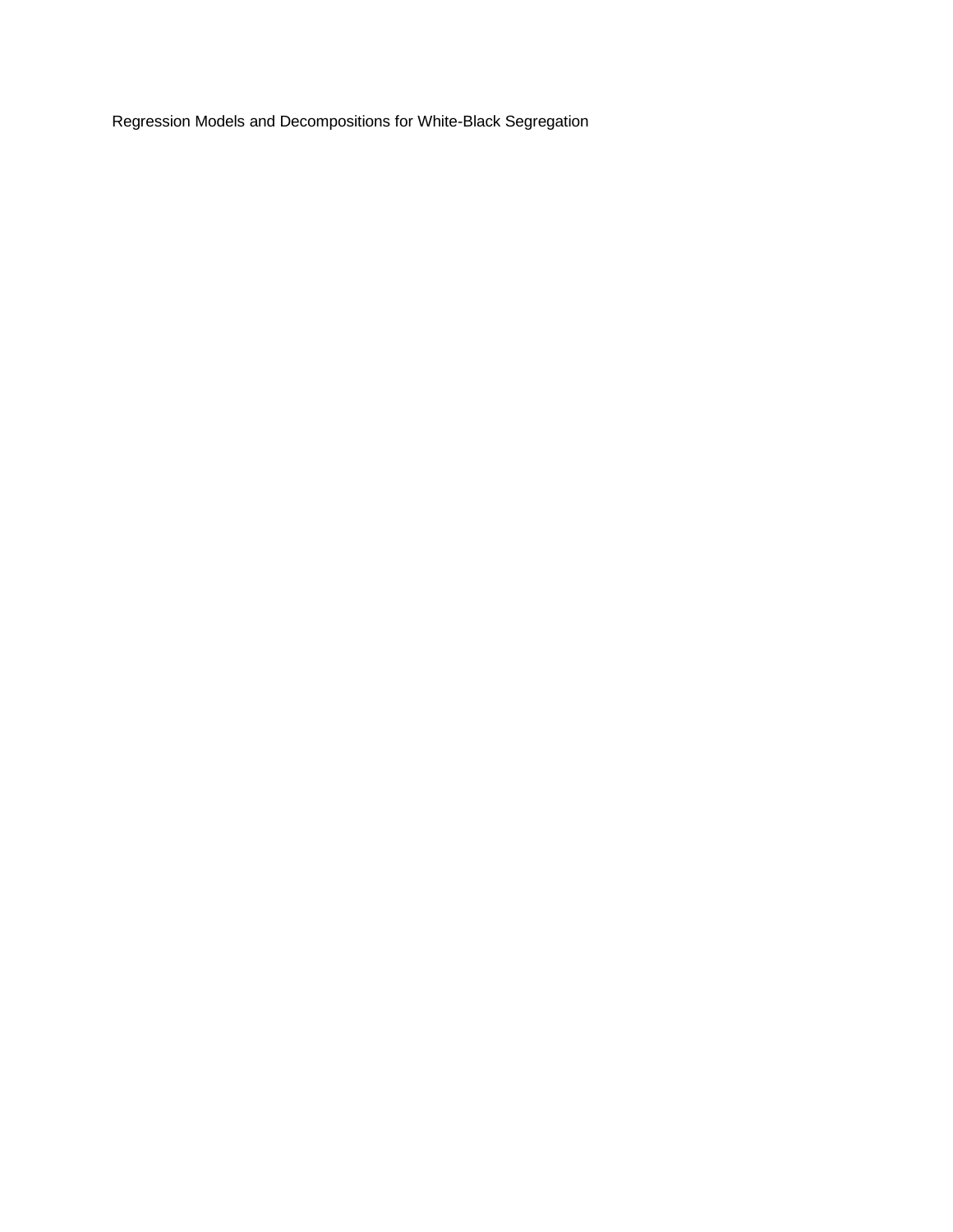Metropolitan Statistical Area: Atlanta-Sandy Springs-Marietta

|                            | White     |                       | <b>Black</b> |                       |
|----------------------------|-----------|-----------------------|--------------|-----------------------|
|                            | b         | <b>Standard Error</b> | b            | <b>Standard Error</b> |
| Degree                     | 0.0807    | 0.0091                | 0.1227       | 0.0142                |
| Income                     | 0.0562    | 0.0083                | 0.0847       | 0.0155                |
| Military                   | $-0.2621$ | 0.0363                | $-0.0333$    | 0.0530                |
| Non-citizen*               | $-0.1657$ | 0.1301                | 0.5673       | 0.1203                |
| Naturalized citizen*       | $-0.1127$ | 0.0928                | 0.3500       | 0.0731                |
| Recent immigrant           | $-0.5326$ | 0.1296                | $-0.3164$    | 0.1212                |
| English language ability   | 0.4993    | 0.0713                |              |                       |
| Age 15-29**                | $-0.4102$ | 0.0452                | $-0.1487$    | 0.0621                |
| Age 60+**                  | 0.1786    | 0.0314                | $-0.0216$    | 0.0473                |
| Single mother household*** | $-0.3458$ | 0.0697                | $-0.4959$    | 0.0610                |
| Other family household***  | $-0.7137$ | 0.0280                | $-0.4614$    | 0.0397                |
| Recent mover               | $-0.4278$ | 0.0396                | $-0.0090$    | 0.0494                |
| Constant                   | $-0.1821$ | 0.2277                | $-3.0761$    | 0.3799                |

|  | Regression estimates (DV: Individual scoring for the Dissimilarity Index) |
|--|---------------------------------------------------------------------------|
|  |                                                                           |

\*reference is U.S.-born citizen

\*\*reference is age 30-59

\*\*\*reference is married couple household

|                           | Component value |
|---------------------------|-----------------|
| Resources component       | 2.79            |
| Rates component           | 61.44           |
| Joint impact component    | 0.68            |
| Overall segregation score | 64.91           |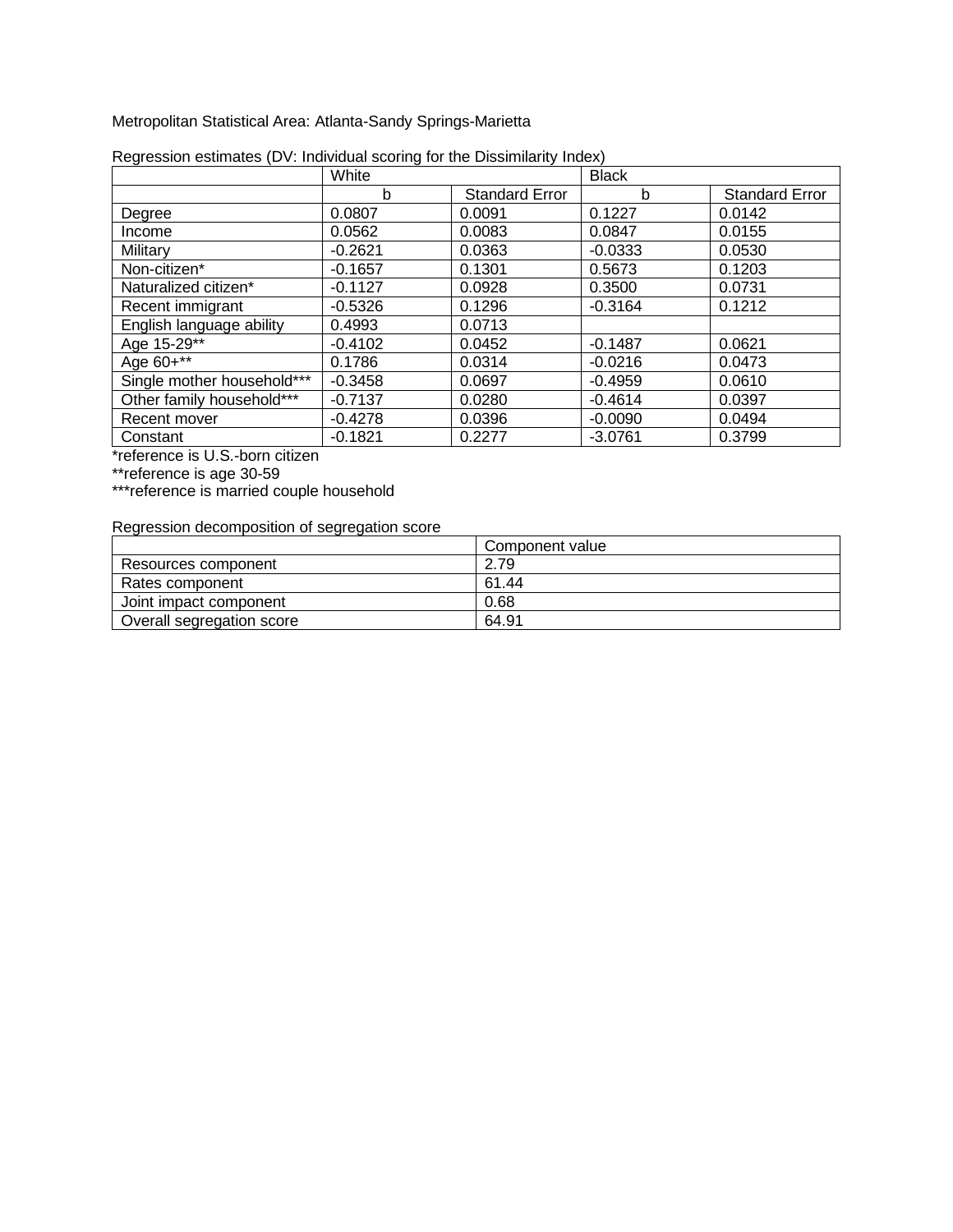#### Metropolitan Statistical Area: Baltimore-Towson

|                            | White     |                       | <b>Black</b> |                       |
|----------------------------|-----------|-----------------------|--------------|-----------------------|
|                            | b         | <b>Standard Error</b> | b            | <b>Standard Error</b> |
| Degree                     | 0.0349    | 0.0115                | 0.2203       | 0.0206                |
| Income                     | 0.0781    | 0.0102                | 0.1608       | 0.0283                |
| Military                   | $-0.2433$ | 0.0452                | 0.2853       | 0.0713                |
| Non-citizen*               | $-0.2829$ | 0.1699                | $-0.3576$    | 0.2462                |
| Naturalized citizen*       | $-0.2723$ | 0.0995                | 0.1741       | 0.1270                |
| Recent immigrant           | $-0.5903$ | 0.1726                | $-0.0771$    | 0.2137                |
| English language ability   | 0.4924    | 0.0779                |              |                       |
| Age 15-29**                | $-0.5397$ | 0.0555                | $-0.1235$    | 0.1018                |
| Age 60+**                  | 0.4271    | 0.0392                | 0.0133       | 0.0634                |
| Single mother household*** | $-0.5320$ | 0.0867                | $-0.7488$    | 0.0968                |
| Other family household***  | $-0.7310$ | 0.0351                | $-0.6550$    | 0.0590                |
| Recent mover               | $-0.3205$ | 0.0541                | 0.3549       | 0.0821                |
| Constant                   | $-0.1729$ | 0.2536                | $-3.2912$    | 0.6450                |

# Regression estimates (DV: Individual scoring for the Dissimilarity Index)

\*reference is U.S.-born citizen

\*\*reference is age 30-59

\*\*\*reference is married couple household

|                           | Component value |
|---------------------------|-----------------|
| Resources component       | 5.46            |
| Rates component           | 66.31           |
| Joint impact component    | $-1.80$         |
| Overall segregation score | 69.97           |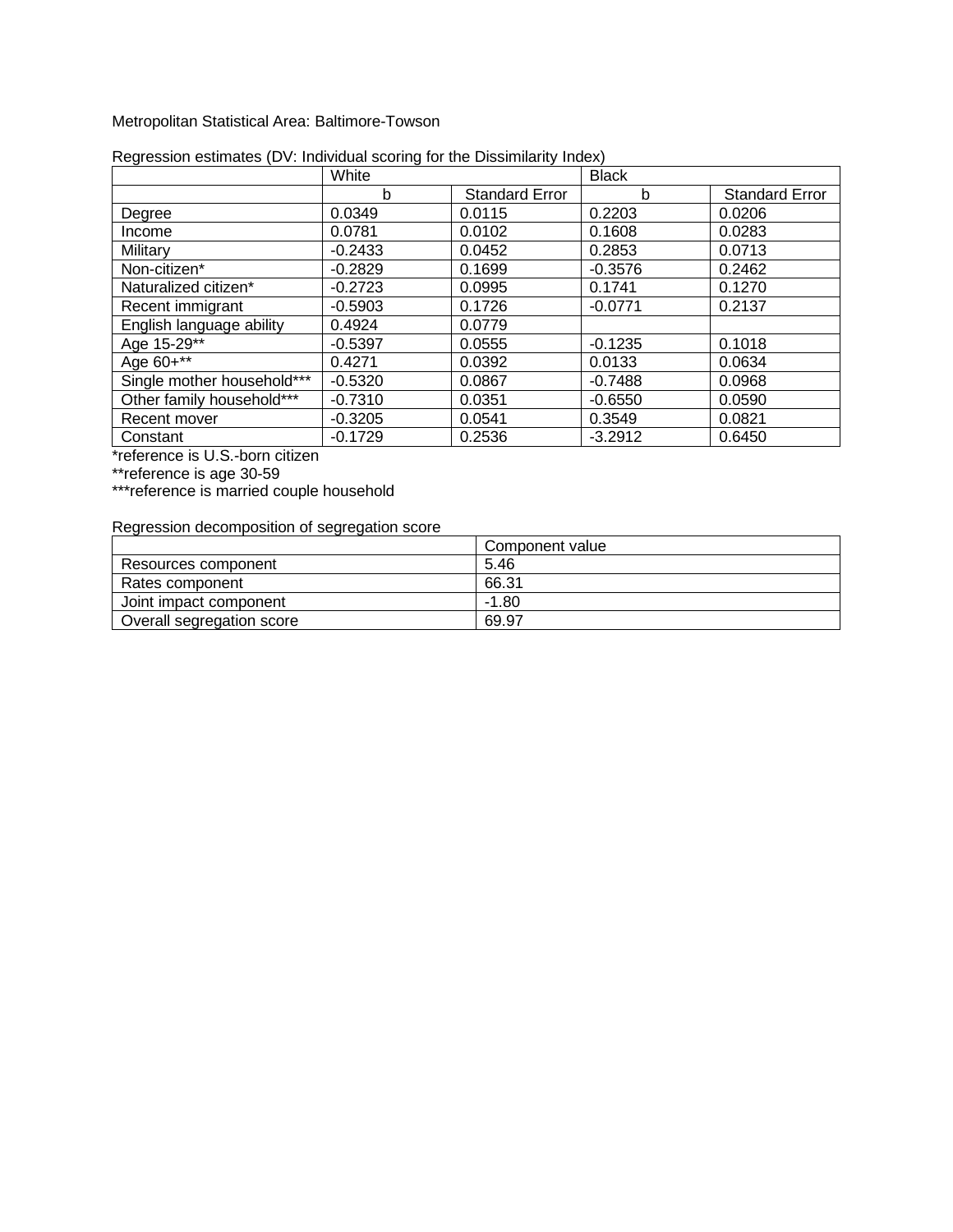Metropolitan Statistical Area: Boston-Cambridge-Quincy

|                            | White     |                       | <b>Black</b> |                       |
|----------------------------|-----------|-----------------------|--------------|-----------------------|
|                            | b         | <b>Standard Error</b> | b            | <b>Standard Error</b> |
| Degree                     | 0.1167    | 0.0073                | 0.1872       | 0.0295                |
| Income                     | 0.0730    | 0.0065                | 0.1161       | 0.0386                |
| Military                   | $-0.1026$ | 0.0328                | 0.4368       | 0.1339                |
| Non-citizen*               | $-0.3435$ | 0.0774                | $-0.0327$    | 0.1360                |
| Naturalized citizen*       | $-0.2452$ | 0.0507                | $-0.2376$    | 0.1093                |
| Recent immigrant           | $-0.5382$ | 0.0782                | 0.0018       | 0.1291                |
| English language ability   | 0.4096    | 0.0394                | 0.0883       | 0.1025                |
| Age 15-29**                | $-0.2857$ | 0.0383                | 0.1556       | 0.1283                |
| Age 60+**                  | 0.3080    | 0.0257                | $-0.2674$    | 0.0965                |
| Single mother household*** | $-0.7536$ | 0.0532                | $-0.7546$    | 0.1400                |
| Other family household***  | $-0.6715$ | 0.0231                | $-0.3281$    | 0.0881                |
| Recent mover               | $-0.1660$ | 0.0352                | 0.1491       | 0.1132                |
| Constant                   | $-0.3052$ | 0.1336                | $-3.0385$    | 0.4834                |

|  | Regression estimates (DV: Individual scoring for the Dissimilarity Index) |
|--|---------------------------------------------------------------------------|
|  |                                                                           |

\*reference is U.S.-born citizen

\*\*reference is age 30-59

\*\*\*reference is married couple household

|                           | Component value |
|---------------------------|-----------------|
| Resources component       | 6.0             |
| Rates component           | 55.22           |
| Joint impact component    | 2.51            |
| Overall segregation score | 63.73           |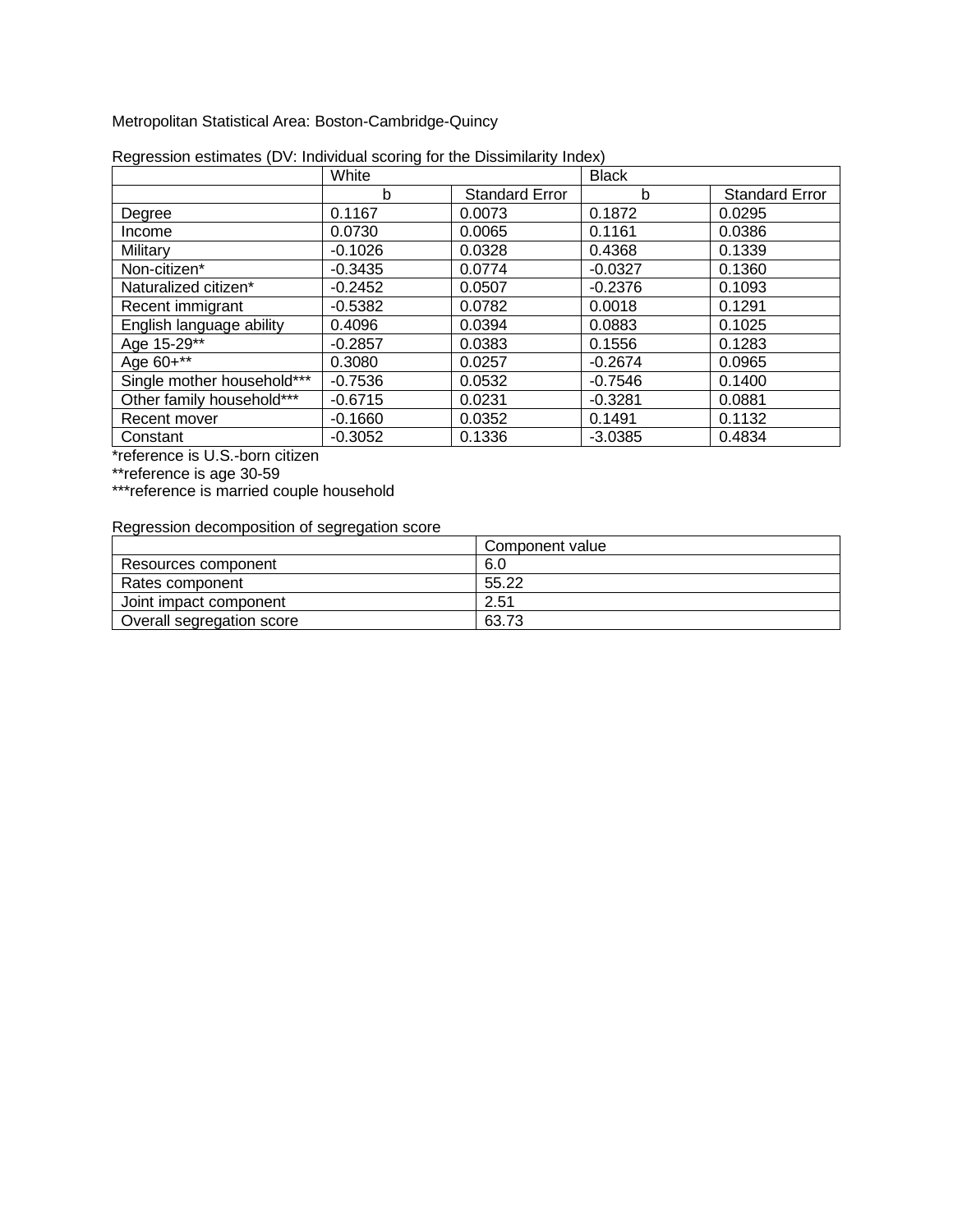Metropolitan Statistical Area: Chicago-Joliet-Naperville

|                            | White     |                       | <b>Black</b> |                       |
|----------------------------|-----------|-----------------------|--------------|-----------------------|
|                            | b         | <b>Standard Error</b> | b            | <b>Standard Error</b> |
| Degree                     | 0.0867    | 0.0080                | 0.2270       | 0.0165                |
| Income                     | 0.1057    | 0.0061                | 0.2069       | 0.0199                |
| Military                   | $-0.2095$ | 0.0324                | 0.1212       | 0.0637                |
| Non-citizen*               | $-0.0097$ | 0.0942                | 0.7545       | 0.1733                |
| Naturalized citizen*       | 0.1999    | 0.0551                | 0.9273       | 0.1157                |
| Recent immigrant           | $-0.3918$ | 0.0852                | $-0.0399$    | 0.1662                |
| English language ability   | $-0.0453$ | 0.0439                |              |                       |
| Age 15-29**                | $-0.2831$ | 0.0378                | 0.1768       | 0.0708                |
| Age 60+**                  | 0.1549    | 0.0257                | $-0.5966$    | 0.0529                |
| Single mother household*** | $-0.5926$ | 0.0571                | $-0.6226$    | 0.0688                |
| Other family household***  | $-0.6563$ | 0.0232                | $-0.4821$    | 0.0458                |
| Recent mover               | $-0.2827$ | 0.0357                | 0.3701       | 0.0577                |
| Constant                   | 1.5009    | 0.1440                | $-4.0501$    | 0.4447                |

| Regression estimates (DV: Individual scoring for the Dissimilarity Index) |  |  |  |
|---------------------------------------------------------------------------|--|--|--|
|                                                                           |  |  |  |

\*reference is U.S.-born citizen

\*\*reference is age 30-59

\*\*\*reference is married couple household

|                           | Component value |
|---------------------------|-----------------|
| Resources component       | 5.30            |
| Rates component           | 75.84           |
| Joint impact component    | $-2.58$         |
| Overall segregation score | 78.56           |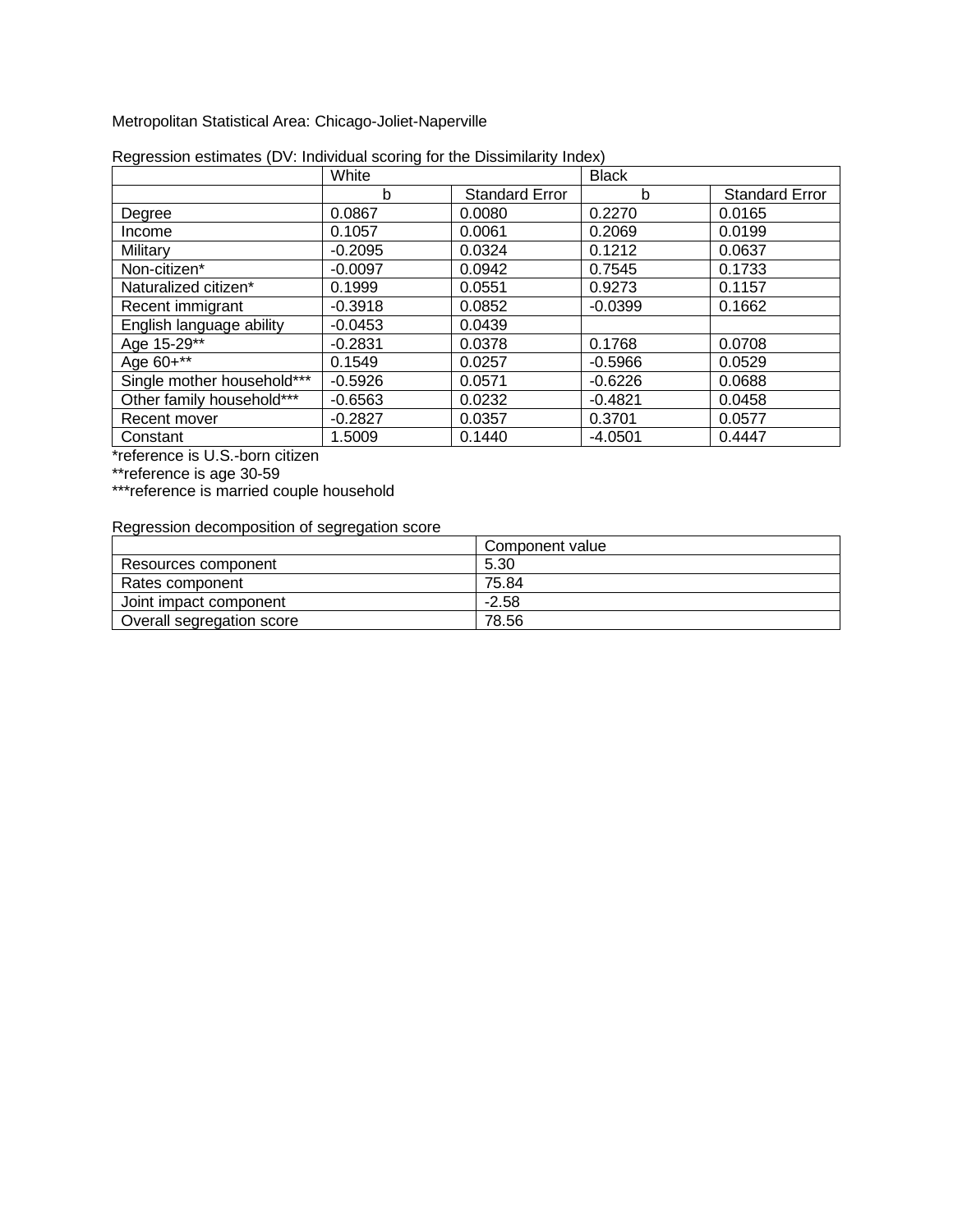Metropolitan Statistical Area: Dallas-Ft-Worth-Arlington

|                            | White     |                       | <b>Black</b> |                       |
|----------------------------|-----------|-----------------------|--------------|-----------------------|
|                            | b         | <b>Standard Error</b> | b            | <b>Standard Error</b> |
| Degree                     | 0.1095    | 0.0078                | 0.2505       | 0.0186                |
| Income                     | 0.0725    | 0.0065                | 0.1390       | 0.0216                |
| Military                   | $-0.1681$ | 0.0304                | 0.1671       | 0.0666                |
| Non-citizen*               | $-0.1549$ | 0.1192                | 0.3139       | 0.1889                |
| Naturalized citizen*       | $-0.2625$ | 0.0775                | 0.5412       | 0.1246                |
| Recent immigrant           | $-0.5519$ | 0.1230                | $-0.5829$    | 0.1803                |
| English language ability   | 0.3105    | 0.0626                |              |                       |
| Age 15-29**                | $-0.4358$ | 0.0348                | $-0.1400$    | 0.0727                |
| Age 60+**                  | 0.4189    | 0.0257                | $-0.4328$    | 0.0603                |
| Single mother household*** | $-0.5986$ | 0.0513                | $-0.7509$    | 0.0764                |
| Other family household***  | $-0.6427$ | 0.0229                | $-0.4486$    | 0.0495                |
| Recent mover               | $-0.3185$ | 0.0305                | 0.1018       | 0.0598                |
| Constant                   | $-0.2037$ | 0.1966                | $-3.1124$    | 0.4448                |

| Regression estimates (DV: Individual scoring for the Dissimilarity Index) |  |  |
|---------------------------------------------------------------------------|--|--|
|                                                                           |  |  |

\*reference is U.S.-born citizen

\*\*reference is age 30-59

\*\*\*reference is married couple household

|                           | Component value |
|---------------------------|-----------------|
| Resources component       | 5.12            |
| Rates component           | 54.21           |
| Joint impact component    | 0.40            |
| Overall segregation score | 59.73           |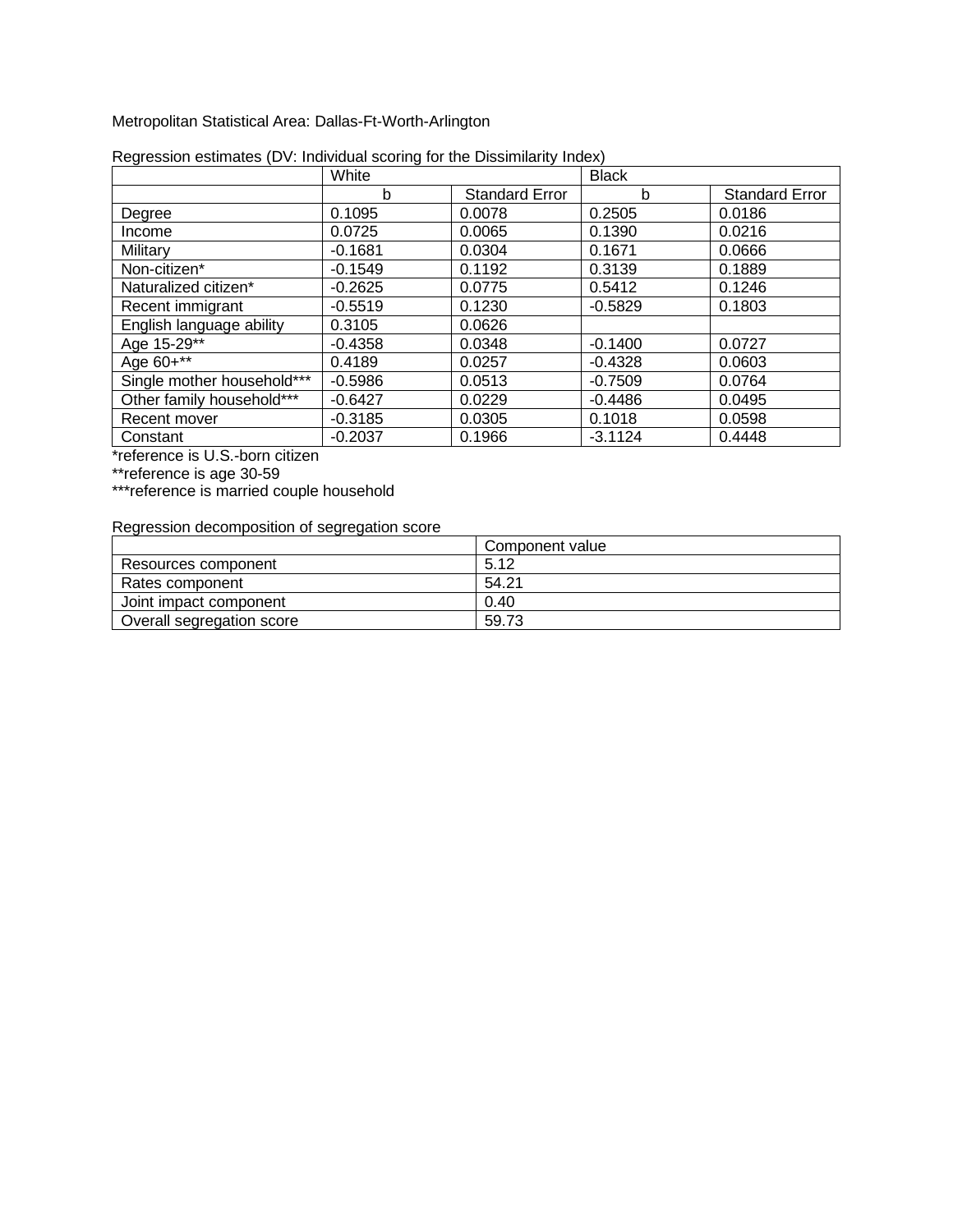Metropolitan Statistical Area: Denver-Aurora-Broomfield

|                            | White     |                       | <b>Black</b> |                       |
|----------------------------|-----------|-----------------------|--------------|-----------------------|
|                            | b         | <b>Standard Error</b> | b            | <b>Standard Error</b> |
| Degree                     | 0.0583    | 0.0100                | 0.2914       | 0.0442                |
| Income                     | 0.0938    | 0.0086                | 0.1413       | 0.0478                |
| Military                   | $-0.3026$ | 0.0387                | 0.1161       | 0.1465                |
| Non-citizen*               | $-0.2631$ | 0.1331                | $-0.0894$    | 0.3546                |
| Naturalized citizen*       | $-0.3237$ | 0.0840                | $-0.3436$    | 0.2835                |
| Recent immigrant           | $-0.5999$ | 0.1386                | $-0.4637$    | 0.3302                |
| English language ability   | 0.4039    | 0.0704                |              |                       |
| Age 15-29**                | $-0.2381$ | 0.0437                | 0.1311       | 0.1749                |
| Age 60+**                  | 0.3389    | 0.0329                | $-0.2840$    | 0.1360                |
| Single mother household*** | $-0.3915$ | 0.0685                | $-0.6606$    | 0.2055                |
| Other family household***  | $-0.5206$ | 0.0281                | $-0.2379$    | 0.1198                |
| Recent mover               | $-0.0450$ | 0.0396                | 0.1324       | 0.1434                |
| Constant                   | $-0.6429$ | 0.2281                | $-3.1017$    | 0.7258                |

|  | Regression estimates (DV: Individual scoring for the Dissimilarity Index) |
|--|---------------------------------------------------------------------------|
|  |                                                                           |

\*reference is U.S.-born citizen

\*\*reference is age 30-59

\*\*\*reference is married couple household

|                           | Component value |
|---------------------------|-----------------|
| Resources component       | 6.34            |
| Rates component           | 54.75           |
| Joint impact component    | $-0.58$         |
| Overall segregation score | 60.51           |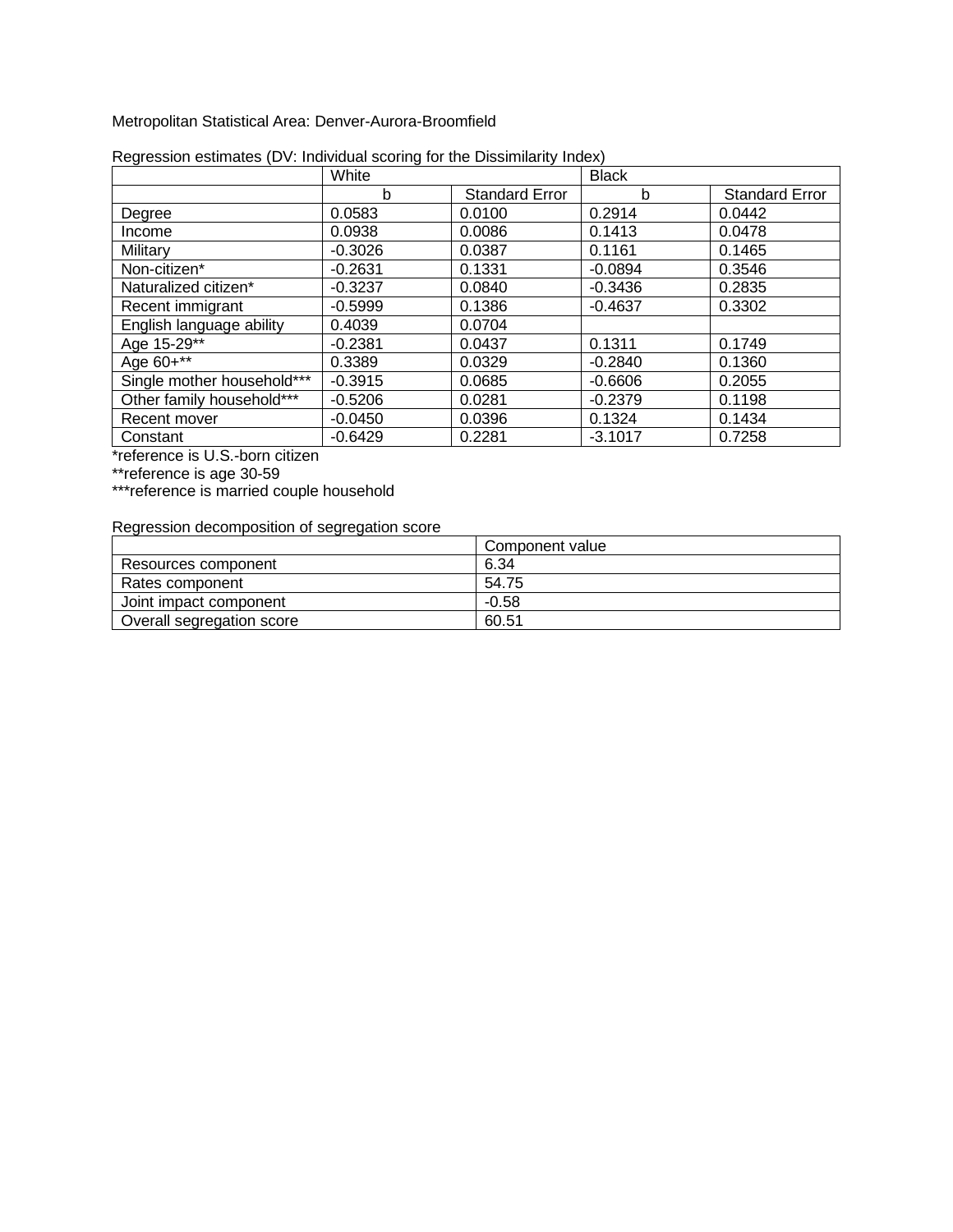Metropolitan Statistical Area: Detroit-Warren-Livonia

|                            | White     |                       | <b>Black</b> |                       |
|----------------------------|-----------|-----------------------|--------------|-----------------------|
|                            | b         | <b>Standard Error</b> | b            | <b>Standard Error</b> |
| Degree                     | 0.0374    | 0.0103                | 0.2188       | 0.0202                |
| Income                     | 0.1275    | 0.0083                | 0.1712       | 0.0249                |
| Military                   | $-0.1683$ | 0.0396                | 0.0281       | 0.0802                |
| Non-citizen*               | $-0.3516$ | 0.1007                | 0.5082       | 0.3382                |
| Naturalized citizen*       | $-0.1802$ | 0.0656                | 0.6374       | 0.1869                |
| Recent immigrant           | $-0.3747$ | 0.1039                | $-0.0492$    | 0.3219                |
| English language ability   | 0.1213    | 0.0525                |              |                       |
| Age 15-29**                | $-0.4733$ | 0.0477                | $-0.0130$    | 0.0918                |
| Age 60+**                  | 0.0983    | 0.0314                | $-0.5053$    | 0.0611                |
| Single mother household*** | $-0.6477$ | 0.0668                | $-0.5939$    | 0.0796                |
| Other family household***  | $-0.9091$ | 0.0295                | $-0.6124$    | 0.0554                |
| Recent mover               | $-0.4850$ | 0.0423                | 0.6680       | 0.0648                |
| Constant                   | 1.1606    | 0.1710                | $-4.6190$    | 0.6727                |

| Regression estimates (DV: Individual scoring for the Dissimilarity Index) |  |  |  |
|---------------------------------------------------------------------------|--|--|--|
|                                                                           |  |  |  |

\*reference is U.S.-born citizen

\*\*reference is age 30-59

\*\*\*reference is married couple household

|                           | Component value |
|---------------------------|-----------------|
| Resources component       | 3.80            |
| Rates component           | 75.25           |
| Joint impact component    | $-0.87$         |
| Overall segregation score | 78.18           |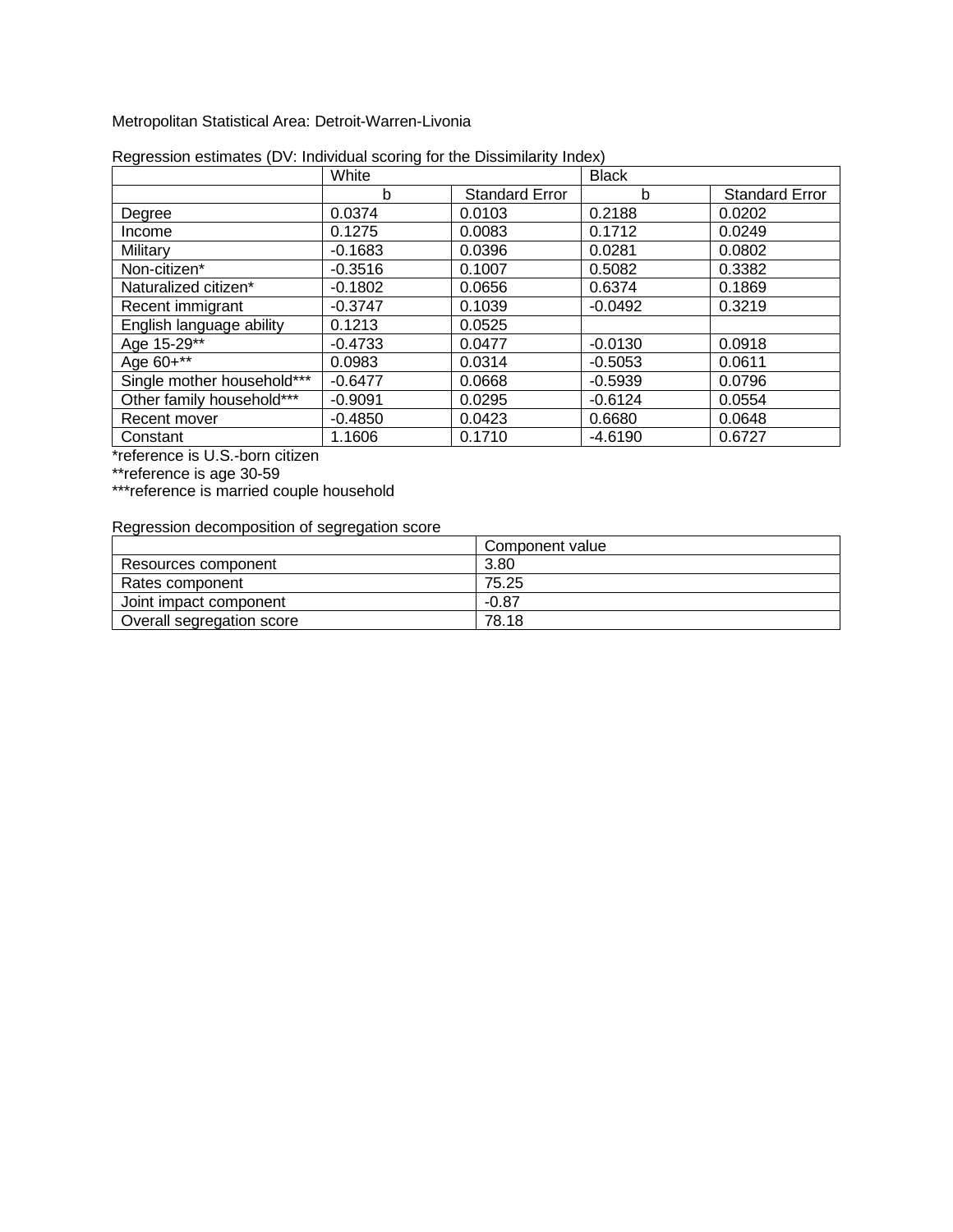#### Metropolitan Statistical Area: Fresno

|                            | White     |                       | <b>Black</b> |                       |
|----------------------------|-----------|-----------------------|--------------|-----------------------|
|                            | b         | <b>Standard Error</b> | b            | <b>Standard Error</b> |
| Degree                     | 0.1313    | 0.0242                | 0.2715       | 0.0766                |
| Income                     | 0.1064    | 0.0206                | 0.0822       | 0.0727                |
| Military                   | $-0.2494$ | 0.0847                | $-0.0029$    | 0.2802                |
| Non-citizen*               | 0.2852    | 0.2939                | 0.6217       | 0.9111                |
| Naturalized citizen*       | 0.1250    | 0.2019                | 0.9006       | 0.5383                |
| Recent immigrant           | $-0.4751$ | 0.3576                | $-0.1953$    | 0.9979                |
| English language ability   | 0.0422    | 0.1372                |              |                       |
| Age 15-29**                | $-0.6819$ | 0.1088                | $-0.3301$    | 0.3086                |
| Age 60+**                  | 0.4278    | 0.0754                | $-0.7685$    | 0.2200                |
| Single mother household*** | $-0.9023$ | 0.1427                | $-1.4850$    | 0.3012                |
| Other family household***  | $-0.5066$ | 0.0686                | $-0.8022$    | 0.2074                |
| Recent mover               | $-0.3593$ | 0.0965                | 0.1455       | 0.2411                |
| Constant                   | $-0.0558$ | 0.4497                | $-1.6293$    | 2.6078                |

#### Regression estimates (DV: Individual scoring for the Dissimilarity Index)

\*reference is U.S.-born citizen

\*\*reference is age 30-59

\*\*\*reference is married couple household

|                           | Component value |
|---------------------------|-----------------|
| Resources component       | 8.46            |
| Rates component           | 37.45           |
| Joint impact component    | 0.75            |
| Overall segregation score | 46.66           |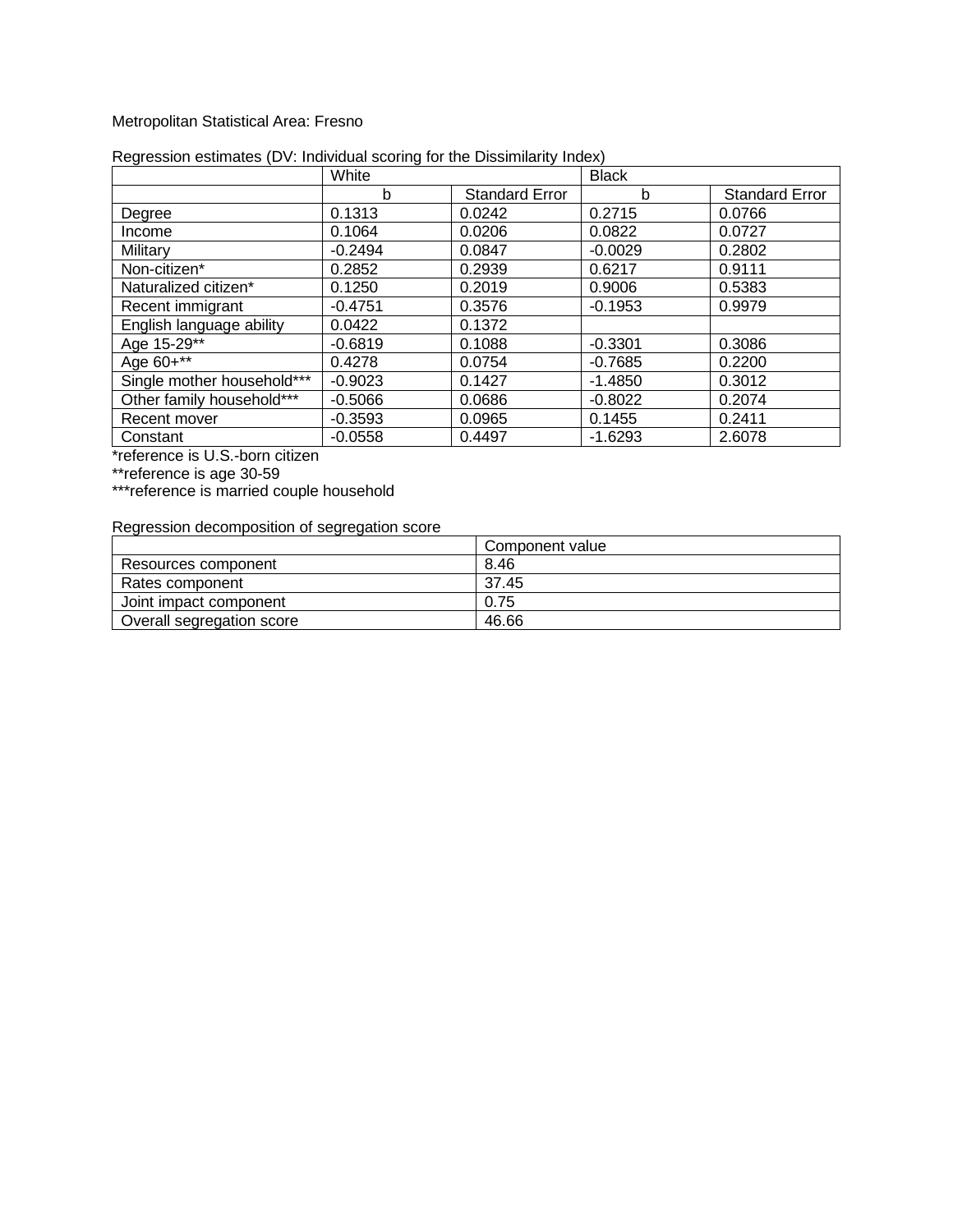Metropolitan Statistical Area: Houston-Sugarland-Baytown

|                            | White     |                       | <b>Black</b> |                       |
|----------------------------|-----------|-----------------------|--------------|-----------------------|
|                            | b         | <b>Standard Error</b> | b            | <b>Standard Error</b> |
| Degree                     | 0.0931    | 0.0099                | 0.2220       | 0.0203                |
| Income                     | 0.0739    | 0.0081                | 0.1535       | 0.0229                |
| Military                   | $-0.1748$ | 0.0412                | 0.2725       | 0.0735                |
| Non-citizen*               | $-0.3606$ | 0.1301                | 0.4410       | 0.1910                |
| Naturalized citizen*       | $-0.6526$ | 0.0771                | 0.1586       | 0.1216                |
| Recent immigrant           | $-0.2000$ | 0.1373                | $-0.5665$    | 0.1818                |
| English language ability   | 0.4640    | 0.0726                |              |                       |
| Age 15-29**                | $-0.4400$ | 0.0464                | $-0.1137$    | 0.0807                |
| Age 60+**                  | 0.2596    | 0.0338                | $-0.3425$    | 0.0605                |
| Single mother household*** | $-0.3135$ | 0.0711                | $-0.6555$    | 0.0812                |
| Other family household***  | $-0.4936$ | 0.0299                | $-0.4490$    | 0.0525                |
| Recent mover               | $-0.2656$ | 0.0407                | $-0.0084$    | 0.0669                |
| Constant                   | $-0.4336$ | 0.2300                | $-3.1432$    | 0.5280                |

| Regression estimates (DV: Individual scoring for the Dissimilarity Index) |  |  |
|---------------------------------------------------------------------------|--|--|
|                                                                           |  |  |

\*reference is U.S.-born citizen

\*\*reference is age 30-59

\*\*\*reference is married couple household

|                           | Component value |
|---------------------------|-----------------|
| Resources component       | 5.02            |
| Rates component           | 62.64           |
| Joint impact component    | $-1.73$         |
| Overall segregation score | 65.93           |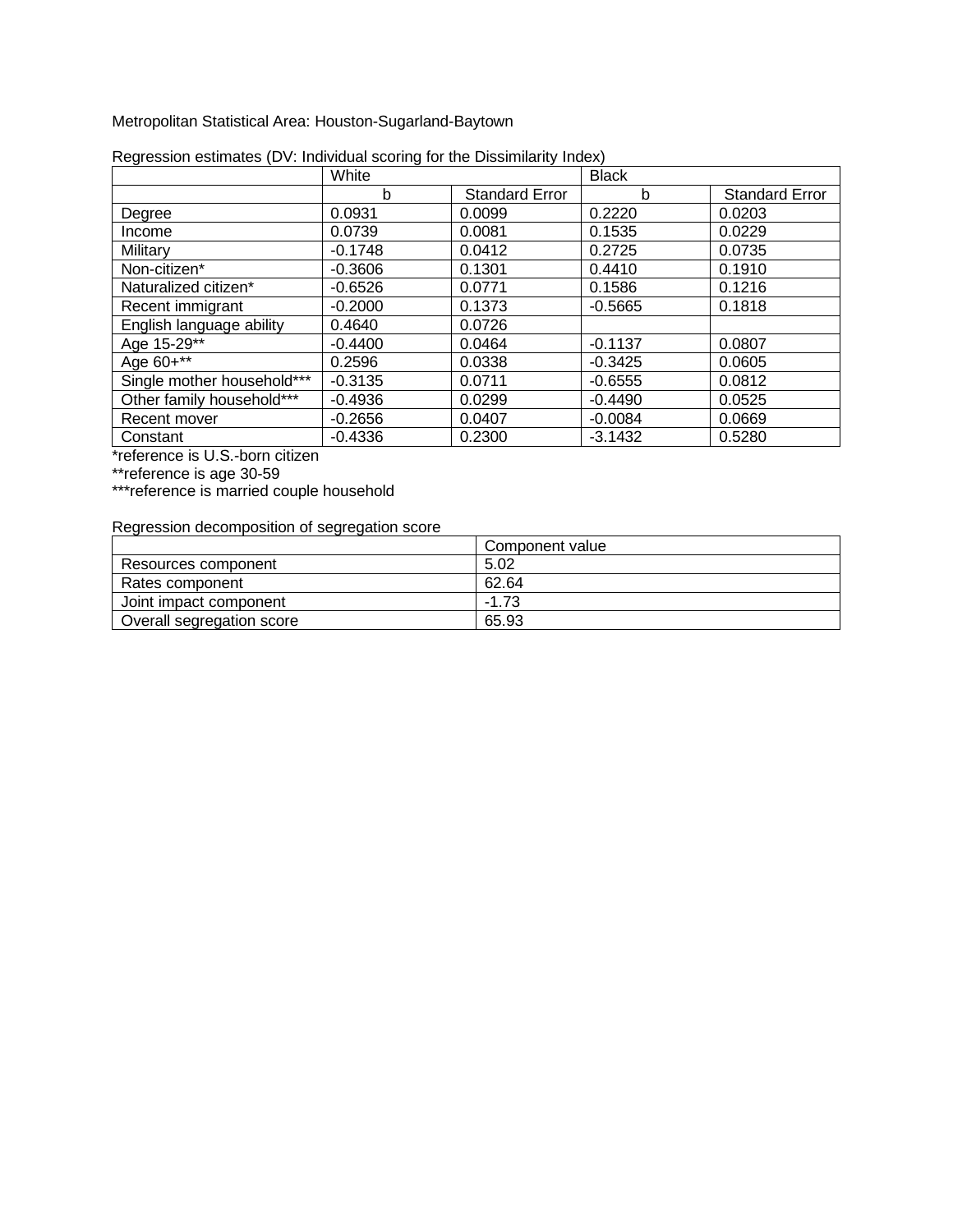Metropolitan Statistical Area: Los Angeles-Long Beach-Santa Ana

|                            | White     |                       | <b>Black</b> |                       |
|----------------------------|-----------|-----------------------|--------------|-----------------------|
|                            | b         | <b>Standard Error</b> | b            | <b>Standard Error</b> |
| Degree                     | 0.1559    | 0.0073                | 0.3235       | 0.0192                |
| Income                     | 0.0887    | 0.0052                | 0.1833       | 0.0227                |
| Military                   | $-0.2961$ | 0.0309                | 0.2214       | 0.0661                |
| Non-citizen*               | 0.0378    | 0.0651                | 0.2837       | 0.1676                |
| Naturalized citizen*       | 0.1640    | 0.0379                | 0.4035       | 0.1019                |
| Recent immigrant           | $-0.2196$ | 0.0690                | $-0.3383$    | 0.1748                |
| English language ability   | $-0.0883$ | 0.0308                |              |                       |
| Age 15-29**                | $-0.3422$ | 0.0362                | 0.1934       | 0.0798                |
| Age 60+**                  | 0.3509    | 0.0239                | $-0.5003$    | 0.0528                |
| Single mother household*** | $-0.5500$ | 0.0549                | $-0.9259$    | 0.0878                |
| Other family household***  | $-0.4765$ | 0.0215                | $-0.2854$    | 0.0493                |
| Recent mover               | $-0.2081$ | 0.0313                | 0.3071       | 0.0654                |
| Constant                   | 0.9973    | 0.1047                | $-3.7017$    | 0.4679                |

| Regression estimates (DV: Individual scoring for the Dissimilarity Index) |  |  |
|---------------------------------------------------------------------------|--|--|
|                                                                           |  |  |

\*reference is U.S.-born citizen

\*\*reference is age 30-59

\*\*\*reference is married couple household

|                           | Component value |
|---------------------------|-----------------|
| Resources component       | 6.37            |
| Rates component           | 64.04           |
| Joint impact component    | $-3.07$         |
| Overall segregation score | 67.34           |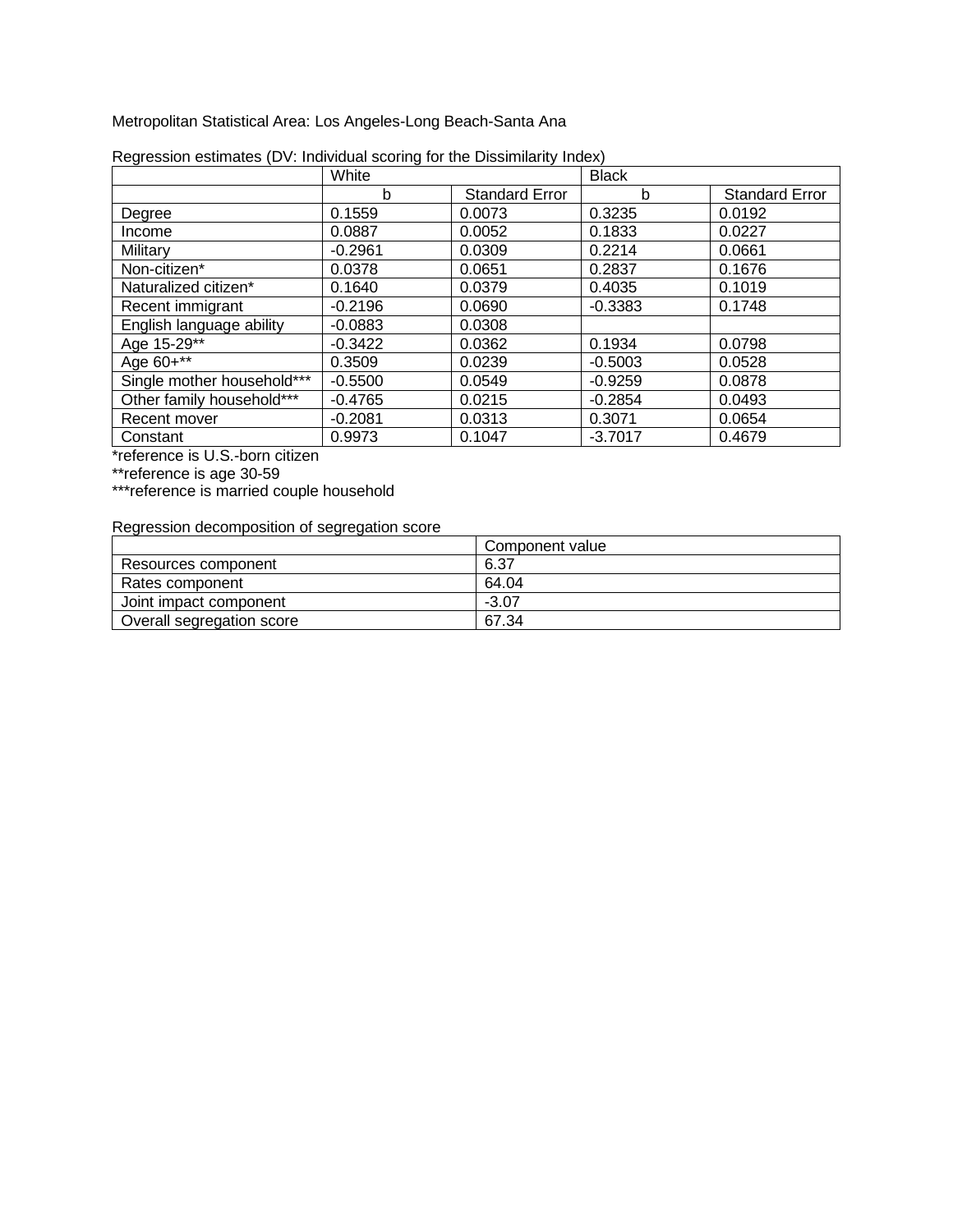Metropolitan Statistical Area: Miami-Ft. Lauderdale-Pompano Beach

|                            | White     |                       | <b>Black</b> |                       |
|----------------------------|-----------|-----------------------|--------------|-----------------------|
|                            | b         | <b>Standard Error</b> | b            | <b>Standard Error</b> |
| Degree                     | 0.1658    | 0.0106                | 0.2904       | 0.0187                |
| Income                     | 0.0548    | 0.0082                | 0.1123       | 0.0220                |
| Military                   | $-0.1778$ | 0.0436                | 0.0742       | 0.0907                |
| Non-citizen*               | 0.0186    | 0.0934                | 0.3896       | 0.0894                |
| Naturalized citizen*       | 0.0298    | 0.0606                | 0.5842       | 0.0583                |
| Recent immigrant           | 0.0731    | 0.1013                | $-0.0404$    | 0.0854                |
| English language ability   | 0.1940    | 0.0556                | 0.2805       | 0.0600                |
| Age 15-29**                | $-0.3641$ | 0.0569                | 0.0493       | 0.0840                |
| Age 60+**                  | 0.8180    | 0.0343                | 0.0776       | 0.0587                |
| Single mother household*** | $-0.3505$ | 0.0777                | $-0.4000$    | 0.0800                |
| Other family household***  | $-0.2556$ | 0.0310                | $-0.0938$    | 0.0537                |
| Recent mover               | $-0.0660$ | 0.0471                | 0.4120       | 0.0691                |
| Constant                   | 0.0285    | 0.1829                | $-4.5081$    | 0.2713                |

| Regression estimates (DV: Individual scoring for the Dissimilarity Index) |  |  |
|---------------------------------------------------------------------------|--|--|
|                                                                           |  |  |

\*reference is U.S.-born citizen

\*\*reference is age 30-59

\*\*\*reference is married couple household

|                           | Component value |
|---------------------------|-----------------|
| Resources component       | 3.01            |
| Rates component           | 62.99           |
| Joint impact component    | 2.36            |
| Overall segregation score | 68.36           |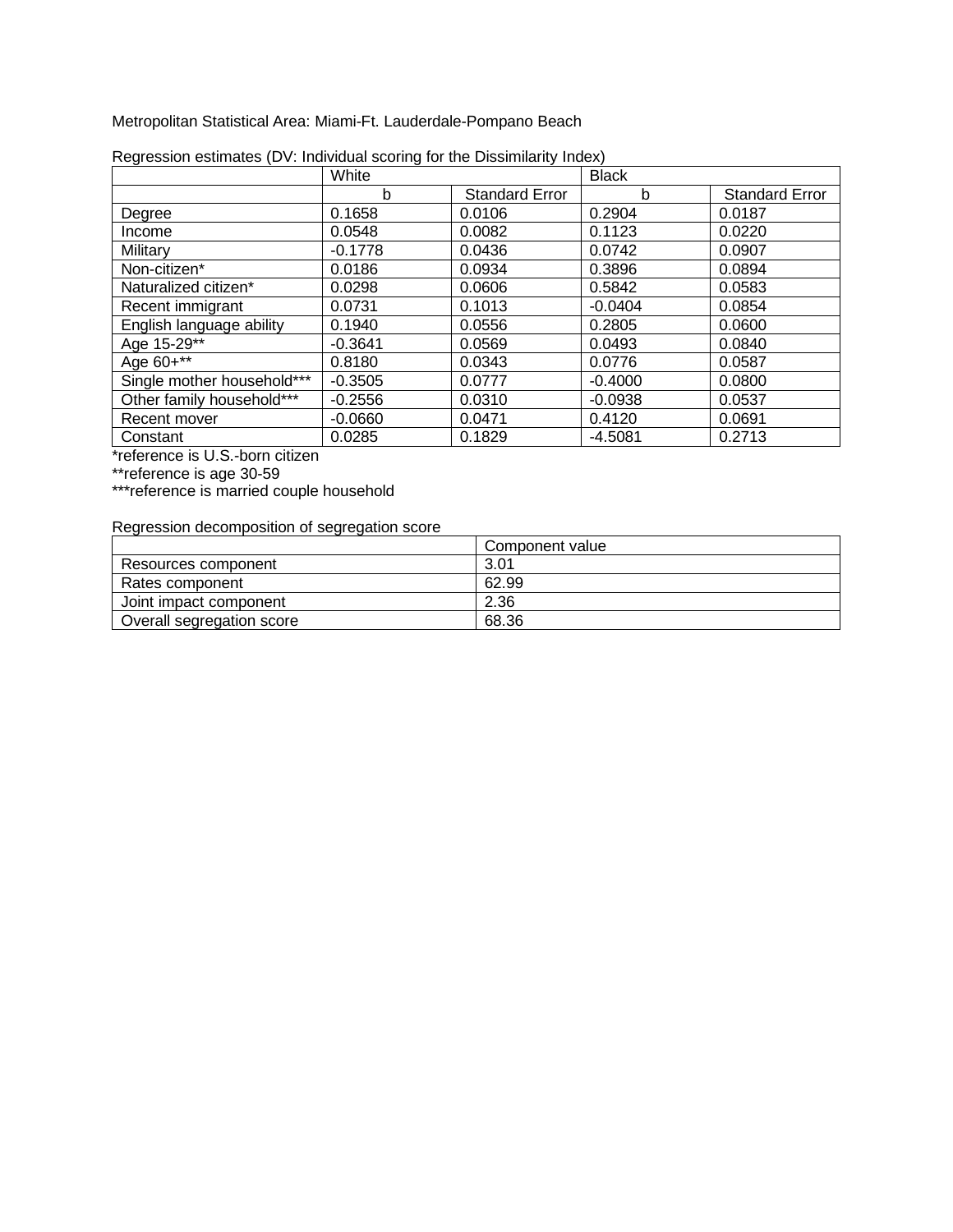Metropolitan Statistical Area: Minneapolis-St. Paul-Bloomington

|                            | White     |                       | <b>Black</b> |                       |
|----------------------------|-----------|-----------------------|--------------|-----------------------|
|                            | b         | <b>Standard Error</b> | b            | <b>Standard Error</b> |
| Degree                     | 0.0393    | 0.0077                | 0.2233       | 0.0362                |
| Income                     | 0.1077    | 0.0068                | 0.1800       | 0.0428                |
| Military                   | $-0.1499$ | 0.0301                | 0.4767       | 0.1497                |
| Non-citizen*               | $-0.2196$ | 0.1408                | 0.2979       | 0.2036                |
| Naturalized citizen*       | $-0.2101$ | 0.0859                | 0.3171       | 0.1624                |
| Recent immigrant           | $-0.3662$ | 0.1407                | $-0.7607$    | 0.1786                |
| English language ability   | 0.2685    | 0.0650                | 0.2646       | 0.1264                |
| Age 15-29**                | $-0.4212$ | 0.0328                | $-0.2319$    | 0.1336                |
| Age 60+**                  | 0.3346    | 0.0246                | $-0.1542$    | 0.1253                |
| Single mother household*** | $-0.8380$ | 0.0492                | $-0.8095$    | 0.1440                |
| Other family household***  | $-0.8683$ | 0.0216                | $-0.6826$    | 0.0958                |
| Recent mover               | $-0.3424$ | 0.0323                | 0.1010       | 0.1108                |
| Constant                   | $-0.1812$ | 0.2084                | $-3.9245$    | 0.5613                |

| Regression estimates (DV: Individual scoring for the Dissimilarity Index) |  |  |
|---------------------------------------------------------------------------|--|--|
|                                                                           |  |  |

\*reference is U.S.-born citizen

\*\*reference is age 30-59

\*\*\*reference is married couple household

|                           | Component value |
|---------------------------|-----------------|
| Resources component       | 11 77           |
| Rates component           | 45.65           |
| Joint impact component    | 0.76            |
| Overall segregation score | 58.18           |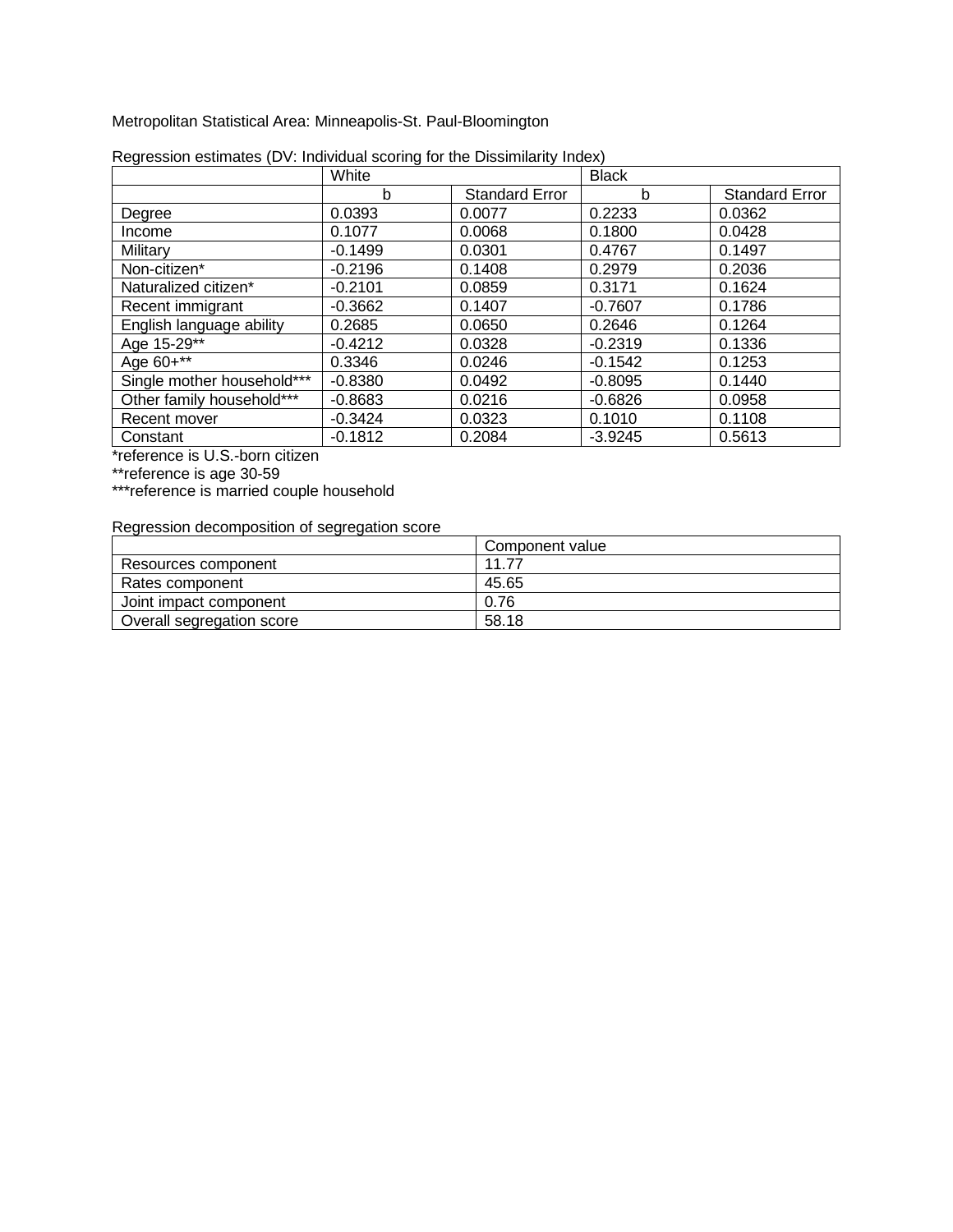Metropolitan Statistical Area: New York City-Northern New Jersey-Long Island

|                            | White     |                       | <b>Black</b> |                       |
|----------------------------|-----------|-----------------------|--------------|-----------------------|
|                            | b         | <b>Standard Error</b> | b            | <b>Standard Error</b> |
| Degree                     | 0.0815    | 0.0057                | 0.2331       | 0.0121                |
| Income                     | 0.0969    | 0.0043                | 0.1665       | 0.0167                |
| Military                   | $-0.0919$ | 0.0272                | 0.1345       | 0.0548                |
| Non-citizen*               | $-0.2536$ | 0.0494                | $-0.3909$    | 0.0658                |
| Naturalized citizen*       | $-0.2377$ | 0.0287                | $-0.3483$    | 0.0387                |
| Recent immigrant           | $-0.2166$ | 0.0493                | $-0.1768$    | 0.0674                |
| English language ability   | 0.1284    | 0.0211                | 0.0764       | 0.0565                |
| Age 15-29**                | $-0.3251$ | 0.0303                | 0.1188       | 0.0582                |
| Age 60+**                  | 0.2232    | 0.0196                | $-0.1253$    | 0.0354                |
| Single mother household*** | $-0.5358$ | 0.0477                | $-0.7157$    | 0.0551                |
| Other family household***  | $-0.6648$ | 0.0176                | $-0.3005$    | 0.0329                |
| Recent mover               | $-0.2129$ | 0.0289                | 0.4682       | 0.0496                |
| Constant                   | 1.1085    | 0.0746                | $-4.2890$    | 0.2350                |

| Regression estimates (DV: Individual scoring for the Dissimilarity Index) |  |  |
|---------------------------------------------------------------------------|--|--|
|                                                                           |  |  |

\*reference is U.S.-born citizen

\*\*reference is age 30-59

\*\*\*reference is married couple household

|                           | Component value |
|---------------------------|-----------------|
| Resources component       | 5.07            |
| Rates component           | 76.85           |
| Joint impact component    | $-2.44$         |
| Overall segregation score | 79.48           |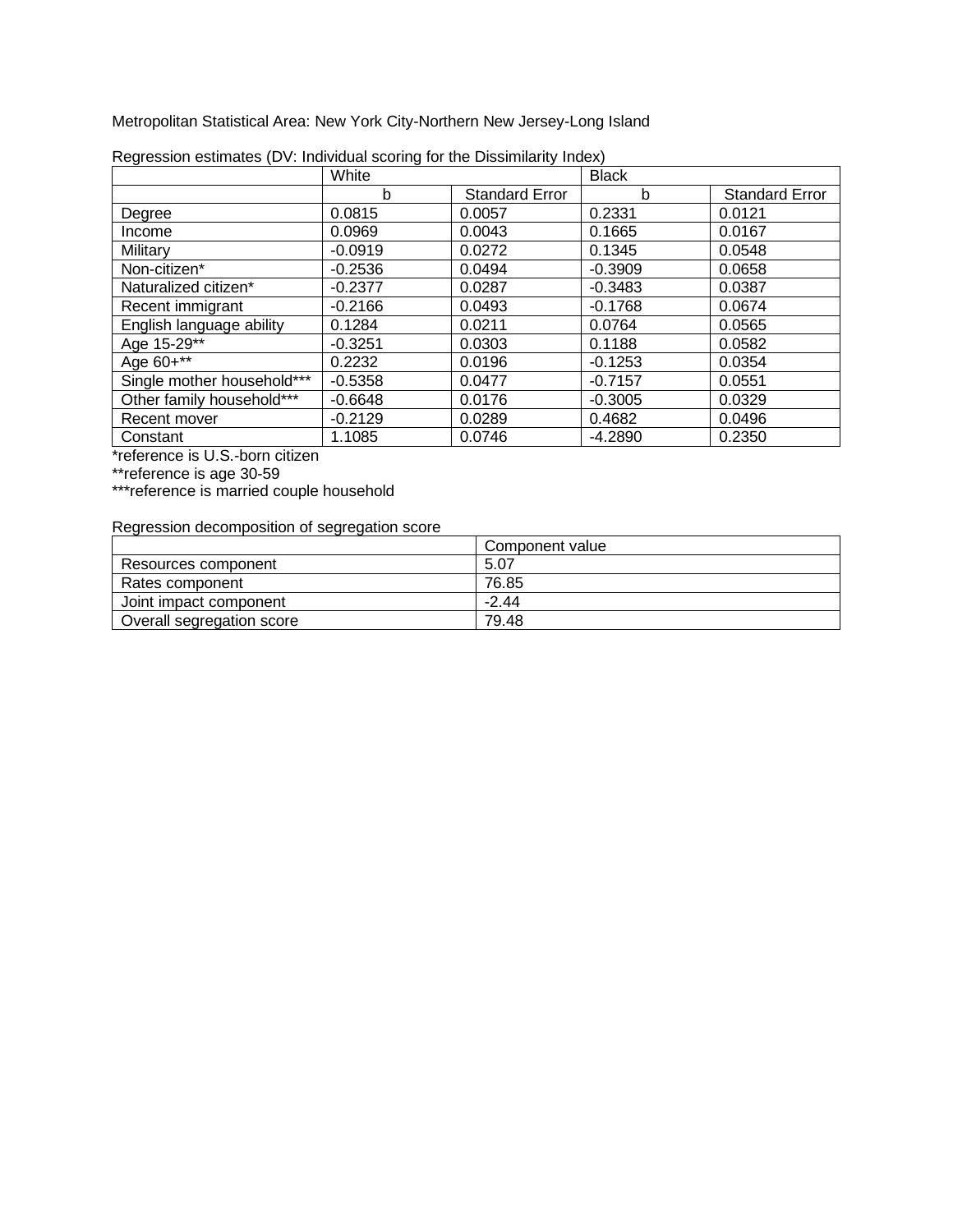Metropolitan Statistical Area: Philadelphia-Camden-Wilmington

|                            | White     |                       | <b>Black</b> |                       |
|----------------------------|-----------|-----------------------|--------------|-----------------------|
|                            | b         | <b>Standard Error</b> | b            | <b>Standard Error</b> |
| Degree                     | 0.1472    | 0.0078                | 0.2307       | 0.0171                |
| Income                     | 0.1108    | 0.0066                | 0.2265       | 0.0242                |
| Military                   | $-0.2241$ | 0.0319                | 0.1708       | 0.0604                |
| Non-citizen*               | $-0.2847$ | 0.1088                | 0.2281       | 0.1428                |
| Naturalized citizen*       | $-0.1930$ | 0.0680                | 0.3530       | 0.0970                |
| Recent immigrant           | $-0.2602$ | 0.1129                | $-0.1568$    | 0.1423                |
| English language ability   | 0.1875    | 0.0535                |              |                       |
| Age 15-29**                | $-0.4614$ | 0.0392                | 0.1018       | 0.0807                |
| Age 60+**                  | 0.3756    | 0.0267                | $-0.1471$    | 0.0491                |
| Single mother household*** | $-0.7605$ | 0.0542                | $-0.8012$    | 0.0741                |
| Other family household***  | $-0.7292$ | 0.0238                | $-0.5097$    | 0.0462                |
| Recent mover               | $-0.2742$ | 0.0386                | 0.2753       | 0.0691                |
| Constant                   | 0.2300    | 0.1721                | $-4.7149$    | 0.4818                |

| Regression estimates (DV: Individual scoring for the Dissimilarity Index) |  |  |
|---------------------------------------------------------------------------|--|--|
|                                                                           |  |  |

\*reference is U.S.-born citizen

\*\*reference is age 30-59

\*\*\*reference is married couple household

|                           | Component value |
|---------------------------|-----------------|
| Resources component       | 5.94            |
| Rates component           | 67.60           |
| Joint impact component    | $-1.29$         |
| Overall segregation score | 72.25           |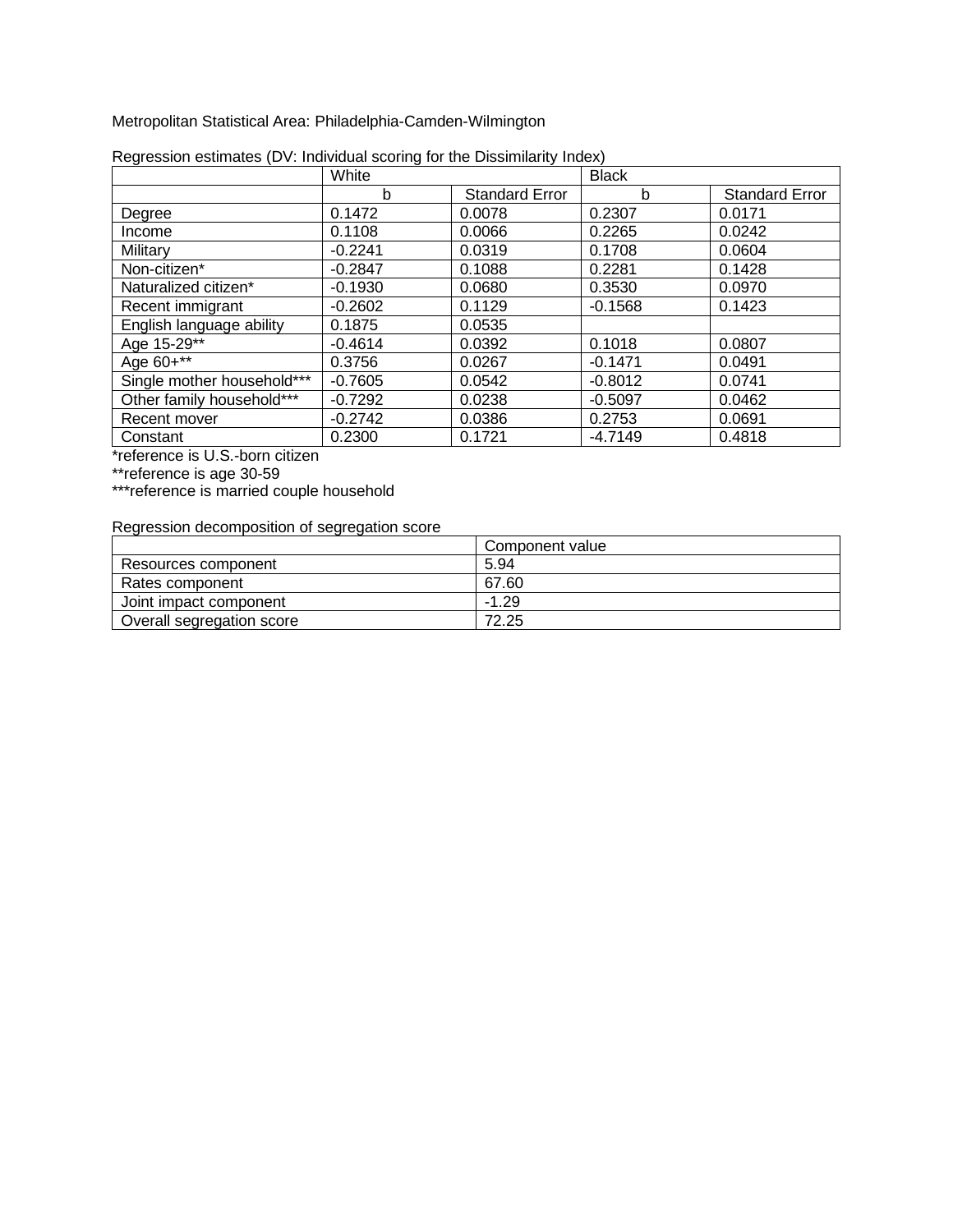Metropolitan Statistical Area: Phoenix-Mesa-Glendale

|                            | White     |                       | <b>Black</b> |                       |
|----------------------------|-----------|-----------------------|--------------|-----------------------|
|                            | b         | <b>Standard Error</b> | b            | <b>Standard Error</b> |
| Degree                     | 0.1140    | 0.0087                | 0.1775       | 0.0364                |
| Income                     | 0.0550    | 0.0076                | 0.0985       | 0.0334                |
| Military                   | $-0.1787$ | 0.0315                | 0.1803       | 0.1229                |
| Non-citizen*               | 0.0834    | 0.1035                | $-0.0224$    | 0.3157                |
| Naturalized citizen*       | 0.1647    | 0.0760                | 0.2280       | 0.2627                |
| Recent immigrant           | $-0.2178$ | 0.1144                | $-0.4564$    | 0.3158                |
| English language ability   | 0.1768    | 0.0709                |              |                       |
| Age 15-29**                | $-0.6604$ | 0.0367                | $-0.5912$    | 0.1485                |
| Age 60+**                  | 0.9275    | 0.0268                | 0.0329       | 0.1105                |
| Single mother household*** | $-0.4418$ | 0.0555                | $-0.7835$    | 0.1560                |
| Other family household***  | $-0.5049$ | 0.0237                | $-0.6837$    | 0.0988                |
| Recent mover               | $-0.5134$ | 0.0301                | 0.0159       | 0.1090                |
| Constant                   | $-0.3324$ | 0.2244                | $-1.8706$    | 0.6548                |

| Regression estimates (DV: Individual scoring for the Dissimilarity Index) |  |  |  |
|---------------------------------------------------------------------------|--|--|--|
|                                                                           |  |  |  |

\*reference is U.S.-born citizen

\*\*reference is age 30-59

\*\*\*reference is married couple household

|                           | Component value |
|---------------------------|-----------------|
| Resources component       | 6.56            |
| Rates component           | 31.36           |
| Joint impact component    | 1.89            |
| Overall segregation score | 39.81           |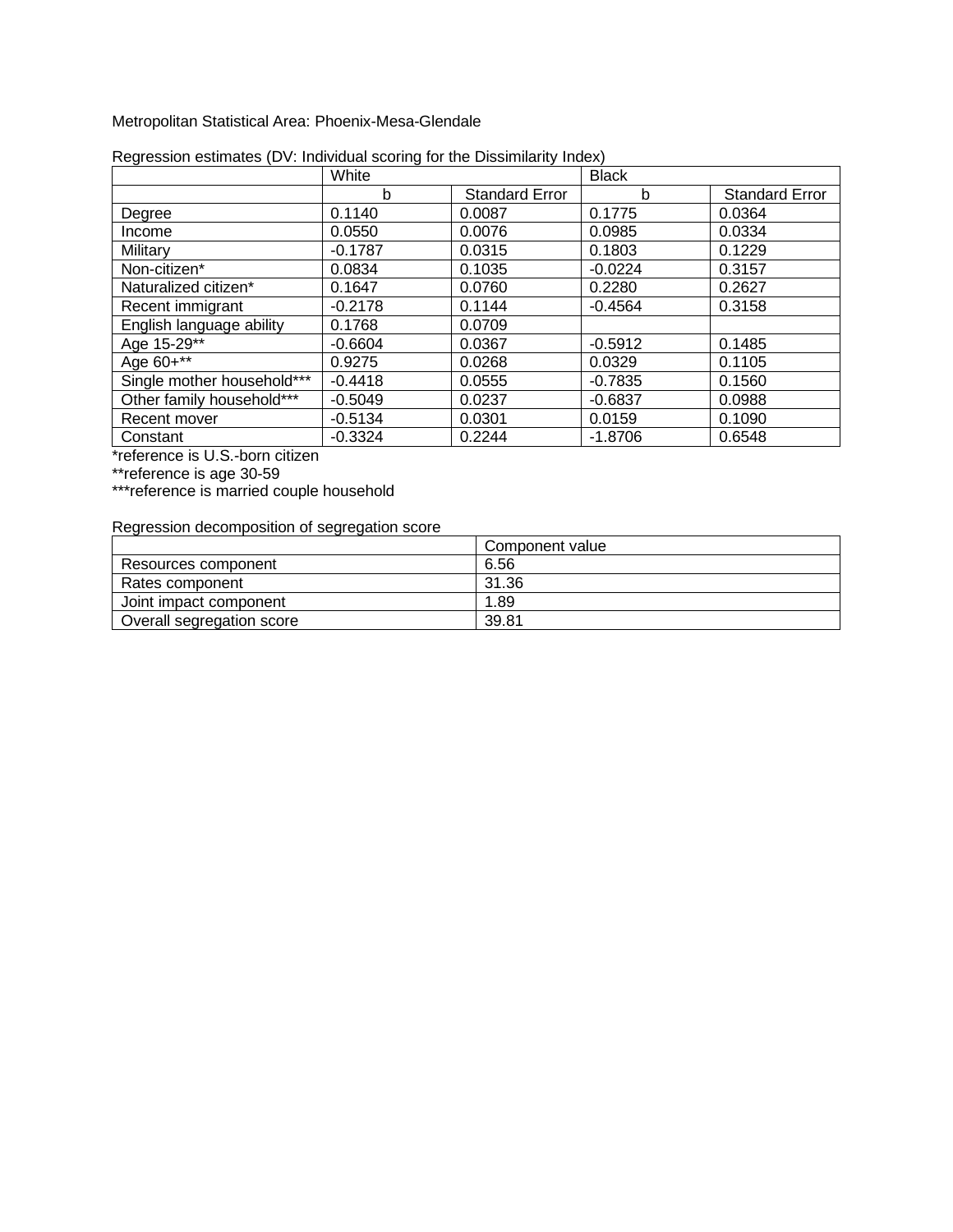#### Metropolitan Statistical Area: Pittsburgh

|                            | White     |                       | <b>Black</b> |                       |
|----------------------------|-----------|-----------------------|--------------|-----------------------|
|                            | b         | <b>Standard Error</b> | b            | <b>Standard Error</b> |
| Degree                     | 0.0688    | 0.0090                | 0.1320       | 0.0360                |
| Income                     | 0.1203    | 0.0080                | 0.1422       | 0.0482                |
| Military                   | $-0.1046$ | 0.0339                | 0.1752       | 0.1249                |
| Non-citizen*               | $-0.3102$ | 0.2012                | 0.5605       | 0.5704                |
| Naturalized citizen*       | $-0.0837$ | 0.1113                | 0.2260       | 0.3684                |
| Recent immigrant           | $-0.3359$ | 0.2071                | 0.2712       | 0.5406                |
| English language ability   | 0.2771    | 0.0912                |              |                       |
| Age 15-29**                | $-0.3258$ | 0.0438                | 0.1185       | 0.1498                |
| Age 60+**                  | 0.2137    | 0.0284                | $-0.2389$    | 0.1039                |
| Single mother household*** | $-0.7487$ | 0.0577                | $-0.8143$    | 0.1582                |
| Other family household***  | $-0.8053$ | 0.0266                | $-0.5902$    | 0.0982                |
| Recent mover               | $-0.2520$ | 0.0431                | 0.4959       | 0.1183                |
| Constant                   | $-0.0331$ | 0.2853                | $-5.1151$    | 1.5968                |

#### Regression estimates (DV: Individual scoring for the Dissimilarity Index)

\*reference is U.S.-born citizen

\*\*reference is age 30-59

\*\*\*reference is married couple household

|                           | Component value |
|---------------------------|-----------------|
| Resources component       | 3.95            |
| Rates component           | 62.67           |
| Joint impact component    | 0.91            |
| Overall segregation score | 67.53           |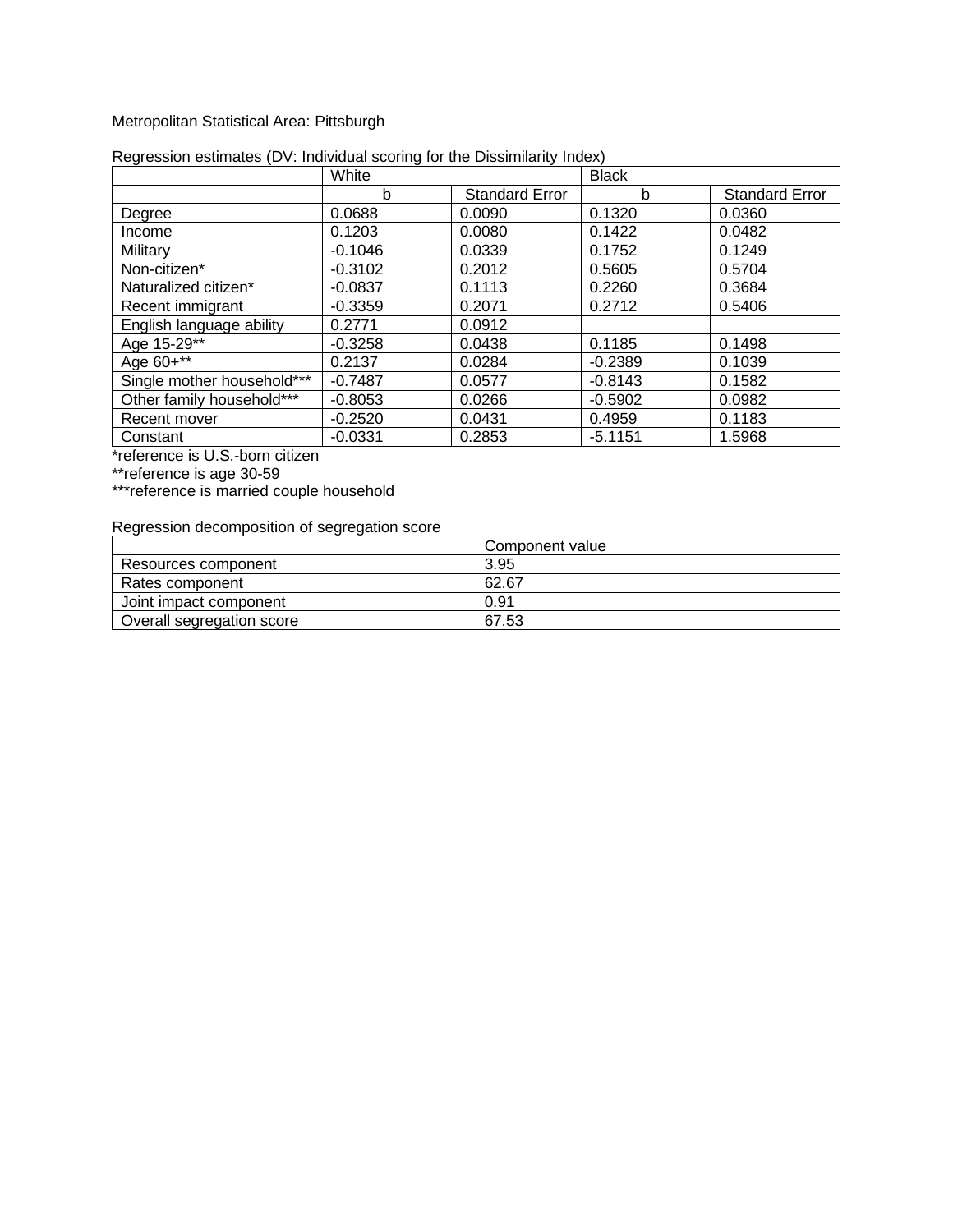Metropolitan Statistical Area: Portland-Vancouver-Hillsboro

|                            | White     |                       | <b>Black</b> |                       |
|----------------------------|-----------|-----------------------|--------------|-----------------------|
|                            | b         | <b>Standard Error</b> | b            | <b>Standard Error</b> |
| Degree                     | 0.0350    | 0.0094                | 0.1896       | 0.0655                |
| Income                     | 0.0735    | 0.0084                | 0.1334       | 0.0666                |
| Military                   | $-0.0454$ | 0.0355                | 0.3795       | 0.2205                |
| Non-citizen*               | $-0.1672$ | 0.1112                | 0.1529       | 0.5560                |
| Naturalized citizen*       | 0.0592    | 0.0823                | 0.2784       | 0.3480                |
| Recent immigrant           | $-0.4858$ | 0.1232                | $-0.1683$    | 0.4971                |
| English language ability   | 0.3995    | 0.0560                |              |                       |
| Age 15-29**                | $-0.4209$ | 0.0422                | $-0.1179$    | 0.2618                |
| Age 60+**                  | 0.3528    | 0.0294                | $-0.3857$    | 0.1829                |
| Single mother household*** | $-0.5073$ | 0.0597                | $-0.9654$    | 0.2685                |
| Other family household***  | $-0.5886$ | 0.0262                | $-0.5218$    | 0.1719                |
| Recent mover               | $-0.2751$ | 0.0368                | 0.3842       | 0.2177                |
| Constant                   | $-0.6168$ | 0.1847                | $-2.1953$    | 0.9901                |

| Regression estimates (DV: Individual scoring for the Dissimilarity Index) |  |  |
|---------------------------------------------------------------------------|--|--|
|                                                                           |  |  |

\*reference is U.S.-born citizen

\*\*reference is age 30-59

\*\*\*reference is married couple household

|                           | Component value |
|---------------------------|-----------------|
| Resources component       | 5.75            |
| Rates component           | 37.25           |
| Joint impact component    | $-0.00$         |
| Overall segregation score | 42.91           |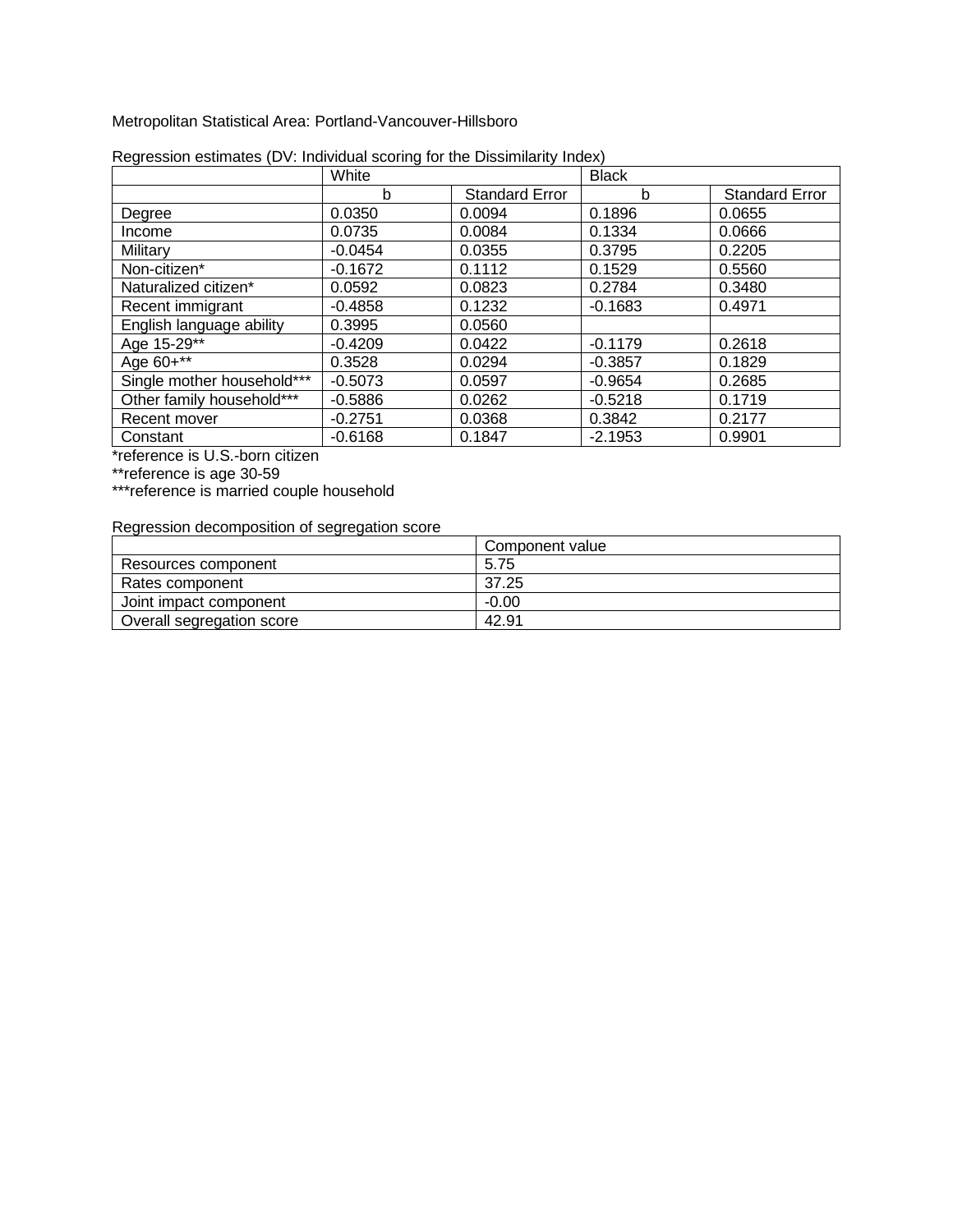Metropolitan Statistical Area: Riverside-San Bernardino-Ontario

|                            | White     |                       | <b>Black</b> |                       |
|----------------------------|-----------|-----------------------|--------------|-----------------------|
|                            | b         | <b>Standard Error</b> | b            | <b>Standard Error</b> |
| Degree                     | 0.0614    | 0.0108                | 0.0934       | 0.0319                |
| Income                     | 0.0022    | 0.0090                | 0.0486       | 0.0317                |
| Military                   | $-0.0768$ | 0.0365                | 0.5027       | 0.0991                |
| Non-citizen*               | 0.2431    | 0.1216                | 0.1987       | 0.3243                |
| Naturalized citizen*       | $-0.1030$ | 0.0704                | 0.3503       | 0.1823                |
| Recent immigrant           | $-0.5148$ | 0.1433                | $-0.3394$    | 0.3542                |
| English language ability   | 0.4040    | 0.0764                |              |                       |
| Age 15-29**                | $-0.5529$ | 0.0537                | $-0.1716$    | 0.1528                |
| Age 60+**                  | 0.6808    | 0.0316                | 0.1445       | 0.0890                |
| Single mother household*** | $-0.4463$ | 0.0680                | $-0.8453$    | 0.1387                |
| Other family household***  | $-0.1560$ | 0.0296                | $-0.3528$    | 0.0832                |
| Recent mover               | $-0.3325$ | 0.0414                | $-0.0604$    | 0.1064                |
| Constant                   | $-0.4657$ | 0.2444                | $-2.5464$    | 0.9261                |

| Regression estimates (DV: Individual scoring for the Dissimilarity Index) |  |  |
|---------------------------------------------------------------------------|--|--|
|                                                                           |  |  |

\*reference is U.S.-born citizen

\*\*reference is age 30-59

\*\*\*reference is married couple household

|                           | Component value |
|---------------------------|-----------------|
| Resources component       | 3.37            |
| Rates component           | 39.59           |
| Joint impact component    | 1.11            |
| Overall segregation score | 44.07           |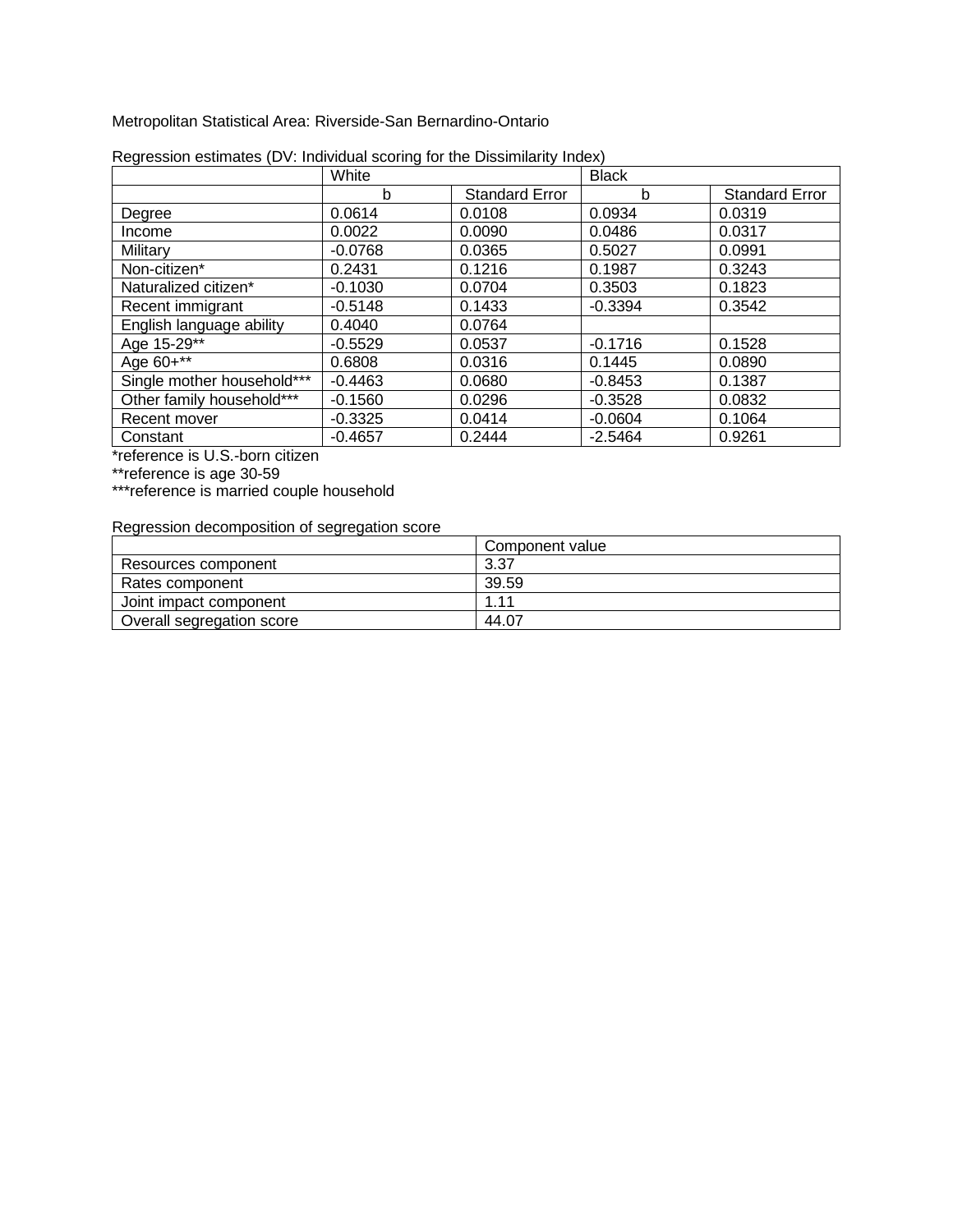Metropolitan Statistical Area: Sacramento-Arden-Arcade-Roseville

|                            | White     |                       | <b>Black</b> |                       |
|----------------------------|-----------|-----------------------|--------------|-----------------------|
|                            | b         | <b>Standard Error</b> | b            | <b>Standard Error</b> |
| Degree                     | 0.1099    | 0.0118                | 0.1339       | 0.0442                |
| Income                     | 0.0593    | 0.0101                | 0.1122       | 0.0488                |
| Military                   | $-0.2707$ | 0.0421                | 0.2739       | 0.1421                |
| Non-citizen*               | $-0.3278$ | 0.1252                | 0.9180       | 0.6176                |
| Naturalized citizen*       | $-0.2287$ | 0.0825                | 0.2502       | 0.3285                |
| Recent immigrant           | $-0.4038$ | 0.1268                | $-0.2692$    | 0.5321                |
| English language ability   | 0.3492    | 0.0581                |              |                       |
| Age 15-29**                | $-0.2420$ | 0.0546                | $-0.0035$    | 0.1996                |
| Age 60+**                  | 0.5483    | 0.0359                | 0.1227       | 0.1211                |
| Single mother household*** | $-0.5149$ | 0.0733                | $-0.7568$    | 0.2046                |
| Other family household***  | $-0.4752$ | 0.0325                | $-0.3975$    | 0.1168                |
| Recent mover               | $-0.2586$ | 0.0456                | $-0.3879$    | 0.1510                |
| Constant                   | $-0.6225$ | 0.1981                | $-2.9581$    | 1.2188                |

| Regression estimates (DV: Individual scoring for the Dissimilarity Index) |  |  |
|---------------------------------------------------------------------------|--|--|
|                                                                           |  |  |

\*reference is U.S.-born citizen

\*\*reference is age 30-59

\*\*\*reference is married couple household

|                           | Component value |
|---------------------------|-----------------|
| Resources component       | 4.79            |
| Rates component           | 50.23           |
| Joint impact component    | $-0.21$         |
| Overall segregation score | 54.81           |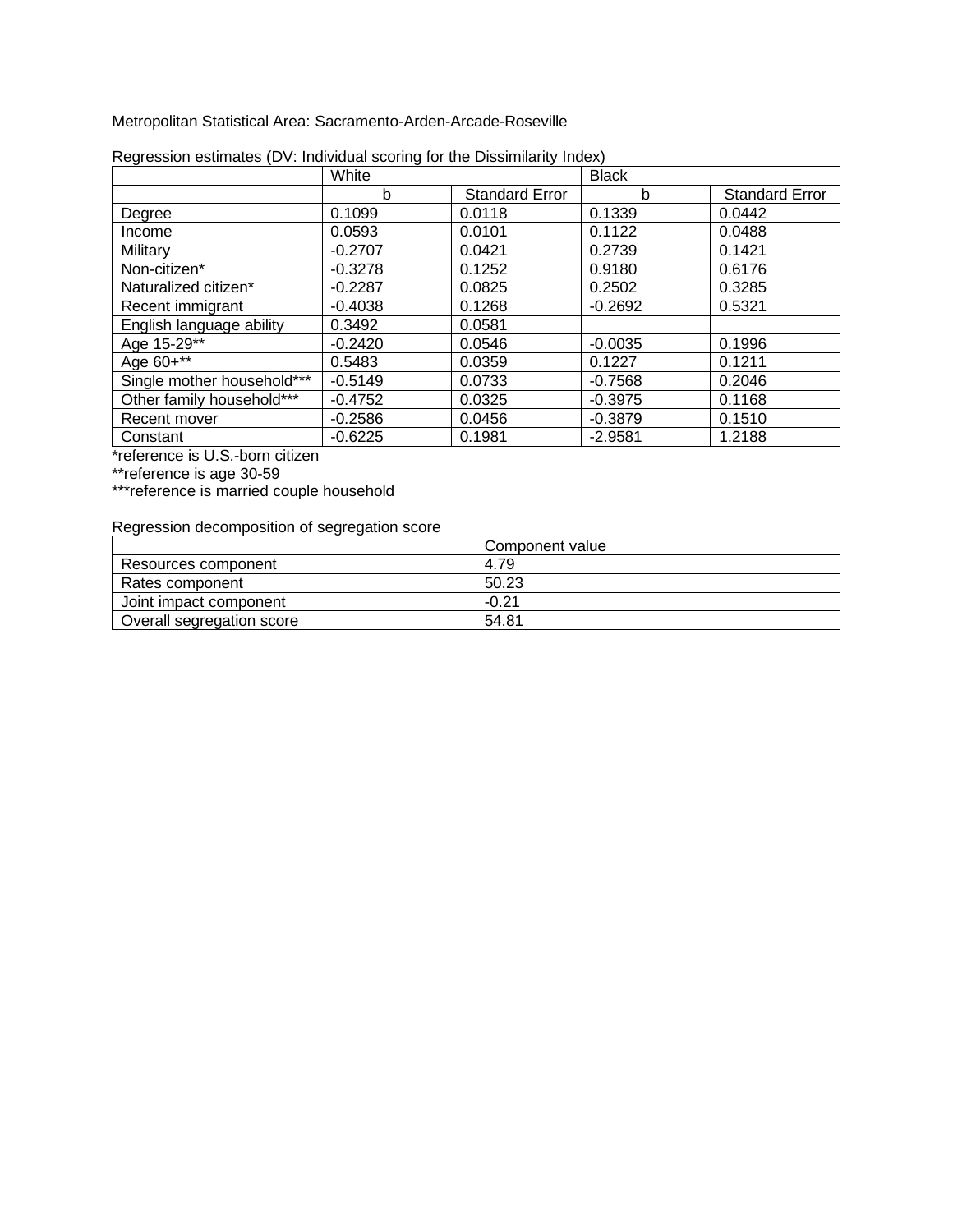Metropolitan Statistical Area: San Diego-Carlsbad-San Marcos

|                            | White     |                       | <b>Black</b> |                       |
|----------------------------|-----------|-----------------------|--------------|-----------------------|
|                            | b         | <b>Standard Error</b> | b            | <b>Standard Error</b> |
| Degree                     | 0.1576    | 0.0099                | 0.2044       | 0.0439                |
| Income                     | 0.0786    | 0.0081                | 0.0850       | 0.0414                |
| Military                   | $-0.6075$ | 0.0341                | $-0.1291$    | 0.1154                |
| Non-citizen*               | 0.2538    | 0.1180                | 0.4692       | 0.3954                |
| Naturalized citizen*       | 0.0203    | 0.0679                | 0.4389       | 0.2492                |
| Recent immigrant           | $-0.4265$ | 0.1165                | $-0.9761$    | 0.4068                |
| English language ability   | 0.3923    | 0.0570                |              |                       |
| Age 15-29**                | $-0.5443$ | 0.0460                | $-0.1355$    | 0.1703                |
| Age 60+**                  | 0.5833    | 0.0326                | $-0.0844$    | 0.1198                |
| Single mother household*** | $-0.5499$ | 0.0743                | $-0.9116$    | 0.2097                |
| Other family household***  | $-0.3987$ | 0.0291                | $-0.4476$    | 0.1109                |
| Recent mover               | $-0.3264$ | 0.0405                | 0.5179       | 0.1438                |
| Constant                   | $-1.0308$ | 0.1872                | $-2.6366$    | 0.9656                |

| Regression estimates (DV: Individual scoring for the Dissimilarity Index) |  |  |
|---------------------------------------------------------------------------|--|--|
|                                                                           |  |  |

\*reference is U.S.-born citizen

\*\*reference is age 30-59

\*\*\*reference is married couple household

|                           | Component value |
|---------------------------|-----------------|
| Resources component       | 4.34            |
| Rates component           | 43.38           |
| Joint impact component    | 2.23            |
| Overall segregation score | 49.95           |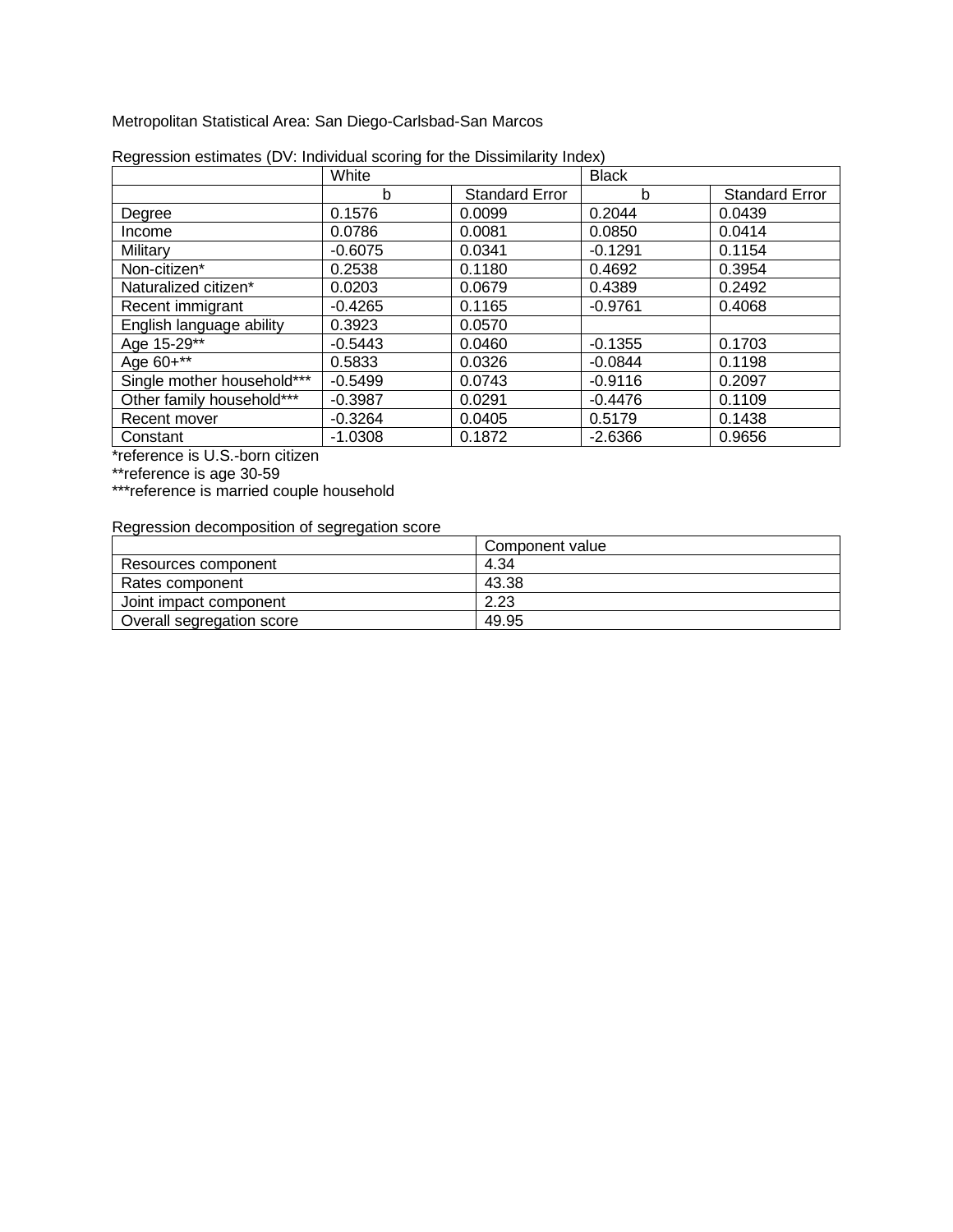Metropolitan Statistical Area: San Francisco-Oakland-Fremont

|                            | White     |                       | <b>Black</b> |                       |
|----------------------------|-----------|-----------------------|--------------|-----------------------|
|                            | b         | <b>Standard Error</b> | b            | <b>Standard Error</b> |
| Degree                     | 0.1690    | 0.0091                | 0.2621       | 0.0286                |
| Income                     | 0.1123    | 0.0073                | 0.1016       | 0.0328                |
| Military                   | $-0.2573$ | 0.0408                | 0.2604       | 0.0971                |
| Non-citizen*               | 0.2281    | 0.0927                | 0.3890       | 0.2858                |
| Naturalized citizen*       | 0.1637    | 0.0565                | 0.0985       | 0.1802                |
| Recent immigrant           | $-0.1234$ | 0.0959                | $-0.0090$    | 0.2739                |
| English language ability   | 0.4094    | 0.0491                |              |                       |
| Age 15-29**                | $-0.2511$ | 0.0497                | $-0.0365$    | 0.1421                |
| Age 60+**                  | 0.4321    | 0.0318                | 0.0131       | 0.0761                |
| Single mother household*** | $-0.5200$ | 0.0786                | $-0.7760$    | 0.1352                |
| Other family household***  | $-0.4492$ | 0.0280                | $-0.4399$    | 0.0770                |
| Recent mover               | $-0.2231$ | 0.0409                | 0.2341       | 0.1098                |
| Constant                   | $-1.2268$ | 0.1656                | $-3.1701$    | 0.7976                |

| Regression estimates (DV: Individual scoring for the Dissimilarity Index) |  |  |
|---------------------------------------------------------------------------|--|--|
|                                                                           |  |  |

\*reference is U.S.-born citizen

\*\*reference is age 30-59

\*\*\*reference is married couple household

|                           | Component value |
|---------------------------|-----------------|
| Resources component       | 6.97            |
| Rates component           | 57.95           |
| Joint impact component    | $-1.88$         |
| Overall segregation score | 63.04           |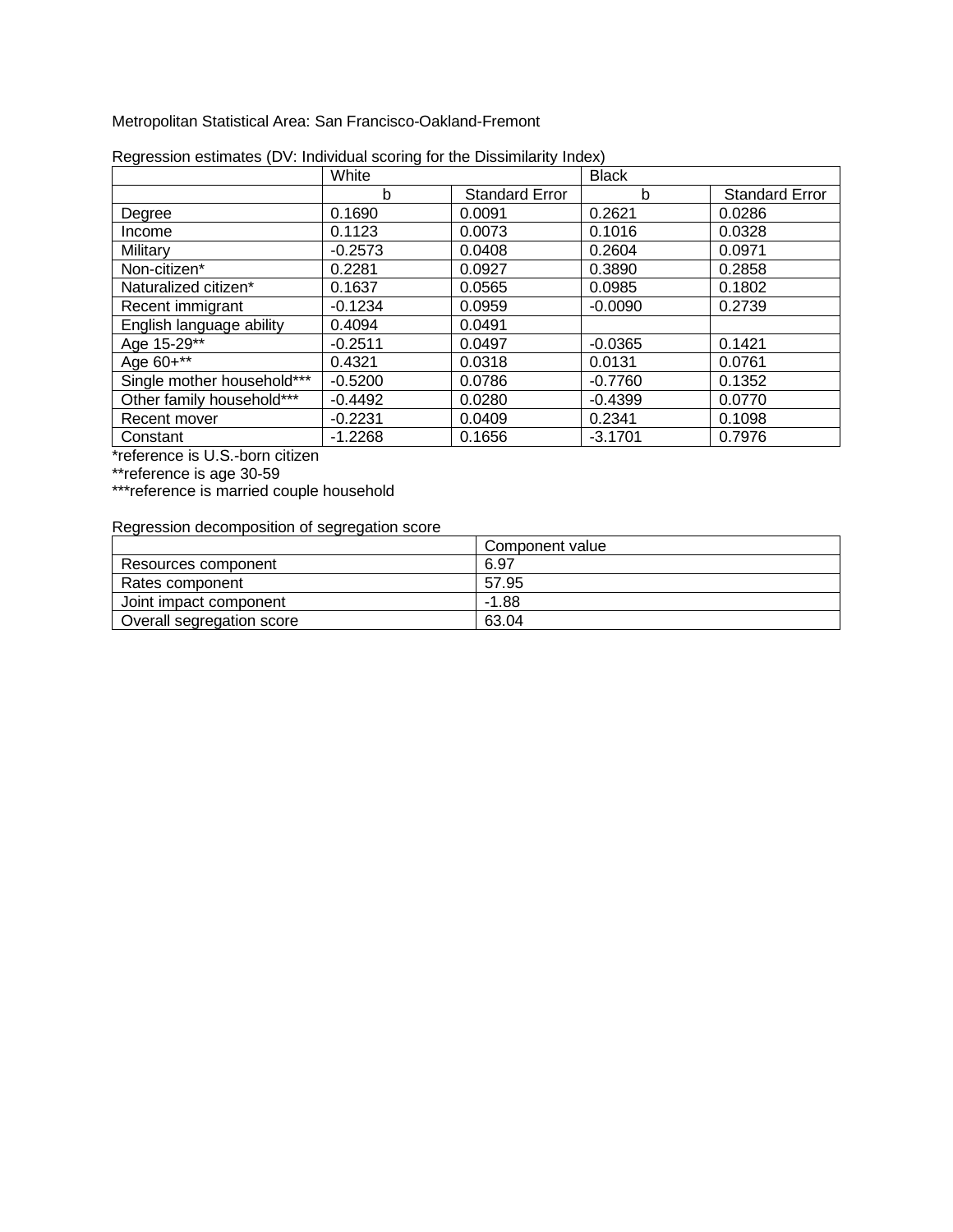Metropolitan Statistical Area: Seattle-Tacoma-Bellevue

|                            | White     |                       | <b>Black</b> |                       |
|----------------------------|-----------|-----------------------|--------------|-----------------------|
|                            | b         | <b>Standard Error</b> | b            | <b>Standard Error</b> |
| Degree                     | 0.1347    | 0.0076                | 0.2145       | 0.0378                |
| Income                     | 0.0810    | 0.0066                | 0.1762       | 0.0458                |
| Military                   | $-0.4426$ | 0.0274                | $-0.0545$    | 0.1120                |
| Non-citizen*               | 0.0428    | 0.0883                | 0.1417       | 0.3391                |
| Naturalized citizen*       | $-0.0008$ | 0.0573                | $-0.1900$    | 0.1984                |
| Recent immigrant           | $-0.2927$ | 0.0918                | $-0.3196$    | 0.2909                |
| English language ability   | 0.5053    | 0.0460                |              |                       |
| Age 15-29**                | $-0.3502$ | 0.0351                | $-0.3960$    | 0.1589                |
| Age 60+**                  | 0.3748    | 0.0249                | $-0.1256$    | 0.1126                |
| Single mother household*** | $-0.6354$ | 0.0513                | $-0.6610$    | 0.1697                |
| Other family household***  | $-0.4961$ | 0.0218                | $-0.5693$    | 0.0996                |
| Recent mover               | $-0.3004$ | 0.0310                | 0.0999       | 0.1259                |
| Constant                   | $-1.3877$ | 0.1507                | $-4.1943$    | 0.7353                |

| Regression estimates (DV: Individual scoring for the Dissimilarity Index) |  |
|---------------------------------------------------------------------------|--|
|                                                                           |  |

\*reference is U.S.-born citizen

\*\*reference is age 30-59

\*\*\*reference is married couple household

|                           | Component value |
|---------------------------|-----------------|
| Resources component       | 7.00            |
| Rates component           | 41.35           |
| Joint impact component    | 0.54            |
| Overall segregation score | 48.89           |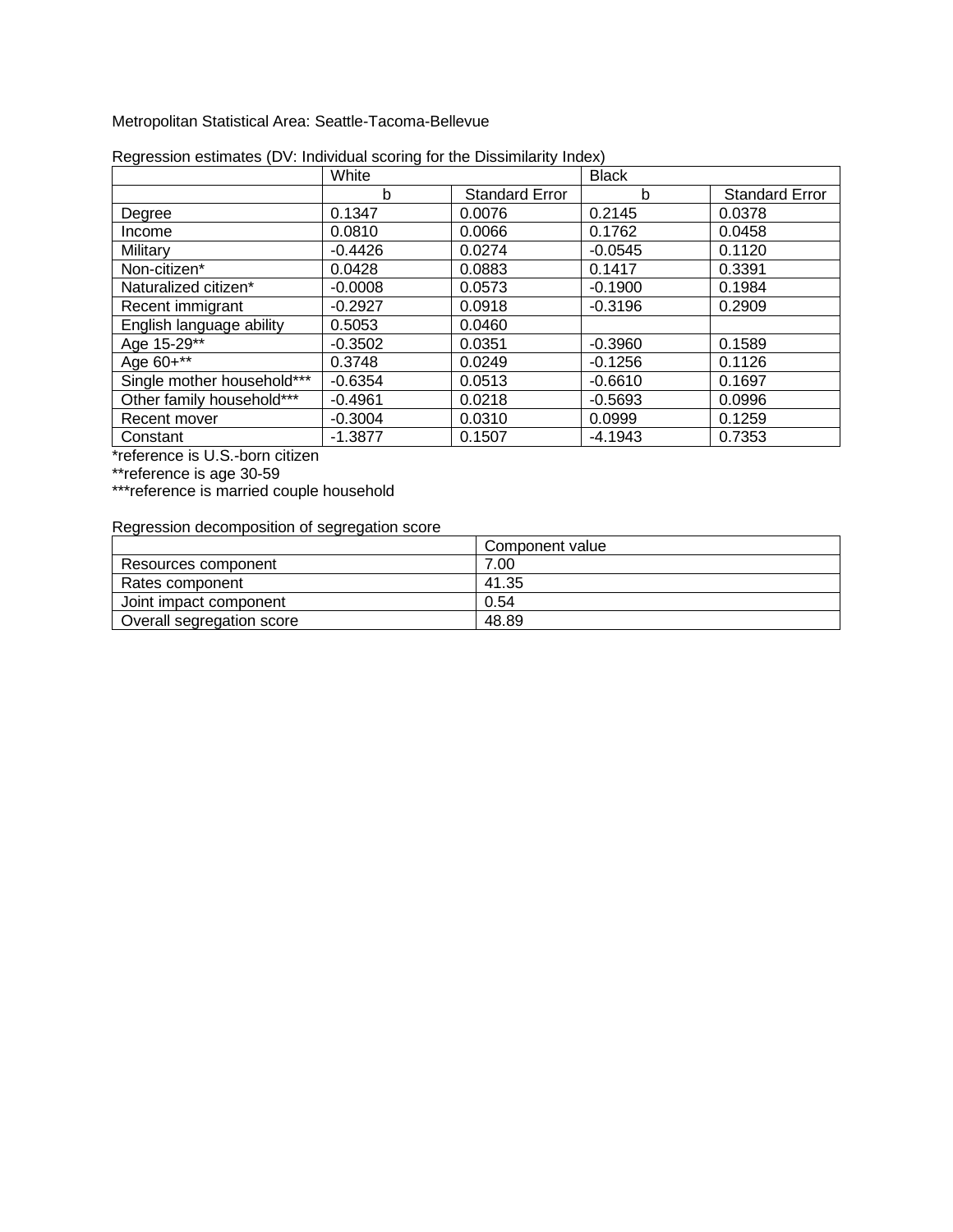#### Metropolitan Statistical Area: St. Louis

|                            | White     |                       | <b>Black</b> |                       |
|----------------------------|-----------|-----------------------|--------------|-----------------------|
|                            | b         | <b>Standard Error</b> | b            | <b>Standard Error</b> |
| Degree                     | $-0.0203$ | 0.0111                | 0.1876       | 0.0282                |
| Income                     | 0.1011    | 0.0099                | 0.3133       | 0.0433                |
| Military                   | $-0.3405$ | 0.0406                | 0.0268       | 0.0962                |
| Non-citizen*               | $-0.5861$ | 0.2123                | 0.7042       | 0.4285                |
| Naturalized citizen*       | 0.0500    | 0.1466                | 0.6101       | 0.3498                |
| Recent immigrant           | $-0.2097$ | 0.2131                | 0.0494       | 0.4075                |
| English language ability   | 0.1201    | 0.1007                |              |                       |
| Age 15-29**                | $-0.4040$ | 0.0498                | 0.1557       | 0.1229                |
| Age 60+**                  | 0.1402    | 0.0361                | $-0.1935$    | 0.0825                |
| Single mother household*** | $-0.5620$ | 0.0749                | $-0.7154$    | 0.1190                |
| Other family household***  | $-0.7237$ | 0.0325                | $-0.5042$    | 0.0780                |
| Recent mover               | $-0.2546$ | 0.0500                | 0.3995       | 0.0986                |
| Constant                   | 1.2286    | 0.3197                | $-6.1447$    | 0.9564                |

#### Regression estimates (DV: Individual scoring for the Dissimilarity Index)

\*reference is U.S.-born citizen

\*\*reference is age 30-59

\*\*\*reference is married couple household

|                           | Component value |
|---------------------------|-----------------|
| Resources component       | 4.88            |
| Rates component           | 72 77           |
| Joint impact component    | $-2.12$         |
| Overall segregation score | 75.53           |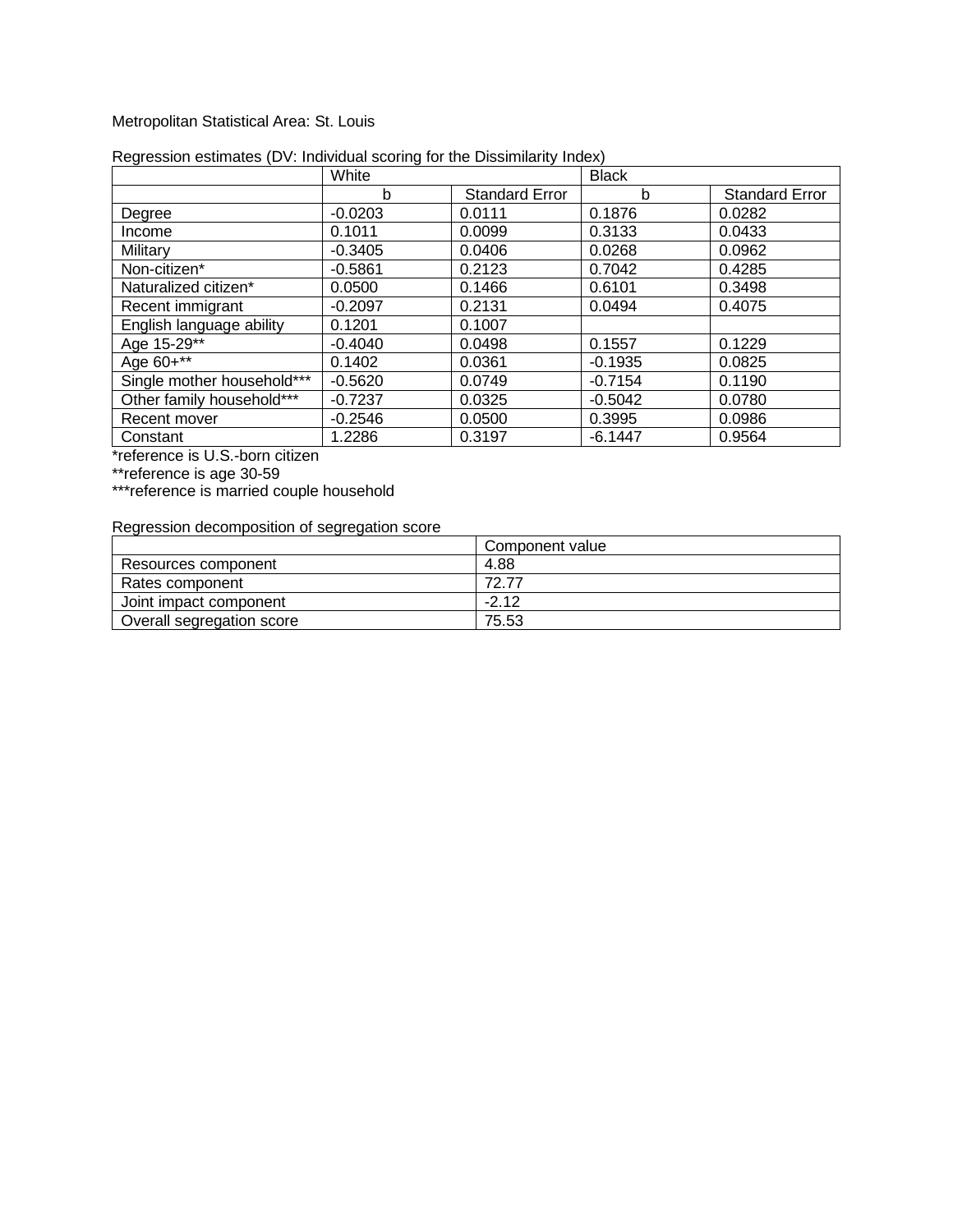Metropolitan Statistical Area: Tampa-St. Petersburg-Clearwater

|                            | White     |                       | <b>Black</b> |                       |
|----------------------------|-----------|-----------------------|--------------|-----------------------|
|                            | b         | <b>Standard Error</b> | b            | <b>Standard Error</b> |
| Degree                     | 0.0096    | 0.0103                | 0.2207       | 0.0304                |
| Income                     | 0.0149    | 0.0088                | 0.0863       | 0.0360                |
| Military                   | $-0.1689$ | 0.0364                | 0.2923       | 0.1073                |
| Non-citizen*               | $-0.0354$ | 0.1222                | 0.5206       | 0.2593                |
| Naturalized citizen*       | 0.0200    | 0.0769                | 0.7281       | 0.1400                |
| Recent immigrant           | $-0.3046$ | 0.1290                | $-0.5026$    | 0.2690                |
| English language ability   | 0.1664    | 0.0681                |              |                       |
| Age 15-29**                | $-0.7522$ | 0.0460                | $-0.0721$    | 0.1283                |
| Age 60+**                  | 0.8298    | 0.0323                | $-0.0437$    | 0.0970                |
| Single mother household*** | $-0.3290$ | 0.0627                | $-0.8283$    | 0.1331                |
| Other family household***  | $-0.3674$ | 0.0286                | $-0.4407$    | 0.0896                |
| Recent mover               | $-0.3231$ | 0.0393                | 0.2093       | 0.1027                |
| Constant                   | 0.8777    | 0.2210                | $-3.3614$    | 0.7119                |

| Regression estimates (DV: Individual scoring for the Dissimilarity Index) |  |  |
|---------------------------------------------------------------------------|--|--|
|                                                                           |  |  |

\*reference is U.S.-born citizen

\*\*reference is age 30-59

\*\*\*reference is married couple household

|                           | Component value |
|---------------------------|-----------------|
| Resources component       | 3.43            |
| Rates component           | 55.53           |
| Joint impact component    | .54             |
| Overall segregation score | 60.50           |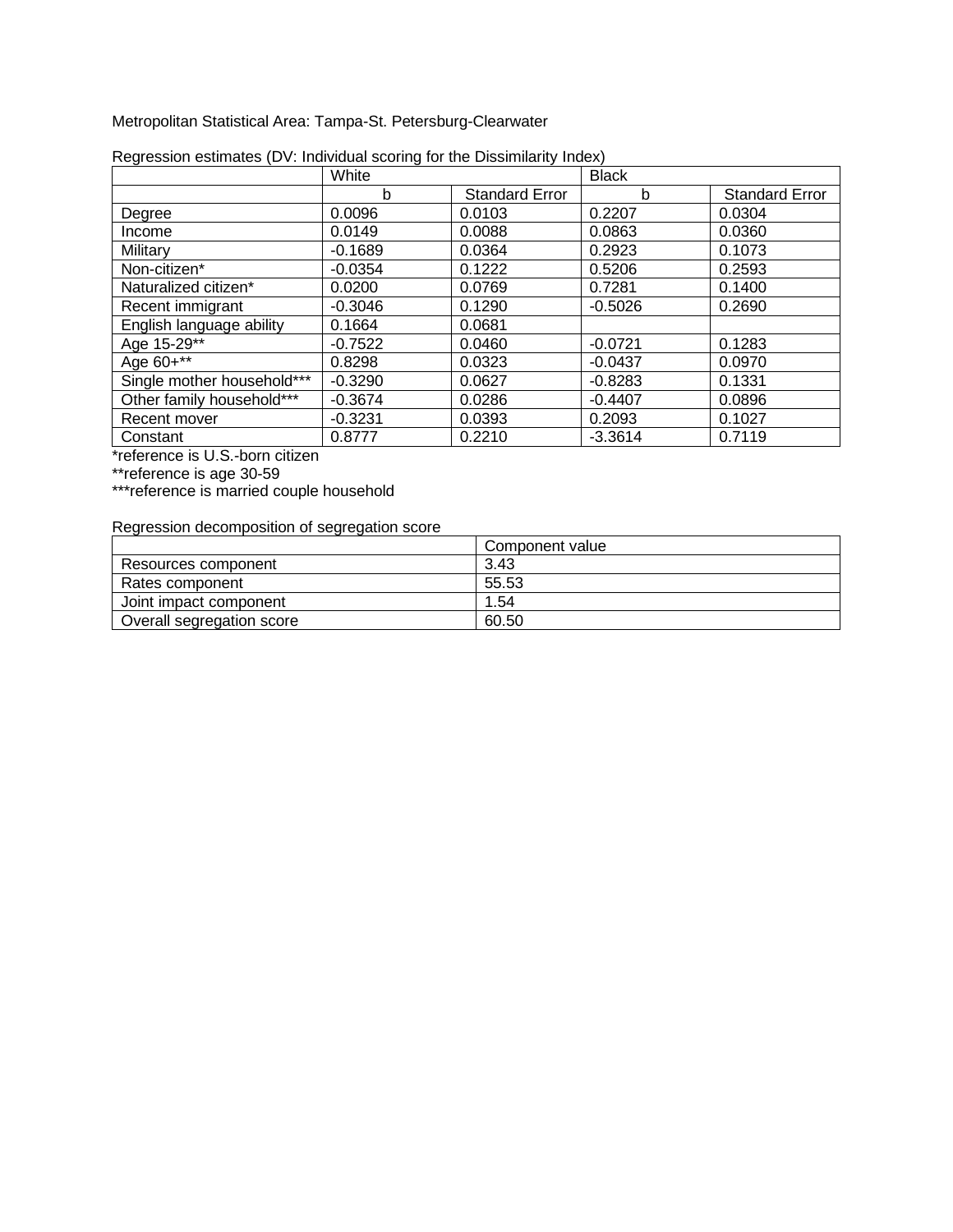Metropolitan Statistical Area: Washington-Arlington-Alexandria

|                            | White     |                       | <b>Black</b> |                       |
|----------------------------|-----------|-----------------------|--------------|-----------------------|
|                            | b         | <b>Standard Error</b> | b            | <b>Standard Error</b> |
| Degree                     | 0.1281    | 0.0080                | 0.1673       | 0.0137                |
| Income                     | 0.0832    | 0.0073                | 0.0895       | 0.0177                |
| Military                   | $-0.2922$ | 0.0307                | 0.2889       | 0.0452                |
| Non-citizen*               | 0.2856    | 0.1143                | 0.1514       | 0.0959                |
| Naturalized citizen*       | $-0.0896$ | 0.0572                | 0.3476       | 0.0624                |
| Recent immigrant           | $-0.4699$ | 0.1110                | $-0.1956$    | 0.0916                |
| English language ability   | 0.3192    | 0.0603                |              |                       |
| Age 15-29**                | $-0.2894$ | 0.0403                | $-0.0588$    | 0.0706                |
| Age 60+**                  | 0.3111    | 0.0284                | $-0.0451$    | 0.0414                |
| Single mother household*** | $-0.5905$ | 0.0667                | $-0.6164$    | 0.0687                |
| Other family household***  | $-0.4970$ | 0.0253                | $-0.3864$    | 0.0375                |
| Recent mover               | $-0.1848$ | 0.0374                | 0.1435       | 0.0552                |
| Constant                   | $-0.2668$ | 0.1955                | $-2.3996$    | 0.3292                |

| Regression estimates (DV: Individual scoring for the Dissimilarity Index) |  |  |
|---------------------------------------------------------------------------|--|--|
|                                                                           |  |  |

\*reference is U.S.-born citizen

\*\*reference is age 30-59

\*\*\*reference is married couple household

|                           | Component value |
|---------------------------|-----------------|
| Resources component       | 4.17            |
| Rates component           | 61.86           |
| Joint impact component    | $-0.67$         |
| Overall segregation score | 65.36           |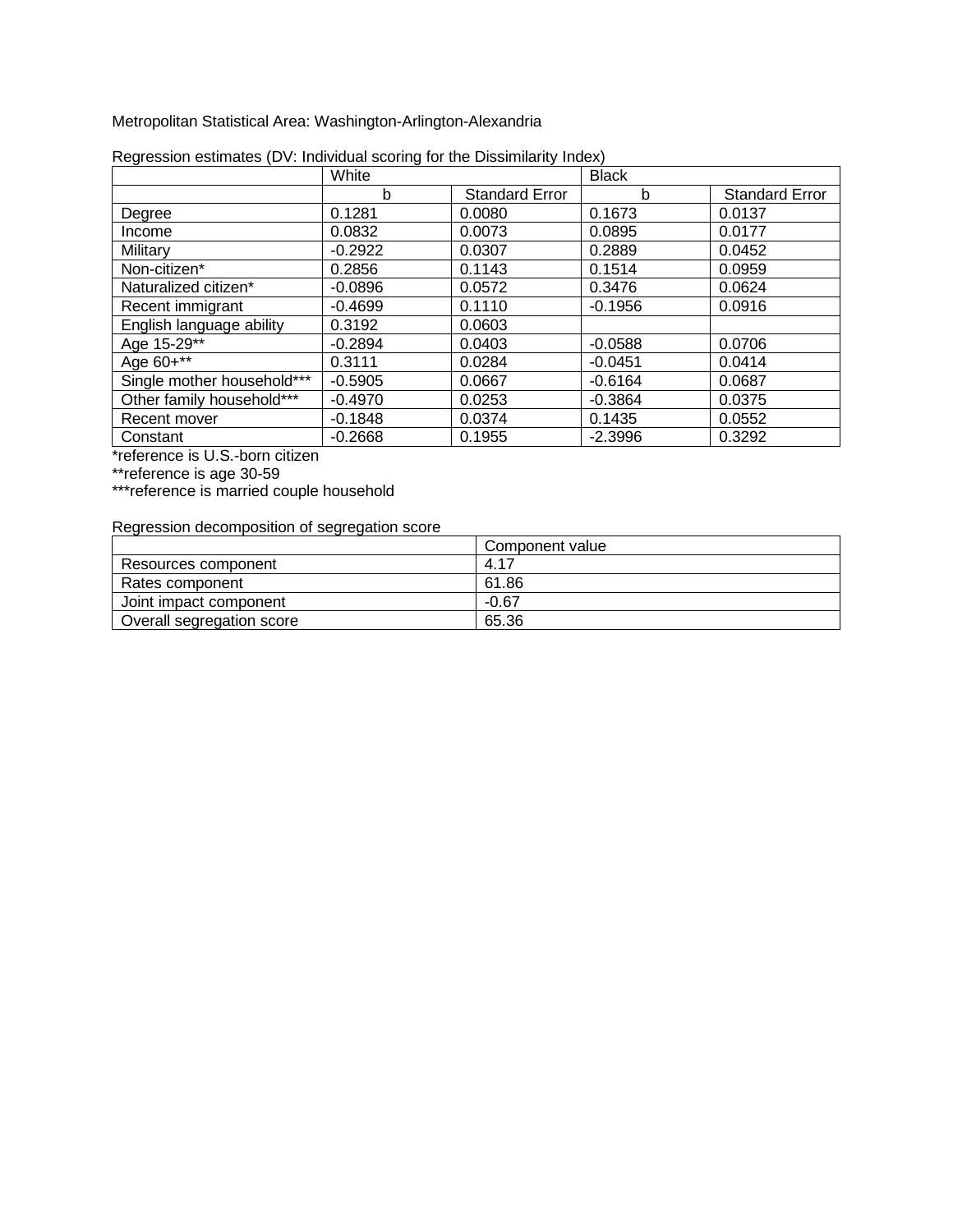Regression Models and Decompositions for White-Latino Segregation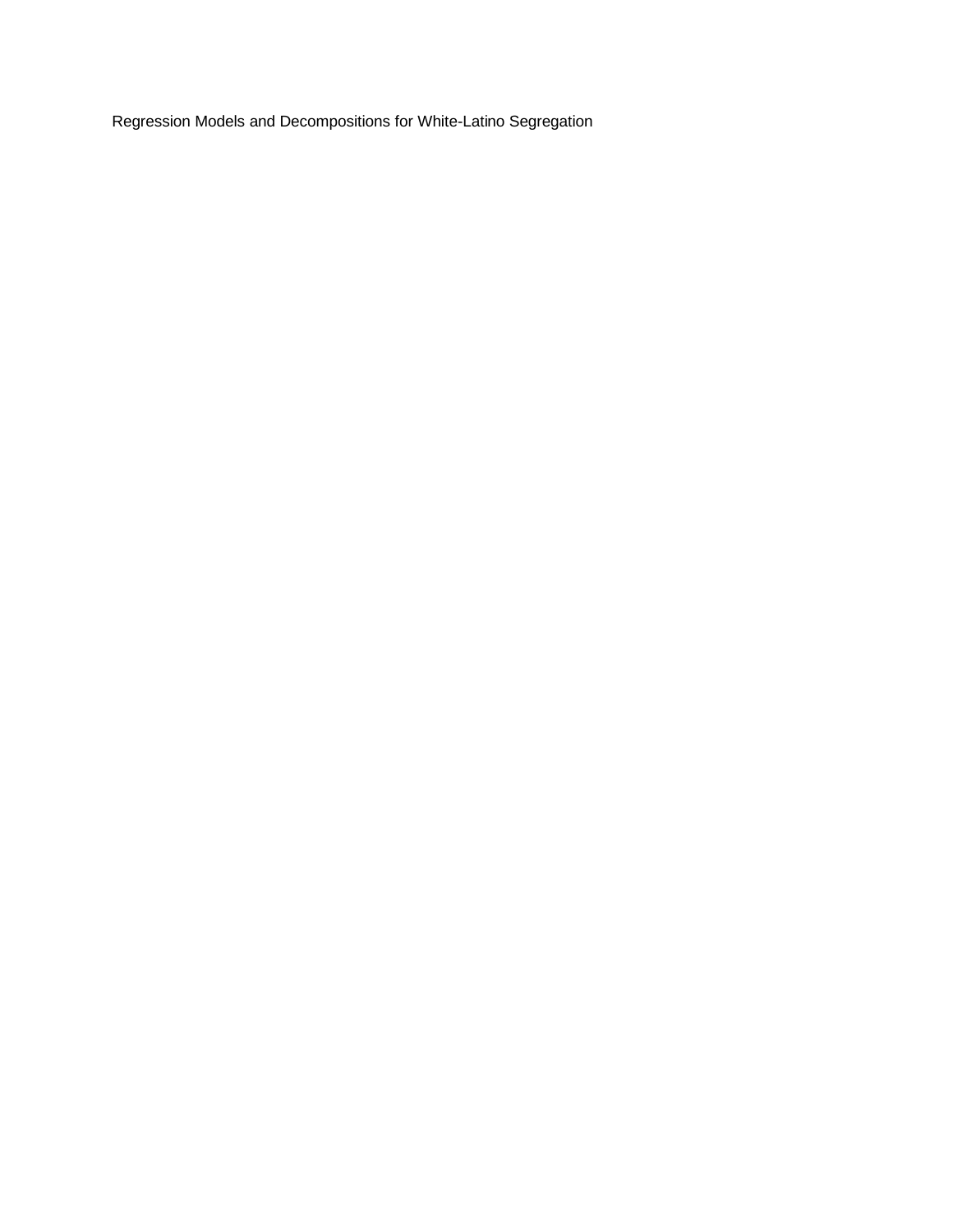Metropolitan Statistical Area: Atlanta-Sandy Springs-Marietta

|                            | White     |                       | Latino    |                       |
|----------------------------|-----------|-----------------------|-----------|-----------------------|
|                            | b         | <b>Standard Error</b> | b         | <b>Standard Error</b> |
| Degree                     | 0.0824    | 0.0084                | 0.2001    | 0.0240                |
| Income                     | 0.0482    | 0.0076                | 0.0392    | 0.0239                |
| Military                   | $-0.1582$ | 0.0346                | 0.0724    | 0.1644                |
| Non-citizen*               | $-0.2709$ | 0.1183                | $-0.5292$ | 0.1163                |
| Naturalized citizen*       | $-0.3425$ | 0.0828                | $-0.3406$ | 0.1049                |
| Recent immigrant           | $-0.5376$ | 0.1189                | $-0.4273$ | 0.1066                |
| English language ability   | 0.4374    | 0.0676                | 0.4809    | 0.0542                |
| Age 15-29**                | $-0.3952$ | 0.0425                | $-0.5287$ | 0.1077                |
| Age 60+**                  | 0.2638    | 0.0296                | 0.4306    | 0.1294                |
| Single mother household*** | $-0.4482$ | 0.0658                | $-0.3107$ | 0.1335                |
| Other family household***  | $-0.5920$ | 0.0259                | $-0.1944$ | 0.0827                |
| Recent mover               | $-0.2772$ | 0.0382                | $-0.1594$ | 0.0980                |
| Constant                   | $-0.3158$ | 0.2142                | $-1.9241$ | 0.2697                |

| Regression estimates (DV: Individual scoring for the Dissimilarity Index) |
|---------------------------------------------------------------------------|
|---------------------------------------------------------------------------|

\*reference is U.S.-born citizen

\*\*reference is age 30-59

\*\*\*reference is married couple household

|                           | Component value |
|---------------------------|-----------------|
| Resources component       | 28.83           |
| Rates component           | 25.76           |
| Joint impact component    | -7.64           |
| Overall segregation score | 46.95           |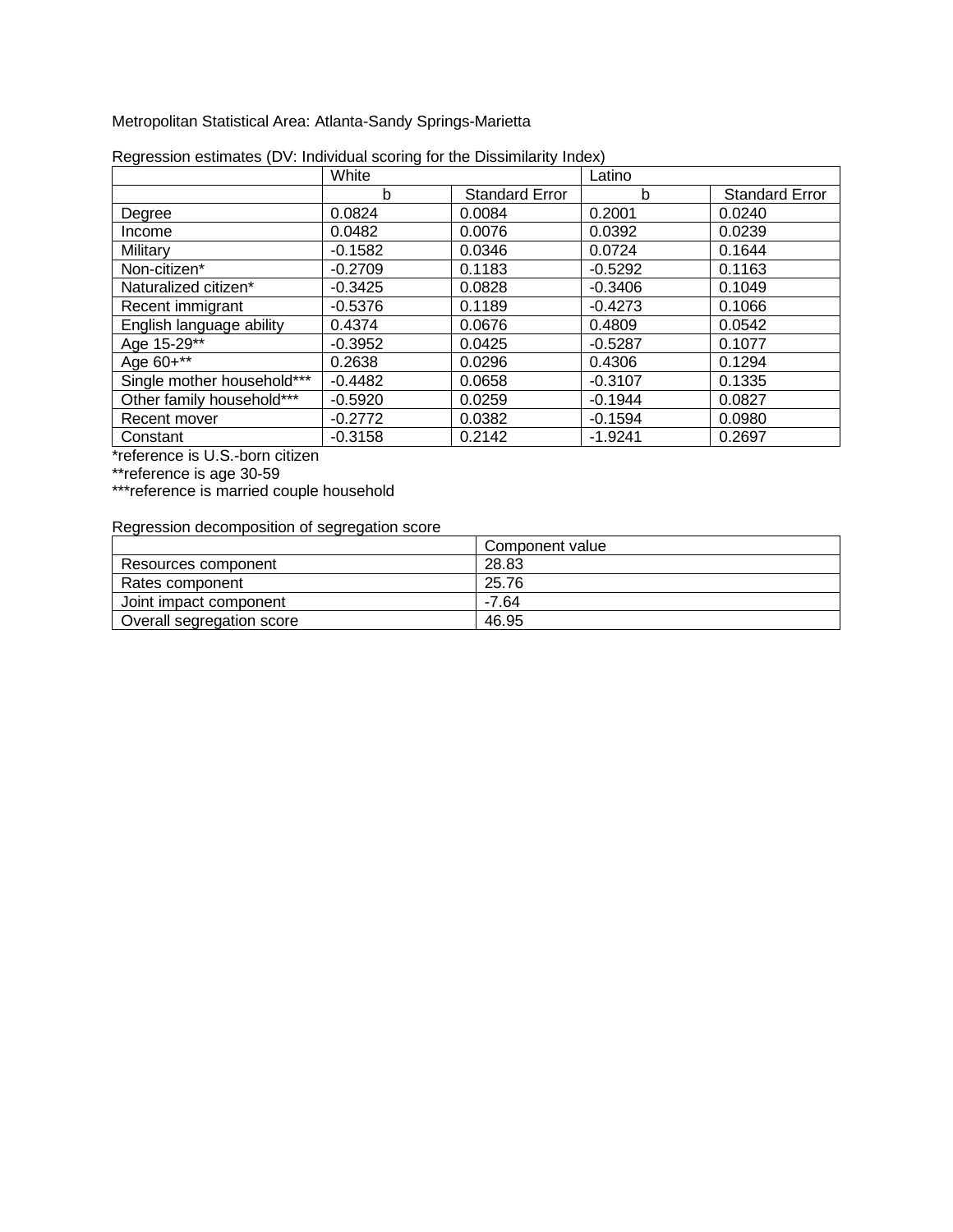#### Metropolitan Statistical Area: Baltimore-Towson

|                            | White     |                       | Latino    |                       |
|----------------------------|-----------|-----------------------|-----------|-----------------------|
|                            | b         | <b>Standard Error</b> | b         | <b>Standard Error</b> |
| Degree                     | 0.0453    | 0.0086                | 0.1255    | 0.0400                |
| Income                     | 0.0537    | 0.0086                | $-0.0129$ | 0.0438                |
| Military                   | $-0.2367$ | 0.0331                | $-0.4190$ | 0.1752                |
| Non-citizen*               | $-0.2581$ | 0.1422                | $-0.6625$ | 0.2247                |
| Naturalized citizen*       | $-0.2751$ | 0.0793                | $-0.2587$ | 0.1614                |
| Recent immigrant           | $-0.5414$ | 0.1440                | $-0.3749$ | 0.2022                |
| English language ability   | 0.2240    | 0.0725                | 0.1554    | 0.1011                |
| Age 15-29**                | $-0.6381$ | 0.0443                | $-0.5968$ | 0.1750                |
| Age 60+**                  | 0.5154    | 0.0294                | 0.3882    | 0.1794                |
| Single mother household*** | $-0.3146$ | 0.0685                | $-0.3358$ | 0.2417                |
| Other family household***  | $-0.4928$ | 0.0261                | $-0.3818$ | 0.1292                |
| Recent mover               | $-0.3886$ | 0.0432                | $-0.0243$ | 0.1700                |
| Constant                   | $-0.1797$ | 0.2329                | $-0.2323$ | 0.5048                |

# Regression estimates (DV: Individual scoring for the Dissimilarity Index)

\*reference is U.S.-born citizen

\*\*reference is age 30-59

\*\*\*reference is married couple household

|                           | Component value |
|---------------------------|-----------------|
| Resources component       | 15.94           |
| Rates component           | 15.01           |
| Joint impact component    | $-0.67$         |
| Overall segregation score | 30.28           |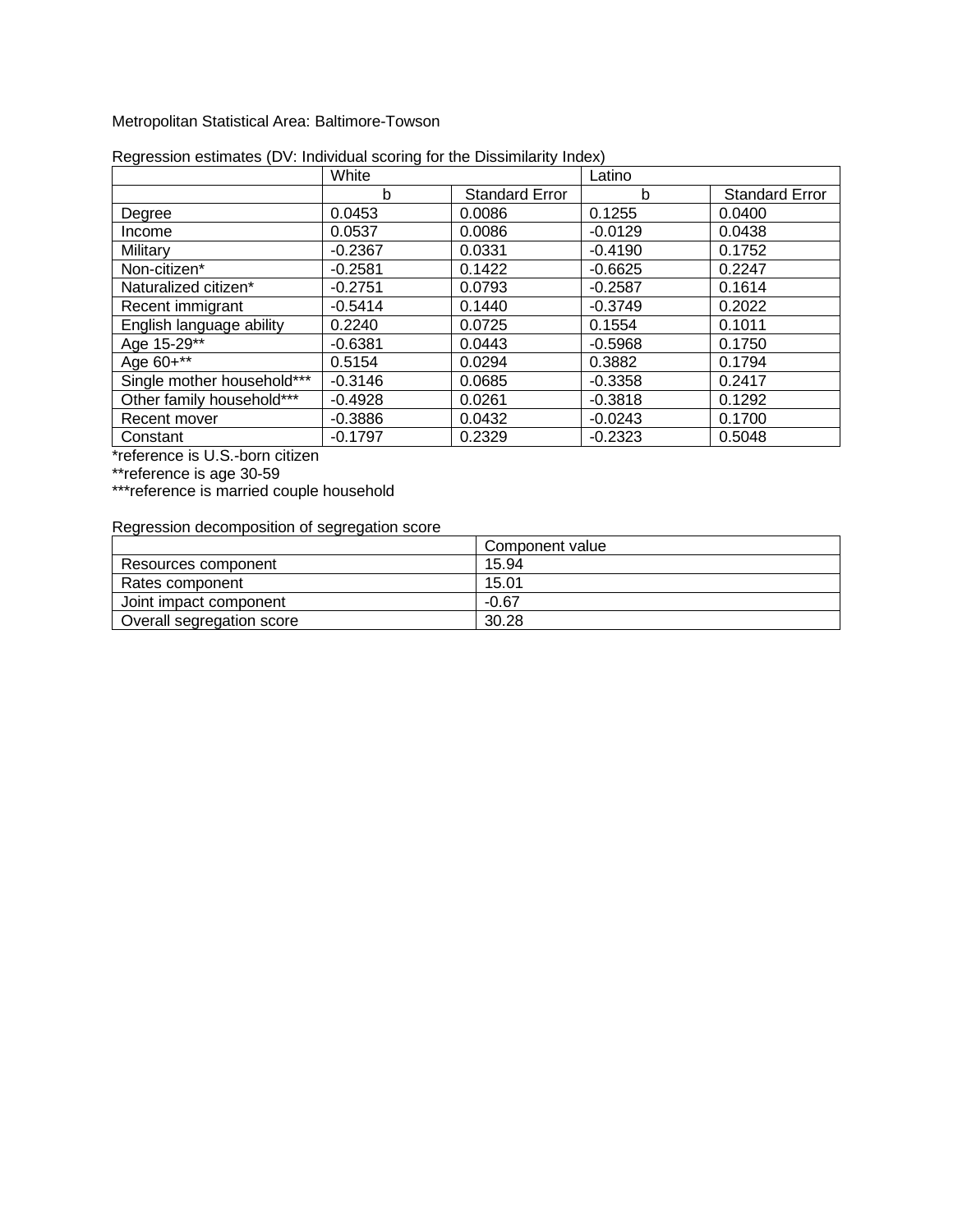Metropolitan Statistical Area: Boston-Cambridge-Quincy

|                            | White     |                       | Latino    |                       |
|----------------------------|-----------|-----------------------|-----------|-----------------------|
|                            | b         | <b>Standard Error</b> | b         | <b>Standard Error</b> |
| Degree                     | 0.1437    | 0.0071                | 0.3435    | 0.0252                |
| Income                     | 0.0891    | 0.0063                | 0.0599    | 0.0273                |
| Military                   | $-0.0473$ | 0.0323                | 0.2324    | 0.1716                |
| Non-citizen*               | $-0.3102$ | 0.0754                | $-0.0913$ | 0.1244                |
| Naturalized citizen*       | $-0.2893$ | 0.0479                | $-0.2630$ | 0.0921                |
| Recent immigrant           | $-0.5784$ | 0.0764                | $-0.1128$ | 0.1211                |
| English language ability   | 0.4608    | 0.0383                | 0.7026    | 0.0570                |
| Age 15-29**                | $-0.4240$ | 0.0367                | $-0.4118$ | 0.1030                |
| Age 60+**                  | 0.3899    | 0.0250                | 0.5796    | 0.1099                |
| Single mother household*** | $-0.6595$ | 0.0524                | $-0.9839$ | 0.1189                |
| Other family household***  | $-0.7222$ | 0.0224                | $-0.4353$ | 0.0804                |
| Recent mover               | $-0.1479$ | 0.0340                | 0.1299    | 0.0984                |
| Constant                   | $-0.8048$ | 0.1310                | $-3.8920$ | 0.3036                |

| Regression estimates (DV: Individual scoring for the Dissimilarity Index) |  |  |  |  |
|---------------------------------------------------------------------------|--|--|--|--|
|                                                                           |  |  |  |  |

\*reference is U.S.-born citizen

\*\*reference is age 30-59

\*\*\*reference is married couple household

|                           | Component value |
|---------------------------|-----------------|
| Resources component       | 25.56           |
| Rates component           | 37.83           |
| Joint impact component    | $-5.12$         |
| Overall segregation score | 58.27           |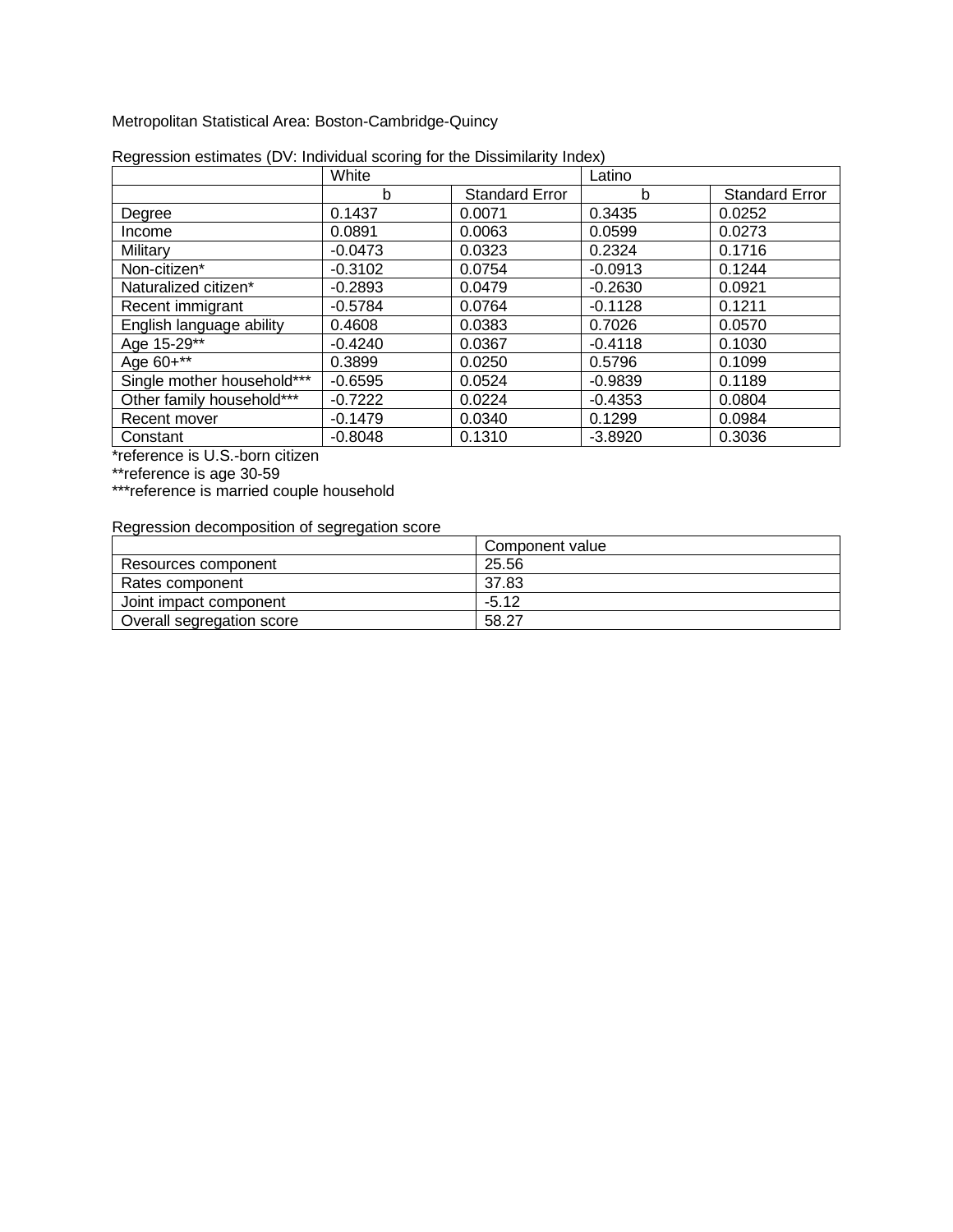Metropolitan Statistical Area: Chicago-Joliet-Naperville

|                            | White     |                       | Latino    |                       |
|----------------------------|-----------|-----------------------|-----------|-----------------------|
|                            | b         | <b>Standard Error</b> | b         | <b>Standard Error</b> |
| Degree                     | 0.2117    | 0.0056                | 0.2733    | 0.0120                |
| Income                     | 0.0896    | 0.0047                | 0.0641    | 0.0127                |
| Military                   | $-0.2084$ | 0.0235                | 0.0805    | 0.0761                |
| Non-citizen*               | $-0.3568$ | 0.0582                | $-0.4887$ | 0.0576                |
| Naturalized citizen*       | $-0.0996$ | 0.0351                | $-0.1399$ | 0.0442                |
| Recent immigrant           | $-0.1507$ | 0.0573                | $-0.0279$ | 0.0626                |
| English language ability   | 0.2487    | 0.0261                | 0.4429    | 0.0270                |
| Age 15-29**                | $-0.1958$ | 0.0291                | $-0.1952$ | 0.0511                |
| Age 60+**                  | 0.3495    | 0.0186                | 0.4014    | 0.0488                |
| Single mother household*** | $-0.4767$ | 0.0431                | $-0.4415$ | 0.0629                |
| Other family household***  | $-0.4926$ | 0.0166                | $-0.1626$ | 0.0378                |
| Recent mover               | 0.0002    | 0.0284                | 0.1597    | 0.0530                |
| Constant                   | $-0.6845$ | 0.0905                | $-3.0267$ | 0.1456                |

| Regression estimates (DV: Individual scoring for the Dissimilarity Index) |  |  |  |  |
|---------------------------------------------------------------------------|--|--|--|--|
|                                                                           |  |  |  |  |

\*reference is U.S.-born citizen

\*\*reference is age 30-59

\*\*\*reference is married couple household

|                           | Component value |
|---------------------------|-----------------|
| Resources component       | 20.32           |
| Rates component           | 39.46           |
| Joint impact component    | $-6.38$         |
| Overall segregation score | 53.40           |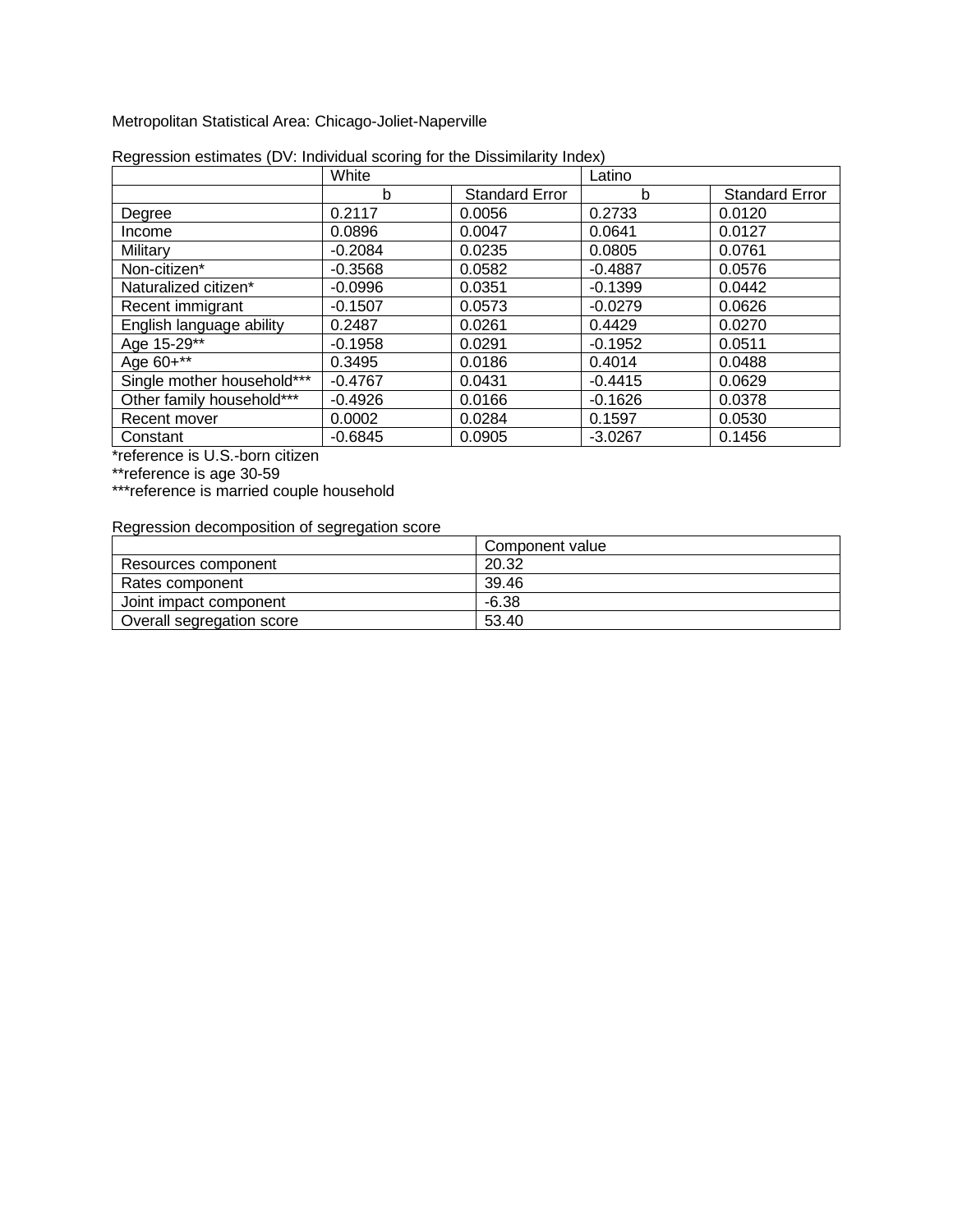Metropolitan Statistical Area: Dallas-Ft-Worth-Arlington

|                            | White     |                       | Latino    |                       |
|----------------------------|-----------|-----------------------|-----------|-----------------------|
|                            | b         | <b>Standard Error</b> | b         | <b>Standard Error</b> |
| Degree                     | 0.2760    | 0.0073                | 0.3592    | 0.0130                |
| Income                     | 0.1186    | 0.0060                | 0.1020    | 0.0137                |
| Military                   | $-0.1986$ | 0.0281                | 0.1605    | 0.0766                |
| Non-citizen*               | 0.0240    | 0.1176                | $-0.5545$ | 0.0638                |
| Naturalized citizen*       | 0.0704    | 0.0809                | $-0.1377$ | 0.0541                |
| Recent immigrant           | $-0.2983$ | 0.1301                | $-0.0322$ | 0.0656                |
| English language ability   | 0.4605    | 0.0612                | 0.3377    | 0.0297                |
| Age 15-29**                | $-0.1403$ | 0.0360                | $-0.3877$ | 0.0515                |
| Age 60+**                  | 0.2316    | 0.0236                | 0.2099    | 0.0595                |
| Single mother household*** | $-0.6081$ | 0.0495                | $-0.4994$ | 0.0673                |
| Other family household***  | $-0.5818$ | 0.0217                | $-0.1405$ | 0.0416                |
| Recent mover               | $-0.0206$ | 0.0311                | 0.1740    | 0.0513                |
| Constant                   | $-1.8831$ | 0.1919                | $-3.0919$ | 0.1565                |

| Regression estimates (DV: Individual scoring for the Dissimilarity Index) |  |  |
|---------------------------------------------------------------------------|--|--|
|                                                                           |  |  |

\*reference is U.S.-born citizen

\*\*reference is age 30-59

\*\*\*reference is married couple household

|                           | Component value |
|---------------------------|-----------------|
| Resources component       | 25.73           |
| Rates component           | 29.60           |
| Joint impact component    | $-5.50$         |
| Overall segregation score | 49.83           |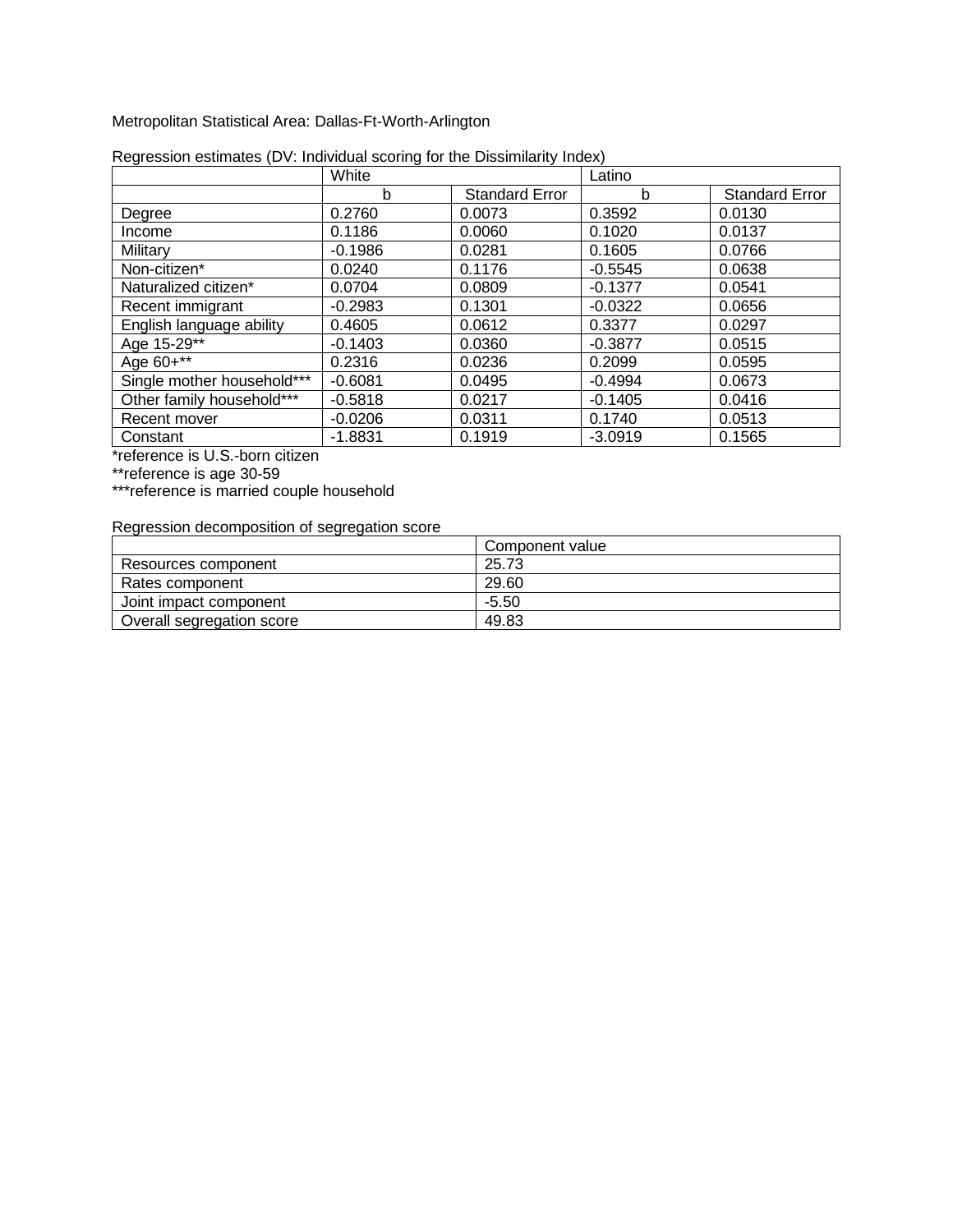Metropolitan Statistical Area: Denver-Aurora-Broomfield

|                            | White     |                       | Latino    |                       |
|----------------------------|-----------|-----------------------|-----------|-----------------------|
|                            | b         | <b>Standard Error</b> | b         | <b>Standard Error</b> |
| Degree                     | 0.3046    | 0.0090                | 0.3969    | 0.0213                |
| Income                     | 0.1083    | 0.0078                | 0.0986    | 0.0232                |
| Military                   | $-0.2119$ | 0.0354                | 0.2174    | 0.0960                |
| Non-citizen*               | 0.1394    | 0.1383                | $-0.3863$ | 0.1296                |
| Naturalized citizen*       | 0.2397    | 0.0904                | $-0.2126$ | 0.1099                |
| Recent immigrant           | $-0.4561$ | 0.1492                | $-0.2840$ | 0.1329                |
| English language ability   | 0.1578    | 0.0752                | 0.3752    | 0.0631                |
| Age 15-29**                | $-0.3085$ | 0.0412                | $-0.2302$ | 0.0840                |
| Age 60+**                  | 0.3743    | 0.0298                | 0.1110    | 0.0781                |
| Single mother household*** | $-0.5139$ | 0.0615                | $-0.4466$ | 0.1053                |
| Other family household***  | $-0.5258$ | 0.0262                | $-0.1125$ | 0.0628                |
| Recent mover               | $-0.0934$ | 0.0369                | $-0.0814$ | 0.0788                |
| Constant                   | $-1.2627$ | 0.2386                | $-3.4299$ | 0.2846                |

| Regression estimates (DV: Individual scoring for the Dissimilarity Index) |  |  |
|---------------------------------------------------------------------------|--|--|
|                                                                           |  |  |

\*reference is U.S.-born citizen

\*\*reference is age 30-59

\*\*\*reference is married couple household

|                           | Component value |
|---------------------------|-----------------|
| Resources component       | 20.76           |
| Rates component           | 29.73           |
| Joint impact component    | $-7.24$         |
| Overall segregation score | 43.25           |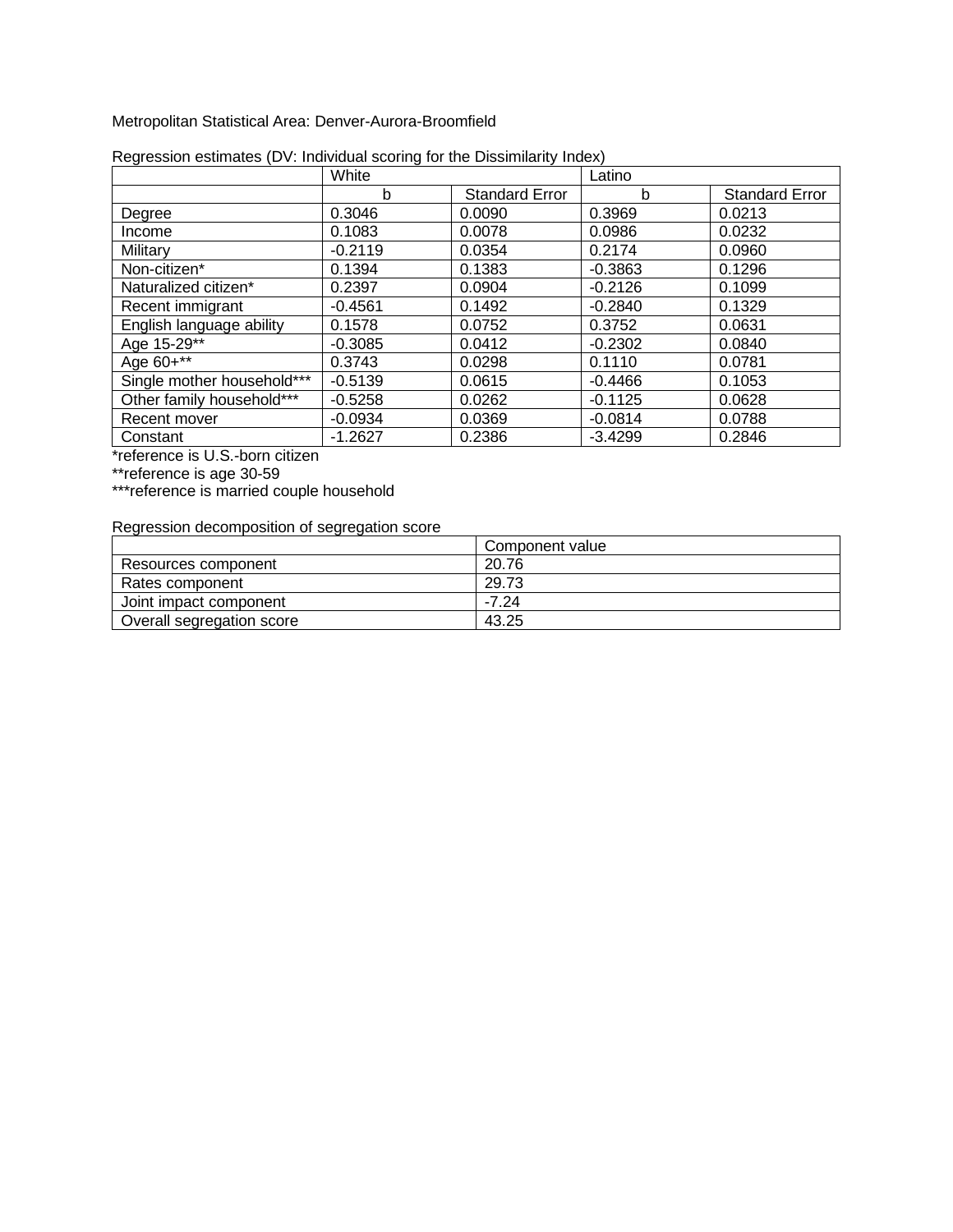Metropolitan Statistical Area: Detroit-Warren-Livonia

|                            | White     |                       | Latino    |                       |
|----------------------------|-----------|-----------------------|-----------|-----------------------|
|                            | b         | <b>Standard Error</b> | b         | <b>Standard Error</b> |
| Degree                     | 0.1035    | 0.0066                | 0.2986    | 0.0330                |
| Income                     | 0.0442    | 0.0060                | 0.1174    | 0.0299                |
| Military                   | $-0.1051$ | 0.0257                | 0.3543    | 0.1819                |
| Non-citizen*               | 0.0576    | 0.0753                | $-0.5744$ | 0.1909                |
| Naturalized citizen*       | 0.2256    | 0.0461                | $-0.3193$ | 0.1390                |
| Recent immigrant           | $-0.2053$ | 0.0783                | 0.0298    | 0.1983                |
| English language ability   | $-0.0055$ | 0.0394                | 0.4888    | 0.0820                |
| Age 15-29**                | $-0.3201$ | 0.0352                | $-0.2228$ | 0.1406                |
| Age 60+**                  | 0.3326    | 0.0205                | 0.4124    | 0.1253                |
| Single mother household*** | $-0.4606$ | 0.0437                | $-0.0777$ | 0.1593                |
| Other family household***  | $-0.3334$ | 0.0187                | $-0.2465$ | 0.1039                |
| Recent mover               | $-0.2527$ | 0.0314                | $-0.0782$ | 0.1304                |
| Constant                   | 0.4910    | 0.1293                | $-3.0707$ | 0.3682                |

|  | Regression estimates (DV: Individual scoring for the Dissimilarity Index) |
|--|---------------------------------------------------------------------------|
|  |                                                                           |

\*reference is U.S.-born citizen

\*\*reference is age 30-59

\*\*\*reference is married couple household

|                           | Component value |
|---------------------------|-----------------|
| Resources component       | 15.59           |
| Rates component           | 23.60           |
| Joint impact component    | $-11.03$        |
| Overall segregation score | 28.16           |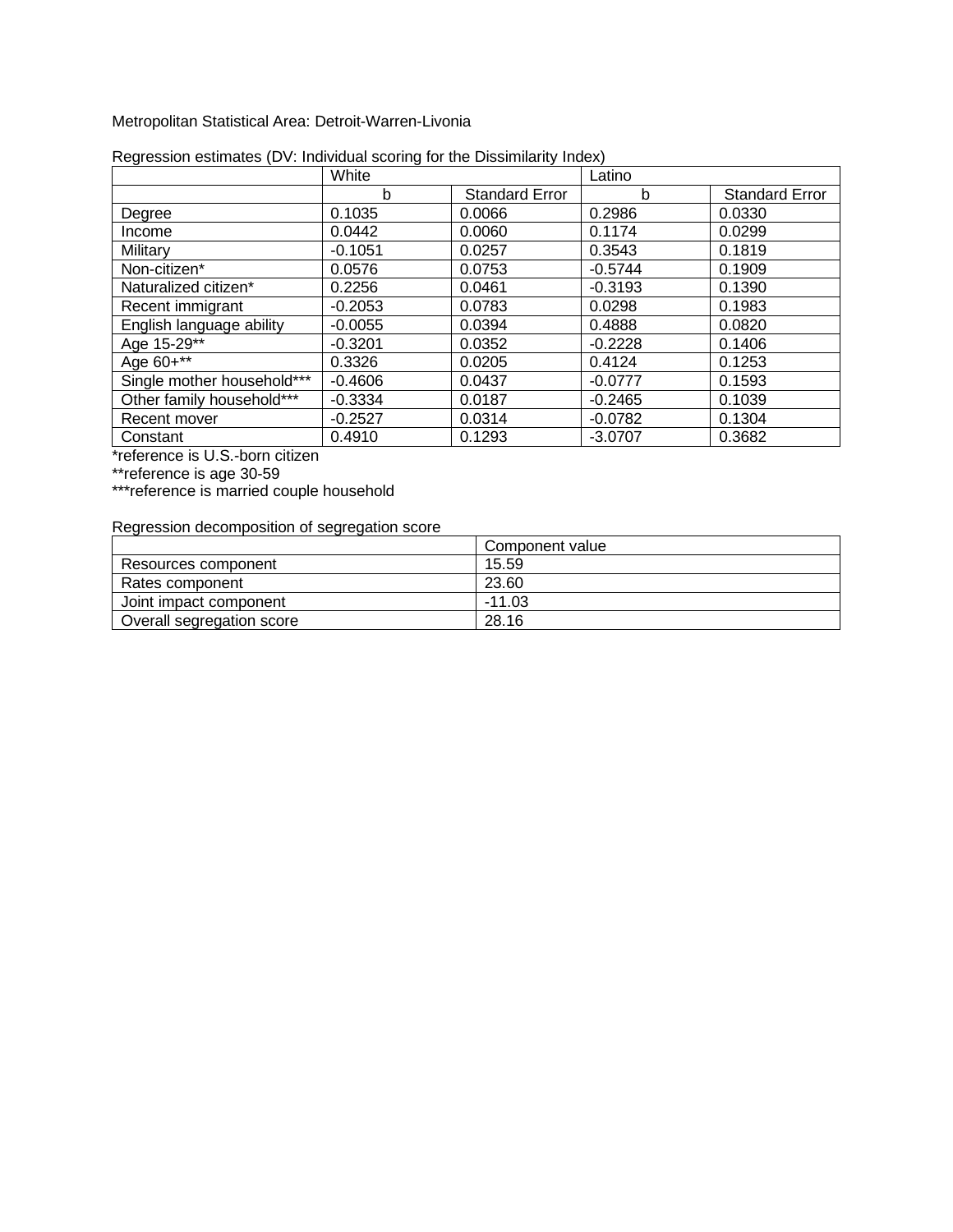#### Metropolitan Statistical Area: Fresno

|                            | White     |                       | Latino    |                       |
|----------------------------|-----------|-----------------------|-----------|-----------------------|
|                            | b         | <b>Standard Error</b> | b         | <b>Standard Error</b> |
| Degree                     | 0.2796    | 0.0224                | 0.2780    | 0.0251                |
| Income                     | 0.1376    | 0.0192                | 0.0898    | 0.0270                |
| Military                   | $-0.1204$ | 0.0794                | 0.2827    | 0.1256                |
| Non-citizen*               | 0.2847    | 0.2605                | $-0.4165$ | 0.1309                |
| Naturalized citizen*       | 0.2474    | 0.2022                | $-0.1630$ | 0.1102                |
| Recent immigrant           | 0.3172    | 0.3757                | $-0.2454$ | 0.1577                |
| English language ability   | 0.1840    | 0.1443                | 0.1880    | 0.0528                |
| Age 15-29**                | $-0.2862$ | 0.1112                | $-0.3461$ | 0.1013                |
| Age 60+**                  | 0.2742    | 0.0678                | 0.1061    | 0.0892                |
| Single mother household*** | $-0.4487$ | 0.1438                | $-0.5131$ | 0.1120                |
| Other family household***  | $-0.2621$ | 0.0635                | $-0.0864$ | 0.0737                |
| Recent mover               | $-0.0297$ | 0.0969                | 0.1110    | 0.1000                |
| Constant                   | $-1.5957$ | 0.4682                | $-2.4793$ | 0.2902                |

#### Regression estimates (DV: Individual scoring for the Dissimilarity Index)

\*reference is U.S.-born citizen

\*\*reference is age 30-59

\*\*\*reference is married couple household

|                           | Component value |
|---------------------------|-----------------|
| Resources component       | 17.79           |
| Rates component           | 34.04           |
| Joint impact component    | $-6.26$         |
| Overall segregation score | 45.57           |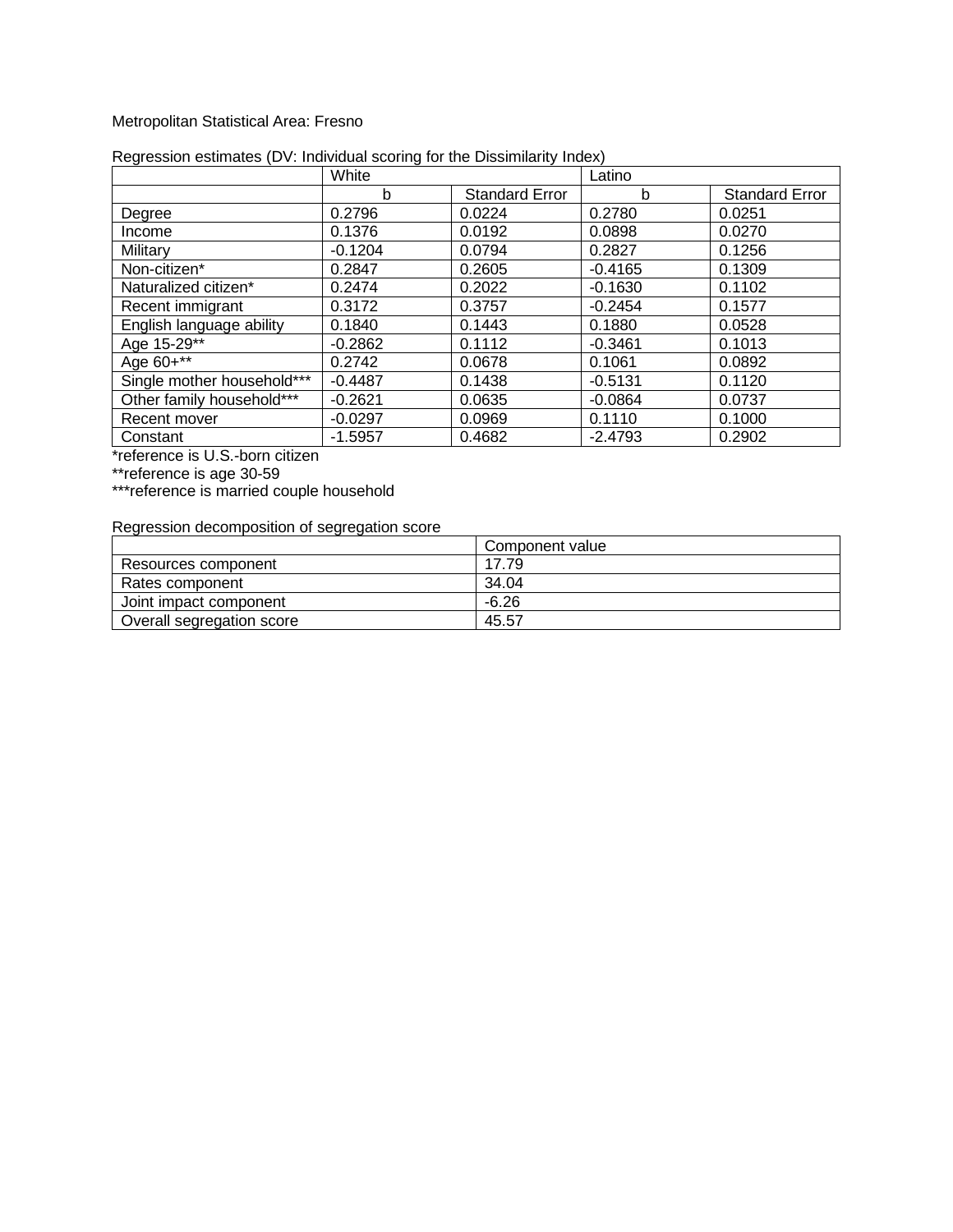Metropolitan Statistical Area: Houston-Sugarland-Baytown

|                            | White     |                       | Latino    |                       |
|----------------------------|-----------|-----------------------|-----------|-----------------------|
|                            | b         | <b>Standard Error</b> | b         | <b>Standard Error</b> |
| Degree                     | 0.2650    | 0.0090                | 0.3715    | 0.0122                |
| Income                     | 0.1239    | 0.0071                | 0.0806    | 0.0123                |
| Military                   | $-0.2018$ | 0.0360                | 0.0707    | 0.0739                |
| Non-citizen*               | $-0.0491$ | 0.1363                | $-0.5123$ | 0.0590                |
| Naturalized citizen*       | $-0.2500$ | 0.0772                | $-0.1501$ | 0.0491                |
| Recent immigrant           | $-0.0355$ | 0.1514                | 0.1145    | 0.0610                |
| English language ability   | 0.5377    | 0.0720                | 0.4191    | 0.0272                |
| Age 15-29**                | $-0.1354$ | 0.0465                | $-0.3024$ | 0.0509                |
| Age 60+**                  | 0.1001    | 0.0293                | 0.2182    | 0.0531                |
| Single mother household*** | $-0.4805$ | 0.0652                | $-0.4269$ | 0.0656                |
| Other family household***  | $-0.5340$ | 0.0271                | $-0.1527$ | 0.0392                |
| Recent mover               | $-0.0919$ | 0.0398                | 0.0794    | 0.0486                |
| Constant                   | $-2.0082$ | 0.2264                | $-3.2592$ | 0.1403                |

| Regression estimates (DV: Individual scoring for the Dissimilarity Index) |  |  |
|---------------------------------------------------------------------------|--|--|
|                                                                           |  |  |

\*reference is U.S.-born citizen

\*\*reference is age 30-59

\*\*\*reference is married couple household

|                           | Component value |
|---------------------------|-----------------|
| Resources component       | 24.68           |
| Rates component           | 32.61           |
| Joint impact component    | $-4.12$         |
| Overall segregation score | 53.17           |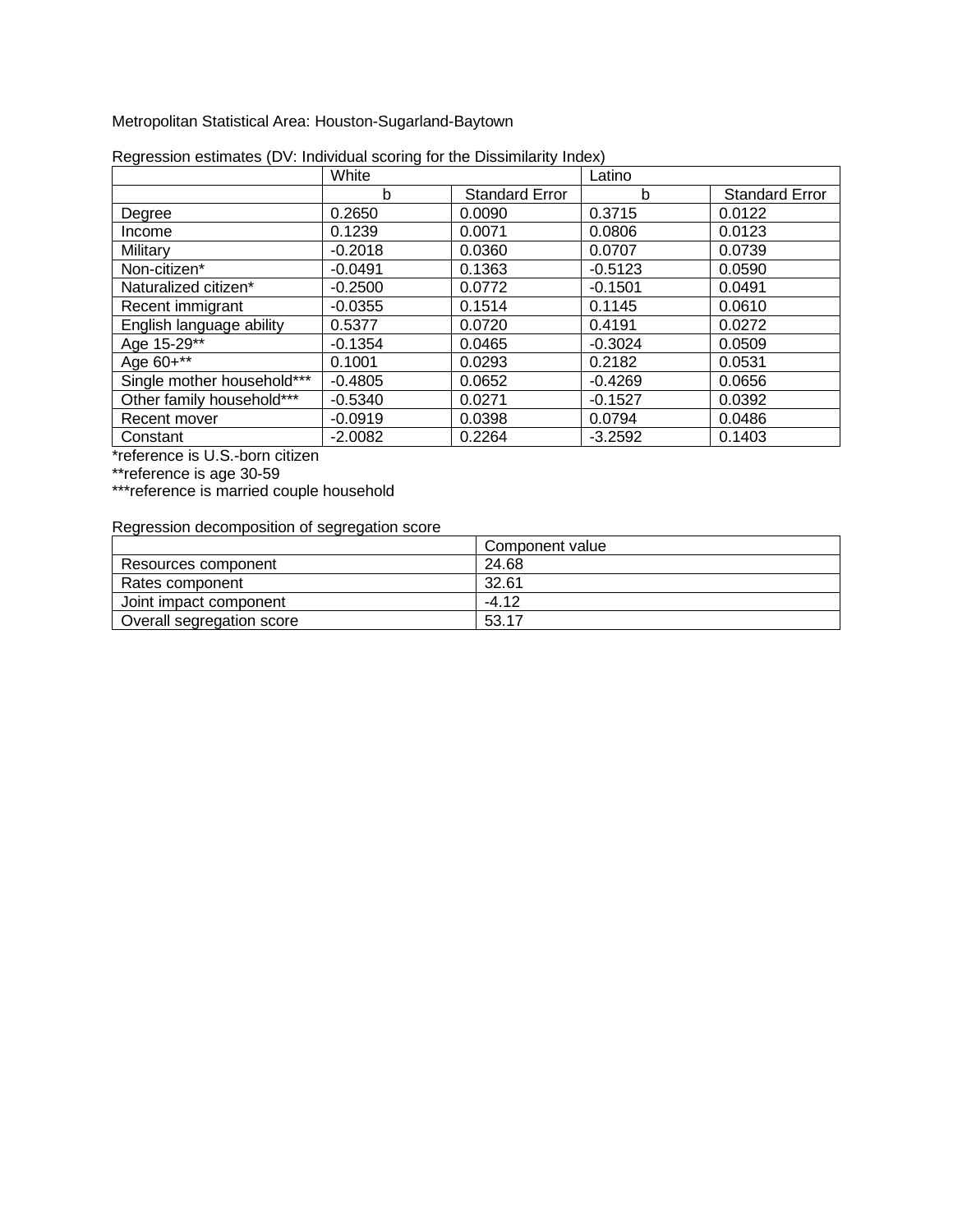Metropolitan Statistical Area: Los Angeles-Long Beach-Santa Ana

|                            | White     |                       | Latino    |                       |
|----------------------------|-----------|-----------------------|-----------|-----------------------|
|                            | b         | <b>Standard Error</b> | b         | <b>Standard Error</b> |
| Degree                     | 0.2719    | 0.0061                | 0.3570    | 0.0077                |
| Income                     | 0.1136    | 0.0046                | 0.0795    | 0.0082                |
| Military                   | $-0.2715$ | 0.0257                | $-0.0177$ | 0.0431                |
| Non-citizen*               | 0.1953    | 0.0579                | $-0.6209$ | 0.0365                |
| Naturalized citizen*       | 0.2794    | 0.0331                | $-0.2257$ | 0.0262                |
| Recent immigrant           | $-0.0746$ | 0.0631                | 0.0520    | 0.0446                |
| English language ability   | 0.0054    | 0.0257                | 0.4228    | 0.0172                |
| Age 15-29**                | $-0.1450$ | 0.0349                | $-0.4453$ | 0.0345                |
| Age 60+**                  | 0.1908    | 0.0202                | 0.3271    | 0.0281                |
| Single mother household*** | $-0.5662$ | 0.0491                | $-0.4684$ | 0.0400                |
| Other family household***  | $-0.3444$ | 0.0185                | 0.0915    | 0.0224                |
| Recent mover               | 0.0231    | 0.0294                | 0.2570    | 0.0320                |
| Constant                   | $-0.3732$ | 0.0879                | $-3.6188$ | 0.0928                |

| Regression estimates (DV: Individual scoring for the Dissimilarity Index) |  |  |
|---------------------------------------------------------------------------|--|--|
|                                                                           |  |  |

\*reference is U.S.-born citizen

\*\*reference is age 30-59

\*\*\*reference is married couple household

|                           | Component value |
|---------------------------|-----------------|
| Resources component       | 23.86           |
| Rates component           | 53.05           |
| Joint impact component    | $-16.47$        |
| Overall segregation score | 60.44           |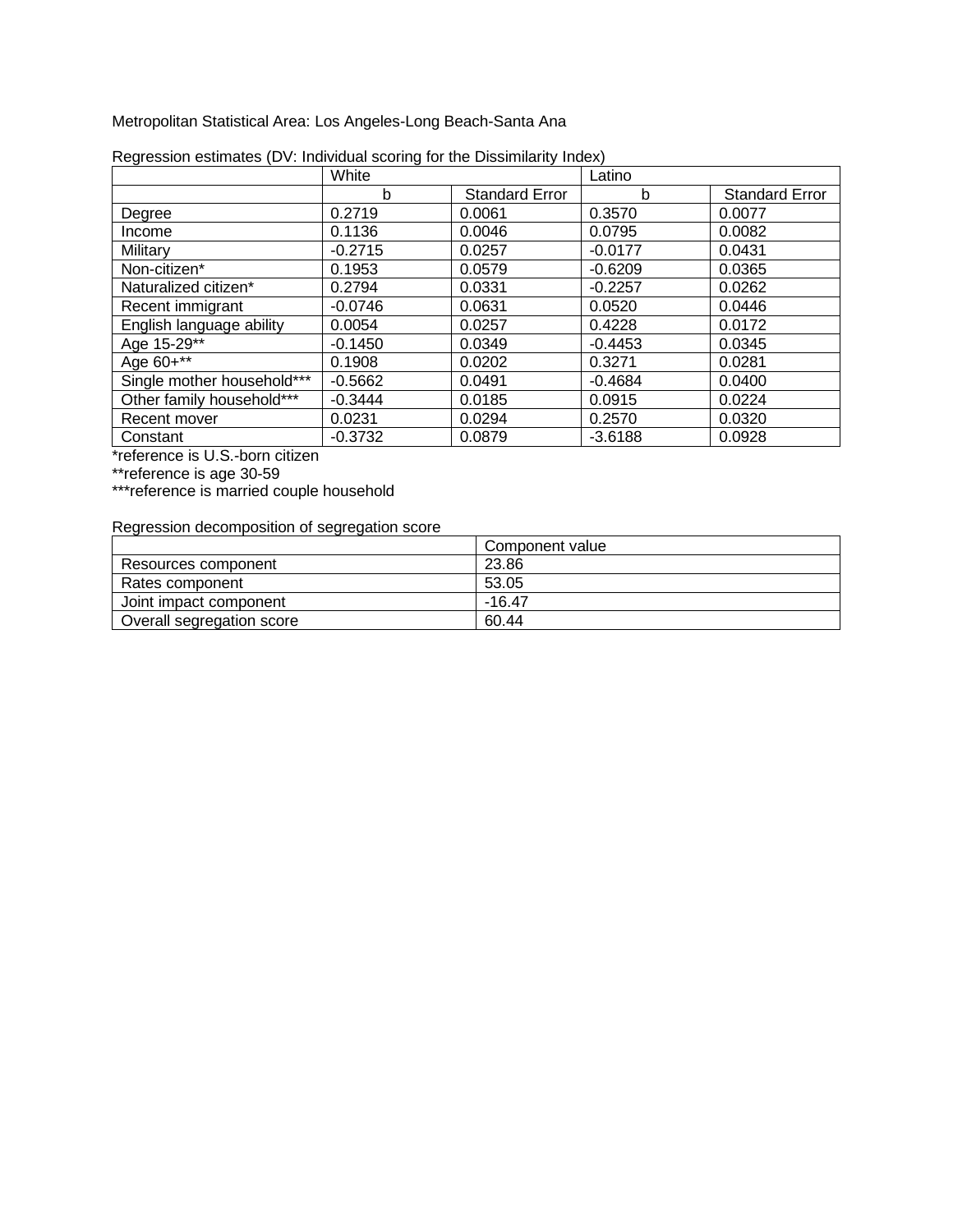Metropolitan Statistical Area: Miami-Ft. Lauderdale-Pompano Beach

|                            | White     |                       | Latino    |                       |
|----------------------------|-----------|-----------------------|-----------|-----------------------|
|                            | b         | <b>Standard Error</b> | b         | <b>Standard Error</b> |
| Degree                     | 0.0606    | 0.0100                | 0.0870    | 0.0101                |
| Income                     | 0.0196    | 0.0085                | 0.0456    | 0.0108                |
| Military                   | $-0.0855$ | 0.0395                | 0.1113    | 0.0647                |
| Non-citizen*               | $-0.3065$ | 0.0825                | $-0.4360$ | 0.0522                |
| Naturalized citizen*       | $-0.3506$ | 0.0504                | $-0.5367$ | 0.0378                |
| Recent immigrant           | $-0.1493$ | 0.0894                | 0.0467    | 0.0452                |
| English language ability   | 0.2149    | 0.0498                | 0.4601    | 0.0194                |
| Age 15-29**                | $-0.4052$ | 0.0537                | $-0.2072$ | 0.0546                |
| Age 60+**                  | 0.7445    | 0.0307                | 0.1854    | 0.0382                |
| Single mother household*** | $-0.2240$ | 0.0767                | $-0.1675$ | 0.0584                |
| Other family household***  | $-0.1998$ | 0.0282                | $-0.0357$ | 0.0315                |
| Recent mover               | 0.0298    | 0.0445                | 0.3879    | 0.0433                |
| Constant                   | 0.4177    | 0.1709                | $-2.6899$ | 0.1200                |

| Regression estimates (DV: Individual scoring for the Dissimilarity Index) |  |  |
|---------------------------------------------------------------------------|--|--|
|                                                                           |  |  |

\*reference is U.S.-born citizen

\*\*reference is age 30-59

\*\*\*reference is married couple household

|                           | Component value |
|---------------------------|-----------------|
| Resources component       | 15.43           |
| Rates component           | 49.49           |
| Joint impact component    | $-4.85$         |
| Overall segregation score | 60.07           |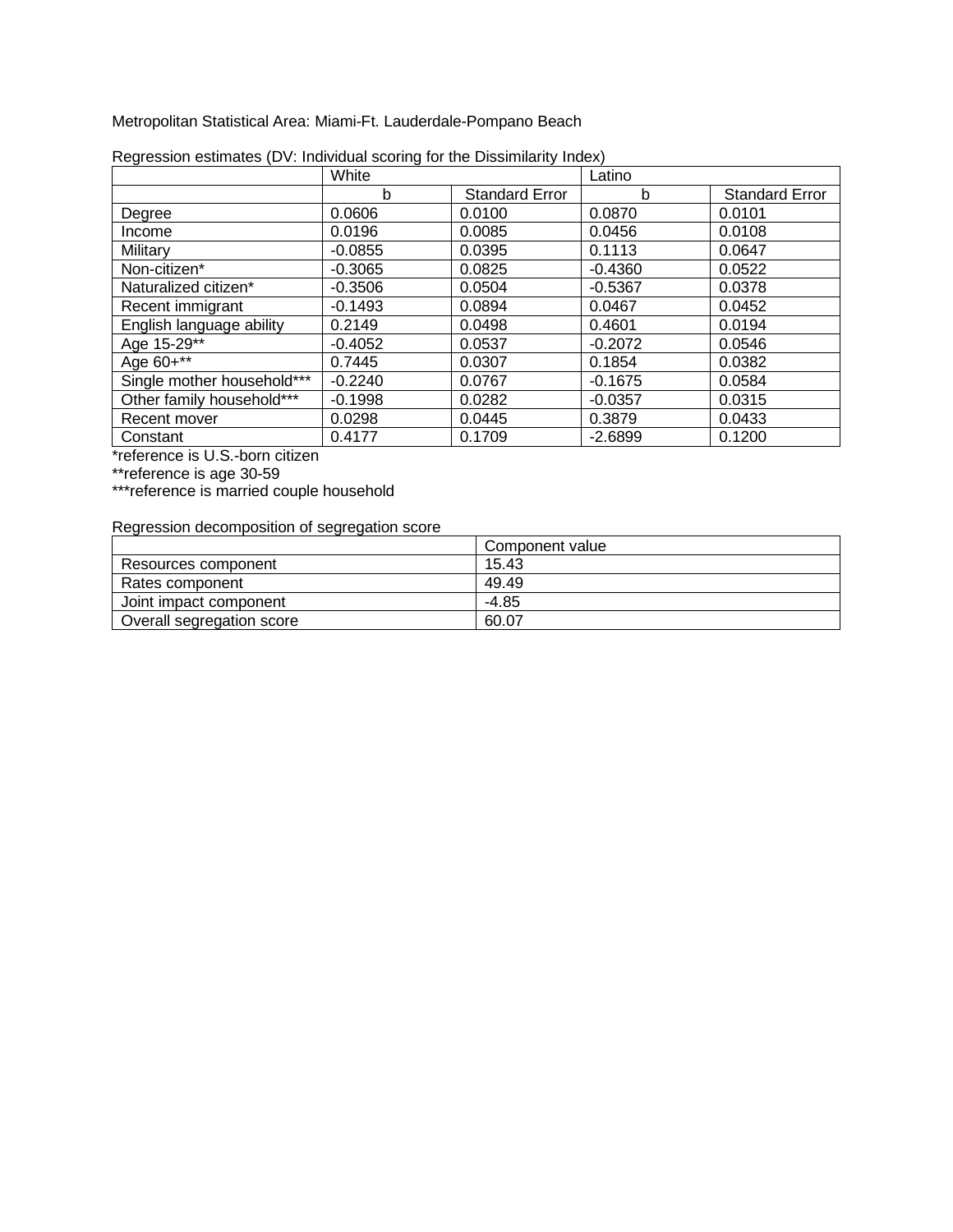Metropolitan Statistical Area: Minneapolis-St. Paul-Bloomington

|                            | White     |                       | Latino    |                       |
|----------------------------|-----------|-----------------------|-----------|-----------------------|
|                            | b         | <b>Standard Error</b> | b         | <b>Standard Error</b> |
| Degree                     | 0.0540    | 0.0068                | 0.2427    | 0.0354                |
| Income                     | 0.0889    | 0.0065                | 0.0384    | 0.0383                |
| Military                   | $-0.1756$ | 0.0262                | 0.1508    | 0.2141                |
| Non-citizen*               | $-0.1395$ | 0.1234                | $-0.2818$ | 0.1802                |
| Naturalized citizen*       | $-0.0042$ | 0.0826                | 0.0603    | 0.1590                |
| Recent immigrant           | $-0.2172$ | 0.1285                | 0.0385    | 0.1731                |
| English language ability   | 0.1040    | 0.0613                | 0.5783    | 0.0828                |
| Age 15-29**                | $-0.3945$ | 0.0305                | $-0.6685$ | 0.1334                |
| Age 60+**                  | 0.3888    | 0.0218                | 0.0820    | 0.1672                |
| Single mother household*** | $-0.5893$ | 0.0452                | $-0.7308$ | 0.1688                |
| Other family household***  | $-0.6185$ | 0.0189                | $-0.3129$ | 0.1150                |
| Recent mover               | $-0.2036$ | 0.0302                | $-0.1586$ | 0.1286                |
| Constant                   | $-0.1179$ | 0.1952                | $-2.3400$ | 0.4565                |

| Regression estimates (DV: Individual scoring for the Dissimilarity Index) |
|---------------------------------------------------------------------------|
|---------------------------------------------------------------------------|

\*reference is U.S.-born citizen

\*\*reference is age 30-59

\*\*\*reference is married couple household

|                           | Component value |
|---------------------------|-----------------|
| Resources component       | 21.55           |
| Rates component           | 23.27           |
| Joint impact component    | $-10.74$        |
| Overall segregation score | 34.08           |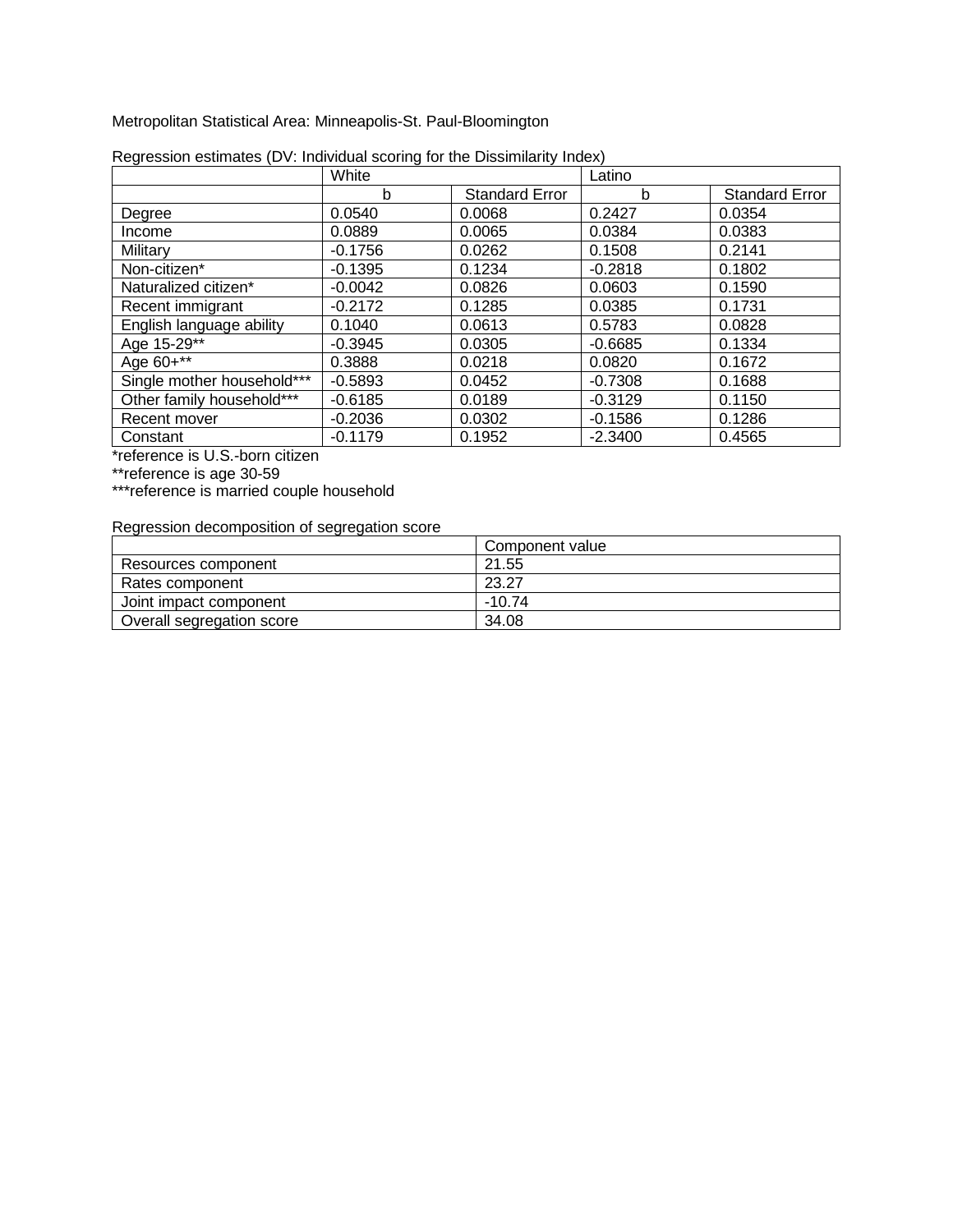Metropolitan Statistical Area: New York City-Northern New Jersey-Long Island

|                            | White     |                       | Latino    |                       |
|----------------------------|-----------|-----------------------|-----------|-----------------------|
|                            | b         | <b>Standard Error</b> | b         | <b>Standard Error</b> |
| Degree                     | 0.1691    | 0.0045                | 0.2537    | 0.0077                |
| Income                     | 0.1009    | 0.0035                | 0.1608    | 0.0103                |
| Military                   | $-0.1449$ | 0.0215                | 0.0147    | 0.0477                |
| Non-citizen*               | $-0.6206$ | 0.0361                | $-0.0861$ | 0.0397                |
| Naturalized citizen*       | $-0.4363$ | 0.0220                | $-0.0956$ | 0.0273                |
| Recent immigrant           | $-0.1352$ | 0.0374                | 0.0331    | 0.0418                |
| English language ability   | 0.2067    | 0.0160                | 0.5116    | 0.0174                |
| Age 15-29**                | $-0.4191$ | 0.0253                | $-0.1412$ | 0.0383                |
| Age 60+**                  | 0.3308    | 0.0156                | 0.3510    | 0.0295                |
| Single mother household*** | $-0.4649$ | 0.0386                | $-0.9716$ | 0.0414                |
| Other family household***  | $-0.6465$ | 0.0140                | $-0.4624$ | 0.0240                |
| Recent mover               | $-0.0981$ | 0.0246                | 0.1532    | 0.0366                |
| Constant                   | $-0.0754$ | 0.0582                | $-4.3544$ | 0.1117                |

| Regression estimates (DV: Individual scoring for the Dissimilarity Index) |  |  |
|---------------------------------------------------------------------------|--|--|
|                                                                           |  |  |

\*reference is U.S.-born citizen

\*\*reference is age 30-59

\*\*\*reference is married couple household

|                           | Component value |
|---------------------------|-----------------|
| Resources component       | 17.72           |
| Rates component           | 48.88           |
| Joint impact component    | $-4.85$         |
| Overall segregation score | 61.75           |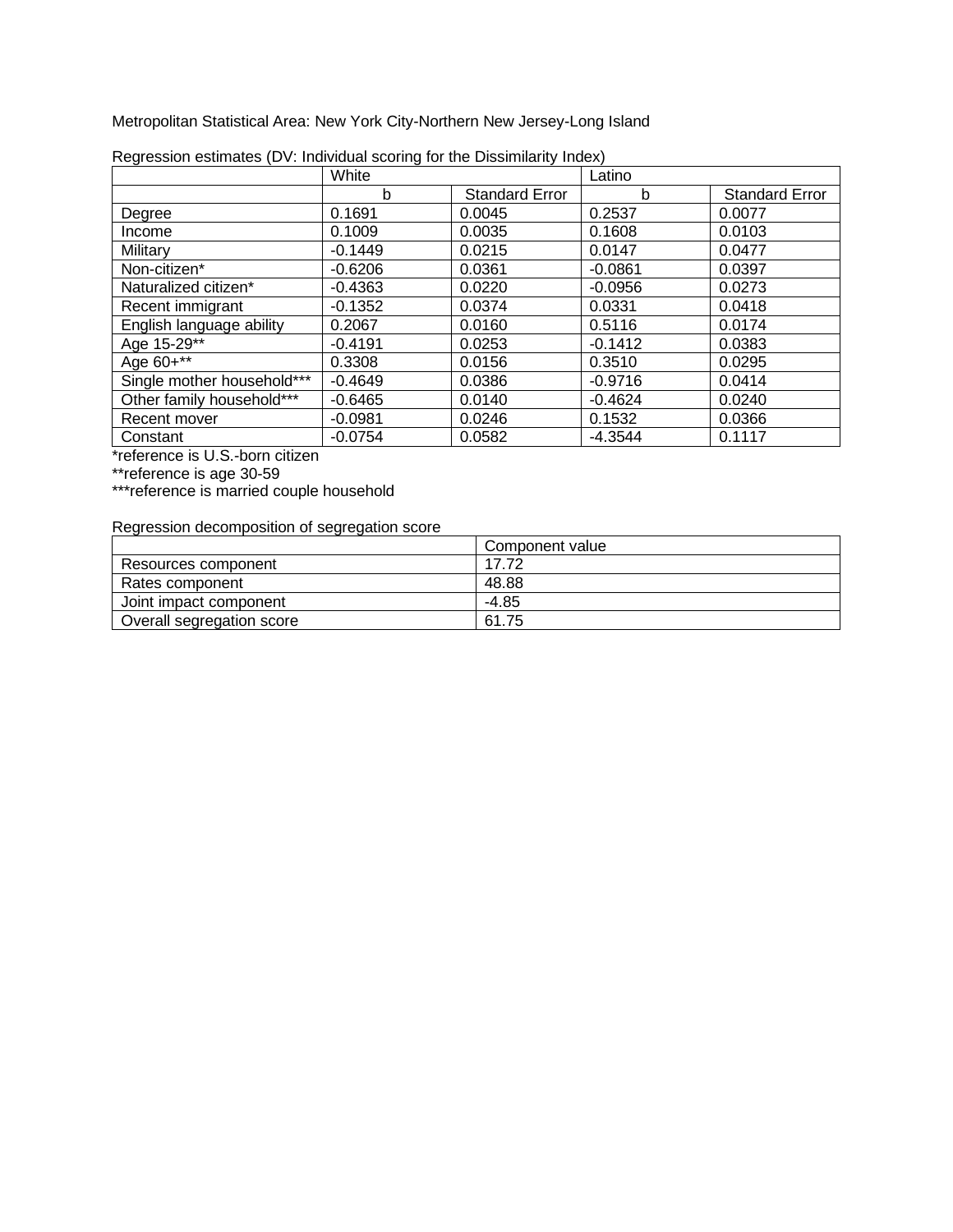Metropolitan Statistical Area: Philadelphia-Camden-Wilmington

|                            | White     |                       | Latino    |                       |
|----------------------------|-----------|-----------------------|-----------|-----------------------|
|                            | b         | <b>Standard Error</b> | b         | <b>Standard Error</b> |
| Degree                     | 0.1727    | 0.0065                | 0.3475    | 0.0223                |
| Income                     | 0.0982    | 0.0059                | 0.1229    | 0.0252                |
| Military                   | $-0.2456$ | 0.0267                | 0.3521    | 0.1252                |
| Non-citizen*               | $-0.1836$ | 0.0944                | 0.3851    | 0.1459                |
| Naturalized citizen*       | $-0.1207$ | 0.0576                | 0.4958    | 0.1018                |
| Recent immigrant           | $-0.3300$ | 0.0993                | $-0.0836$ | 0.1540                |
| English language ability   | 0.2349    | 0.0452                | 0.4936    | 0.0534                |
| Age 15-29**                | $-0.4455$ | 0.0343                | $-0.1336$ | 0.0951                |
| Age 60+**                  | 0.4340    | 0.0225                | 0.2753    | 0.0922                |
| Single mother household*** | $-0.6000$ | 0.0473                | $-0.7883$ | 0.1081                |
| Other family household***  | $-0.5986$ | 0.0200                | $-0.4471$ | 0.0706                |
| Recent mover               | $-0.2062$ | 0.0341                | 0.0951    | 0.0974                |
| Constant                   | $-0.4457$ | 0.1462                | $-3.9244$ | 0.2818                |

| Regression estimates (DV: Individual scoring for the Dissimilarity Index) |  |  |
|---------------------------------------------------------------------------|--|--|
|                                                                           |  |  |

\*reference is U.S.-born citizen

\*\*reference is age 30-59

\*\*\*reference is married couple household

|                           | Component value |
|---------------------------|-----------------|
| Resources component       | 17.20           |
| Rates component           | 38.04           |
| Joint impact component    | $-4.42$         |
| Overall segregation score | 50.82           |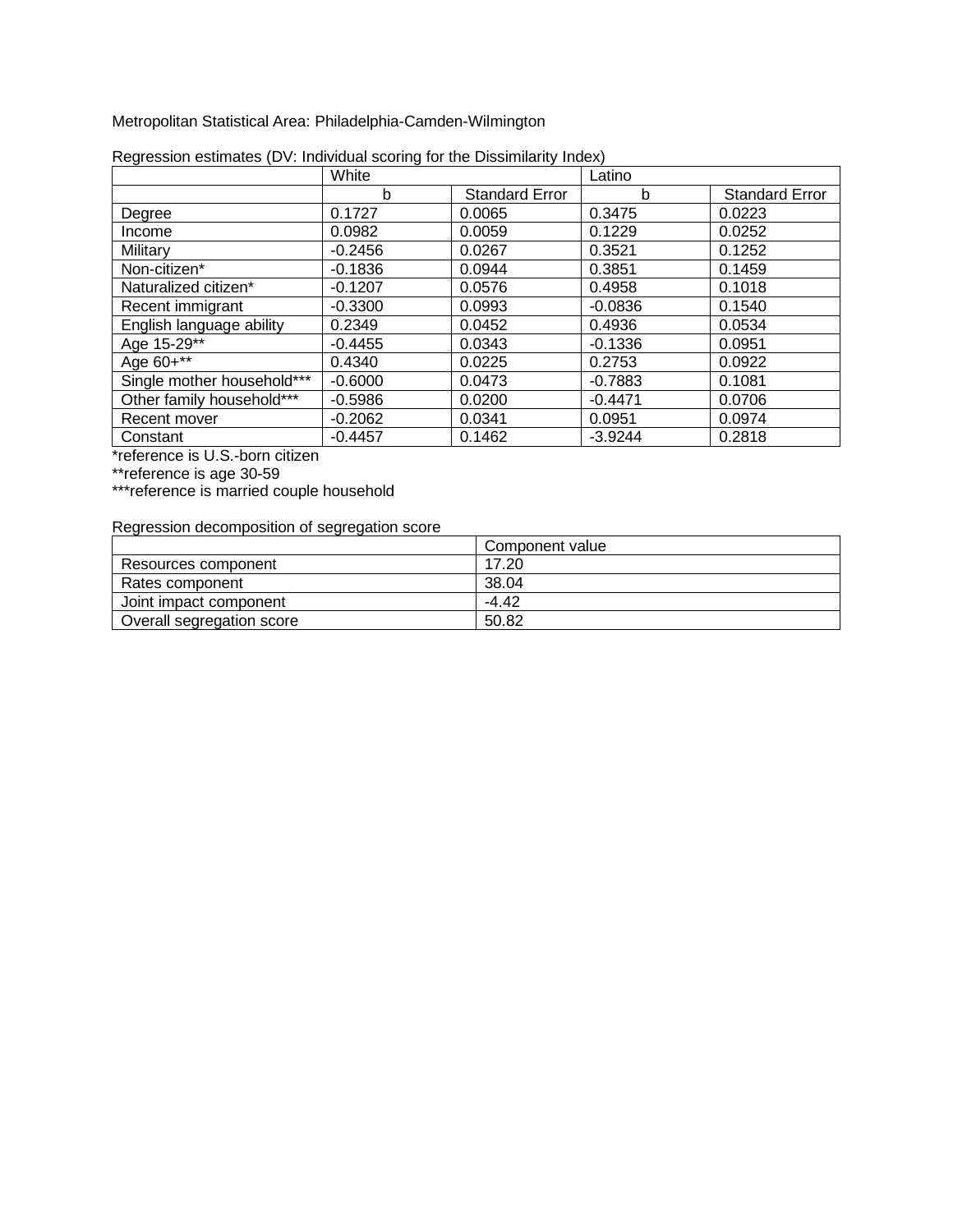Metropolitan Statistical Area: Phoenix-Mesa-Glendale

|                            | White     |                       | Latino    |                       |
|----------------------------|-----------|-----------------------|-----------|-----------------------|
|                            | b         | <b>Standard Error</b> | b         | <b>Standard Error</b> |
| Degree                     | 0.3951    | 0.0068                | 0.3360    | 0.0177                |
| Income                     | 0.0883    | 0.0075                | 0.1005    | 0.0172                |
| Military                   | $-0.2307$ | 0.0320                | $-0.0870$ | 0.0808                |
| Non-citizen*               | 0.4104    | 0.1206                | $-0.6367$ | 0.0893                |
| Naturalized citizen*       | 0.3097    | 0.0795                | $-0.1438$ | 0.0685                |
| Recent immigrant           | $-0.2912$ | 0.1270                | $-0.0554$ | 0.0978                |
| English language ability   | 0.2980    | 0.0695                | 0.2992    | 0.0397                |
| Age 15-29**                | $-0.3668$ | 0.0390                | $-0.2587$ | 0.0658                |
| Age 60+**                  | 0.8797    | 0.0279                | 0.2948    | 0.0651                |
| Single mother household*** | $-0.4943$ | 0.0552                | $-0.7232$ | 0.0872                |
| Other family household***  | $-0.4609$ | 0.0250                | $-0.2176$ | 0.0509                |
| Recent mover               | $-0.1253$ | 0.0328                | 0.0889    | 0.0621                |
| Constant                   | $-1.3235$ | 0.2213                | $-2.9956$ | 0.1965                |

| Regression estimates (DV: Individual scoring for the Dissimilarity Index) |  |  |  |  |
|---------------------------------------------------------------------------|--|--|--|--|
|                                                                           |  |  |  |  |

\*reference is U.S.-born citizen

\*\*reference is age 30-59

\*\*\*reference is married couple household

|                           | Component value |
|---------------------------|-----------------|
| Resources component       | 20.05           |
| Rates component           | 33.22           |
| Joint impact component    | $-6.73$         |
| Overall segregation score | 46.54           |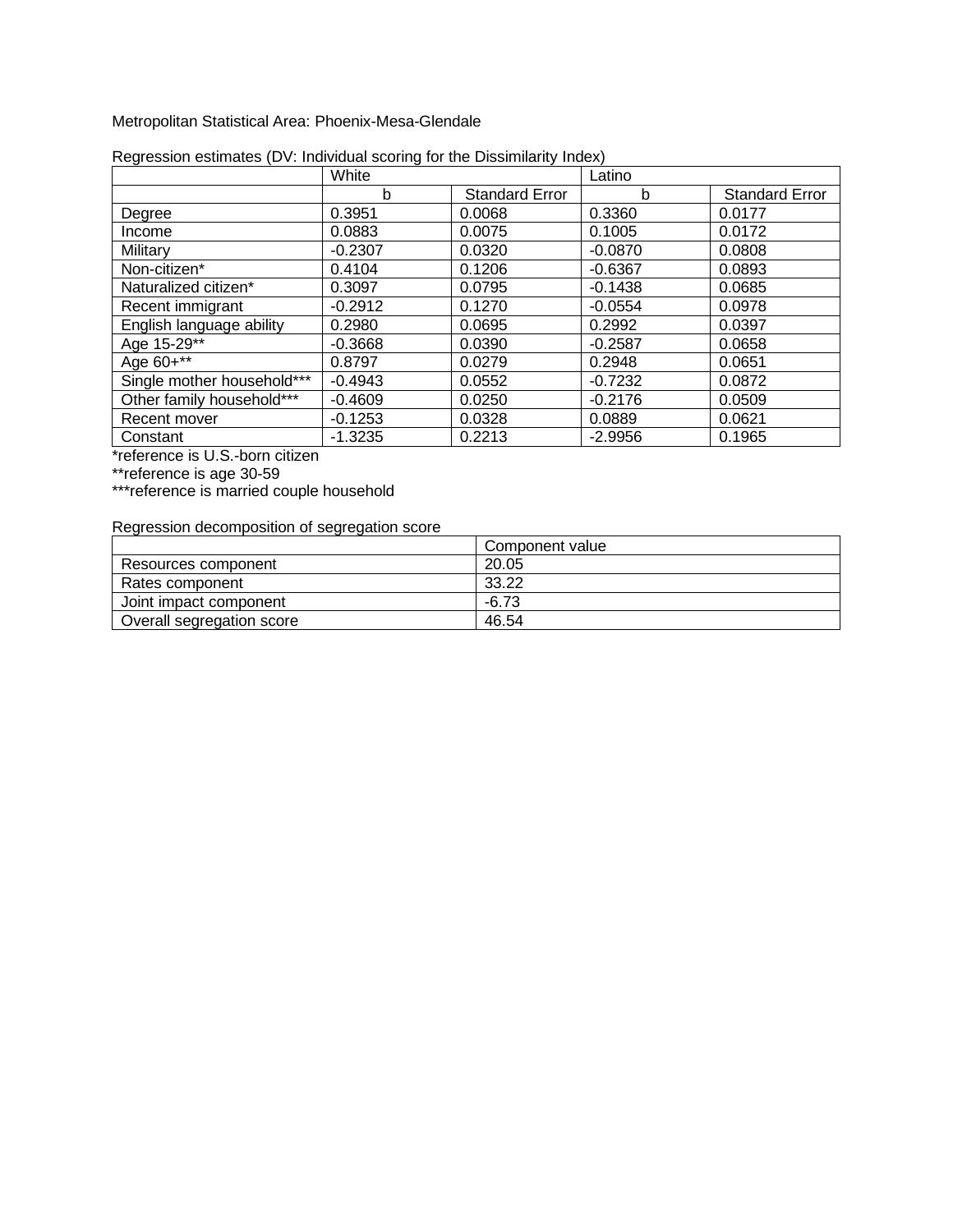#### Metropolitan Statistical Area: Pittsburgh

|                            | White     |                       | Latino    |                       |
|----------------------------|-----------|-----------------------|-----------|-----------------------|
|                            | b         | <b>Standard Error</b> | b         | <b>Standard Error</b> |
| Degree                     | $-0.1212$ | 0.0076                | 0.0444    | 0.0670                |
| Income                     | 0.0050    | 0.0080                | $-0.0028$ | 0.0831                |
| Military                   | 0.0188    | 0.0282                | $-0.1542$ | 0.3530                |
| Non-citizen*               | $-0.7327$ | 0.1549                | $-0.4535$ | 0.4781                |
| Naturalized citizen*       | $-0.4937$ | 0.0922                | 0.4784    | 0.3651                |
| Recent immigrant           | $-0.2803$ | 0.1667                | $-0.7695$ | 0.4760                |
| English language ability   | 0.1749    | 0.0748                | $-0.4720$ | 0.1995                |
| Age 15-29**                | $-0.3821$ | 0.0374                | $-0.5369$ | 0.2613                |
| Age 60+**                  | 0.0523    | 0.0235                | 0.8861    | 0.3223                |
| Single mother household*** | $-0.0730$ | 0.0544                | 0.2660    | 0.4345                |
| Other family household***  | $-0.3061$ | 0.0213                | $-0.2979$ | 0.2218                |
| Recent mover               | $-0.2720$ | 0.0367                | $-0.0449$ | 0.2546                |
| Constant                   | 1.2188    | 0.2379                | $-0.2313$ | 0.9396                |

#### Regression estimates (DV: Individual scoring for the Dissimilarity Index)

\*reference is U.S.-born citizen

\*\*reference is age 30-59

\*\*\*reference is married couple household

|                           | Component value |
|---------------------------|-----------------|
| Resources component       | 9.55            |
| Rates component           | $-0.75$         |
| Joint impact component    | $-1.98$         |
| Overall segregation score | 6.82            |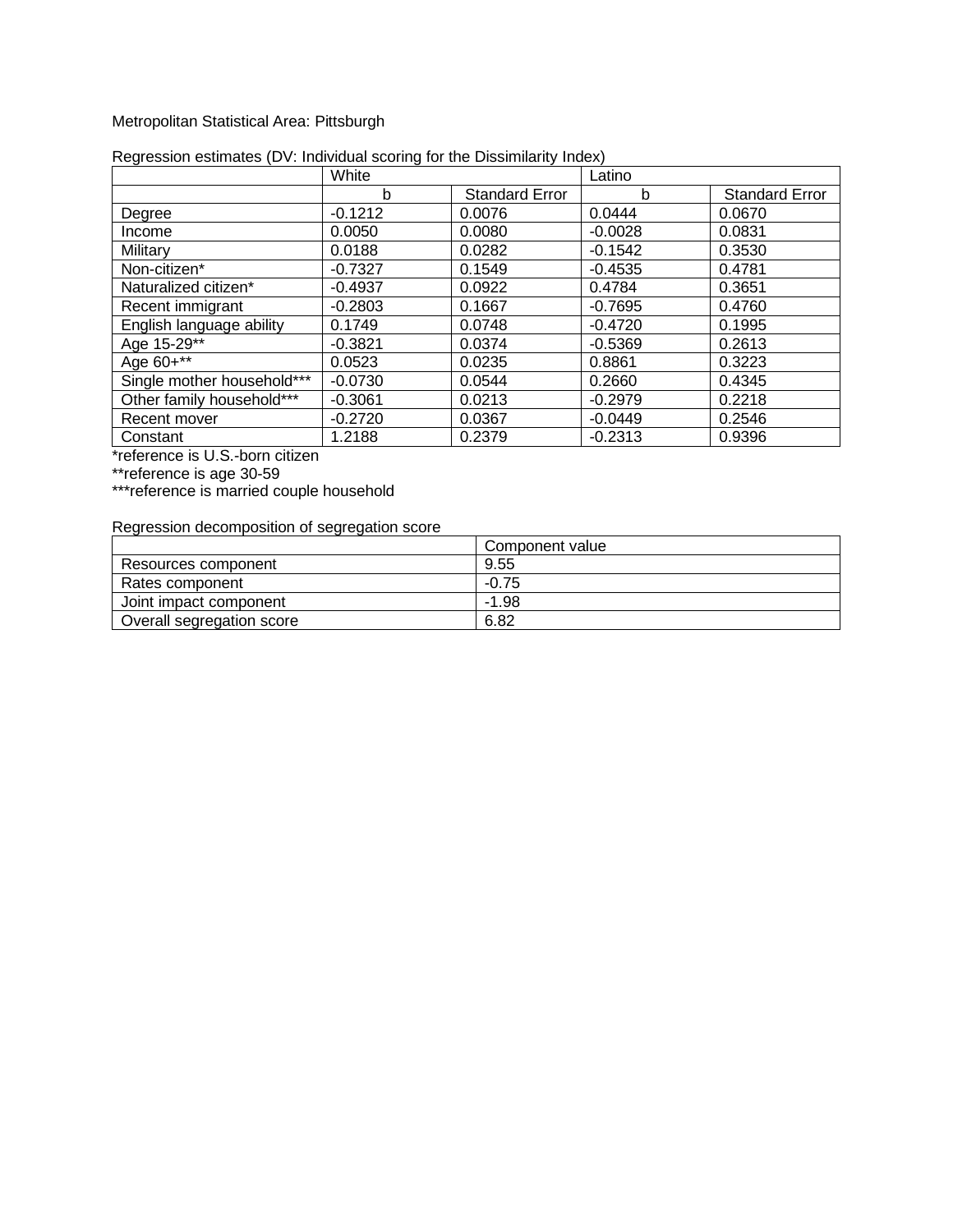Metropolitan Statistical Area: Portland-Vancouver-Hillsboro

|                            | White     |                       | Latino    |                       |
|----------------------------|-----------|-----------------------|-----------|-----------------------|
|                            | b         | <b>Standard Error</b> | b         | <b>Standard Error</b> |
| Degree                     | 0.1515    | 0.0087                | 0.2246    | 0.0350                |
| Income                     | 0.0775    | 0.0078                | 0.0944    | 0.0362                |
| Military                   | $-0.0871$ | 0.0328                | $-0.0362$ | 0.1926                |
| Non-citizen*               | 0.0923    | 0.1091                | $-1.0128$ | 0.1542                |
| Naturalized citizen*       | 0.1536    | 0.0778                | $-0.4681$ | 0.1415                |
| Recent immigrant           | $-0.2190$ | 0.1206                | $-0.2732$ | 0.1615                |
| English language ability   | 0.2762    | 0.0562                | 0.2579    | 0.0747                |
| Age 15-29**                | $-0.4558$ | 0.0405                | $-0.5841$ | 0.1328                |
| Age 60+**                  | 0.4381    | 0.0277                | 0.7616    | 0.1735                |
| Single mother household*** | $-0.6129$ | 0.0547                | $-0.4853$ | 0.1613                |
| Other family household***  | $-0.4267$ | 0.0244                | $-0.2442$ | 0.1094                |
| Recent mover               | $-0.1596$ | 0.0357                | $-0.0011$ | 0.1264                |
| Constant                   | $-1.1480$ | 0.1827                | $-1.8269$ | 0.4051                |

| Regression estimates (DV: Individual scoring for the Dissimilarity Index) |  |
|---------------------------------------------------------------------------|--|
|                                                                           |  |

\*reference is U.S.-born citizen

\*\*reference is age 30-59

\*\*\*reference is married couple household

|                           | Component value |
|---------------------------|-----------------|
| Resources component       | 27.23           |
| Rates component           | 17.48           |
| Joint impact component    | $-14.05$        |
| Overall segregation score | 30.66           |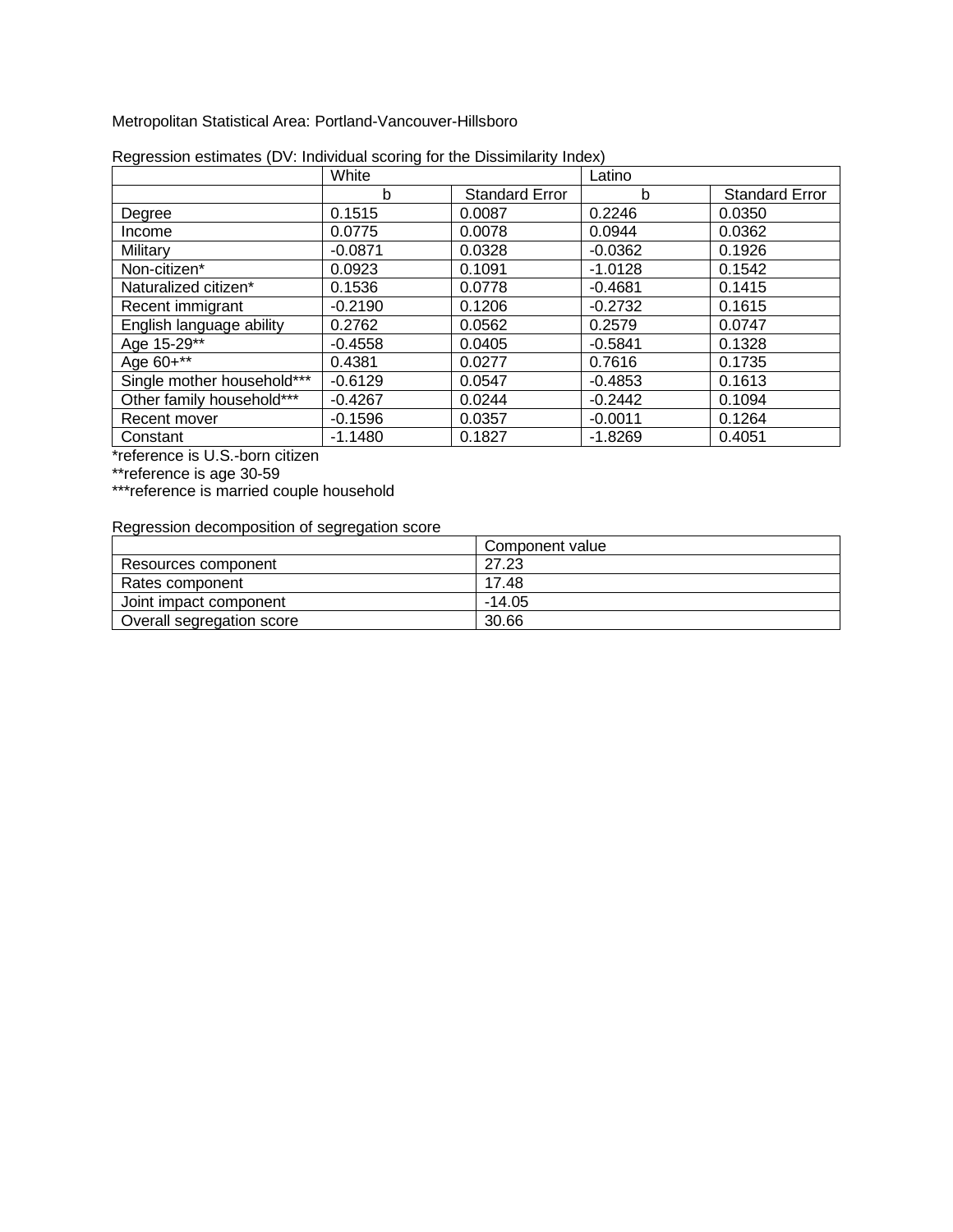Metropolitan Statistical Area: Riverside-San Bernardino-Ontario

|                            | White     |                       | Latino    |                       |
|----------------------------|-----------|-----------------------|-----------|-----------------------|
|                            | b         | <b>Standard Error</b> | b         | <b>Standard Error</b> |
| Degree                     | 0.1693    | 0.0105                | 0.2038    | 0.0133                |
| Income                     | 0.0443    | 0.0085                | 0.0285    | 0.0117                |
| Military                   | $-0.0097$ | 0.0357                | 0.3049    | 0.0639                |
| Non-citizen*               | 0.2045    | 0.1181                | $-0.3438$ | 0.0623                |
| Naturalized citizen*       | $-0.0110$ | 0.0739                | $-0.2483$ | 0.0462                |
| Recent immigrant           | $-0.1032$ | 0.1473                | $-0.1924$ | 0.0808                |
| English language ability   | 0.4603    | 0.0763                | 0.3333    | 0.0294                |
| Age 15-29**                | $-0.3935$ | 0.0543                | $-0.3690$ | 0.0577                |
| Age 60+**                  | 0.6788    | 0.0307                | 0.4529    | 0.0477                |
| Single mother household*** | $-0.4687$ | 0.0670                | $-0.4079$ | 0.0647                |
| Other family household***  | $-0.1475$ | 0.0288                | $-0.0826$ | 0.0410                |
| Recent mover               | $-0.0039$ | 0.0423                | 0.0807    | 0.0514                |
| Constant                   | $-1.5261$ | 0.2439                | $-2.2231$ | 0.1368                |

|  | Regression estimates (DV: Individual scoring for the Dissimilarity Index) |  |
|--|---------------------------------------------------------------------------|--|
|  |                                                                           |  |

\*reference is U.S.-born citizen

\*\*reference is age 30-59

\*\*\*reference is married couple household

|                           | Component value |
|---------------------------|-----------------|
| Resources component       | 16.85           |
| Rates component           | 27.23           |
| Joint impact component    | $-1.97$         |
| Overall segregation score | 42.11           |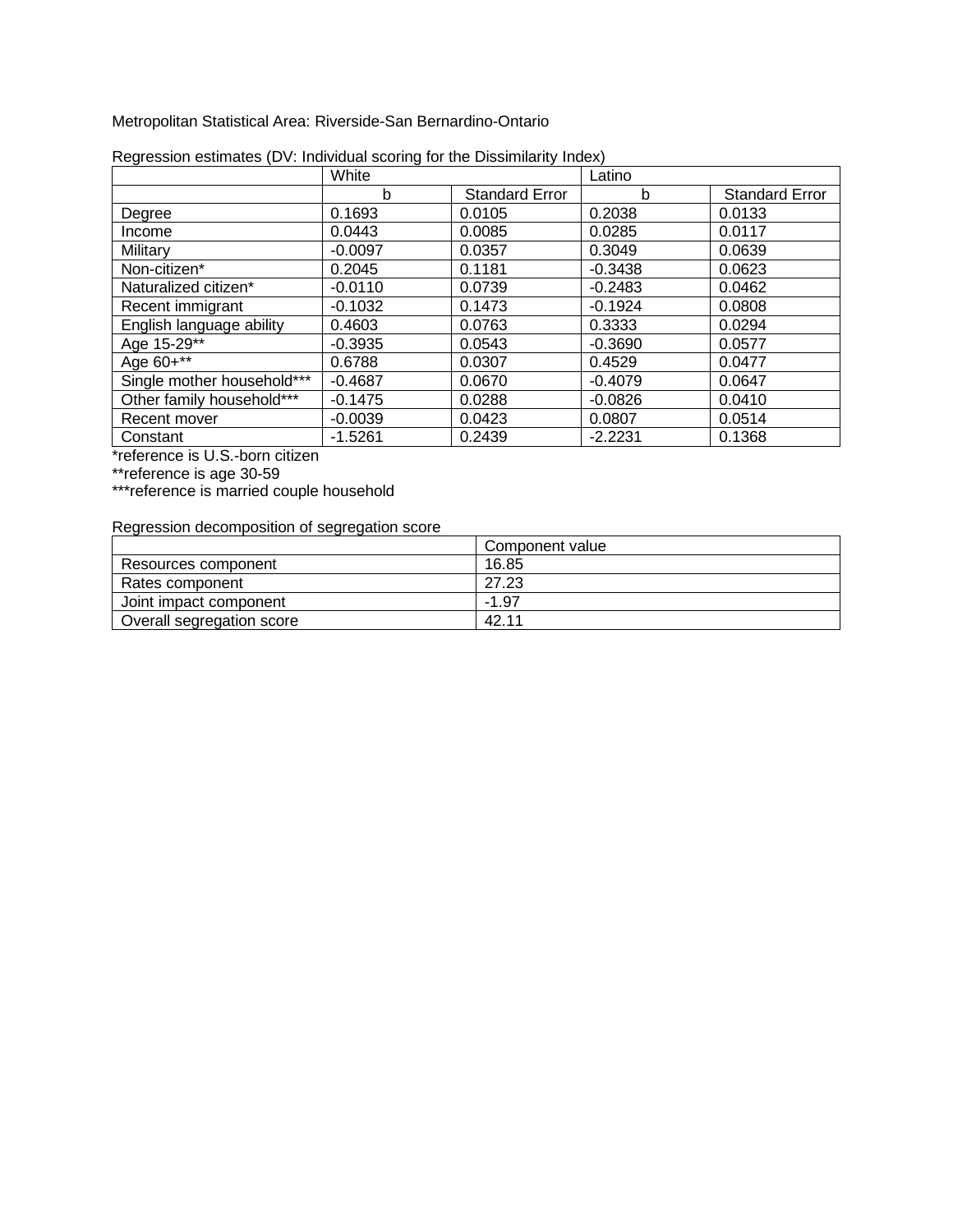Metropolitan Statistical Area: Sacramento-Arden-Arcade-Roseville

|                            | White     |                       | Latino    |                       |
|----------------------------|-----------|-----------------------|-----------|-----------------------|
|                            | b         | <b>Standard Error</b> | b         | <b>Standard Error</b> |
| Degree                     | 0.1474    | 0.0109                | 0.2484    | 0.0237                |
| Income                     | 0.0617    | 0.0096                | 0.0333    | 0.0218                |
| Military                   | $-0.2339$ | 0.0389                | 0.1040    | 0.1088                |
| Non-citizen*               | $-0.2486$ | 0.1125                | $-0.3960$ | 0.1293                |
| Naturalized citizen*       | $-0.0993$ | 0.0789                | $-0.2793$ | 0.0920                |
| Recent immigrant           | $-0.0440$ | 0.1205                | 0.0849    | 0.1454                |
| English language ability   | 0.1829    | 0.0575                | 0.2735    | 0.0604                |
| Age 15-29**                | $-0.4461$ | 0.0514                | $-0.3868$ | 0.0965                |
| Age 60+**                  | 0.5560    | 0.0331                | 0.3877    | 0.0839                |
| Single mother household*** | $-0.4643$ | 0.0696                | $-0.3500$ | 0.1127                |
| Other family household***  | $-0.4267$ | 0.0300                | $-0.1942$ | 0.0694                |
| Recent mover               | $-0.2429$ | 0.0432                | $-0.0517$ | 0.0886                |
| Constant                   | $-0.6079$ | 0.1950                | $-1.9870$ | 0.2633                |

| Regression estimates (DV: Individual scoring for the Dissimilarity Index) |  |  |
|---------------------------------------------------------------------------|--|--|
|                                                                           |  |  |

\*reference is U.S.-born citizen

\*\*reference is age 30-59

\*\*\*reference is married couple household

|                           | Component value |
|---------------------------|-----------------|
| Resources component       | 14.22           |
| Rates component           | 23.84           |
| Joint impact component    | $-3.52$         |
| Overall segregation score | 34.54           |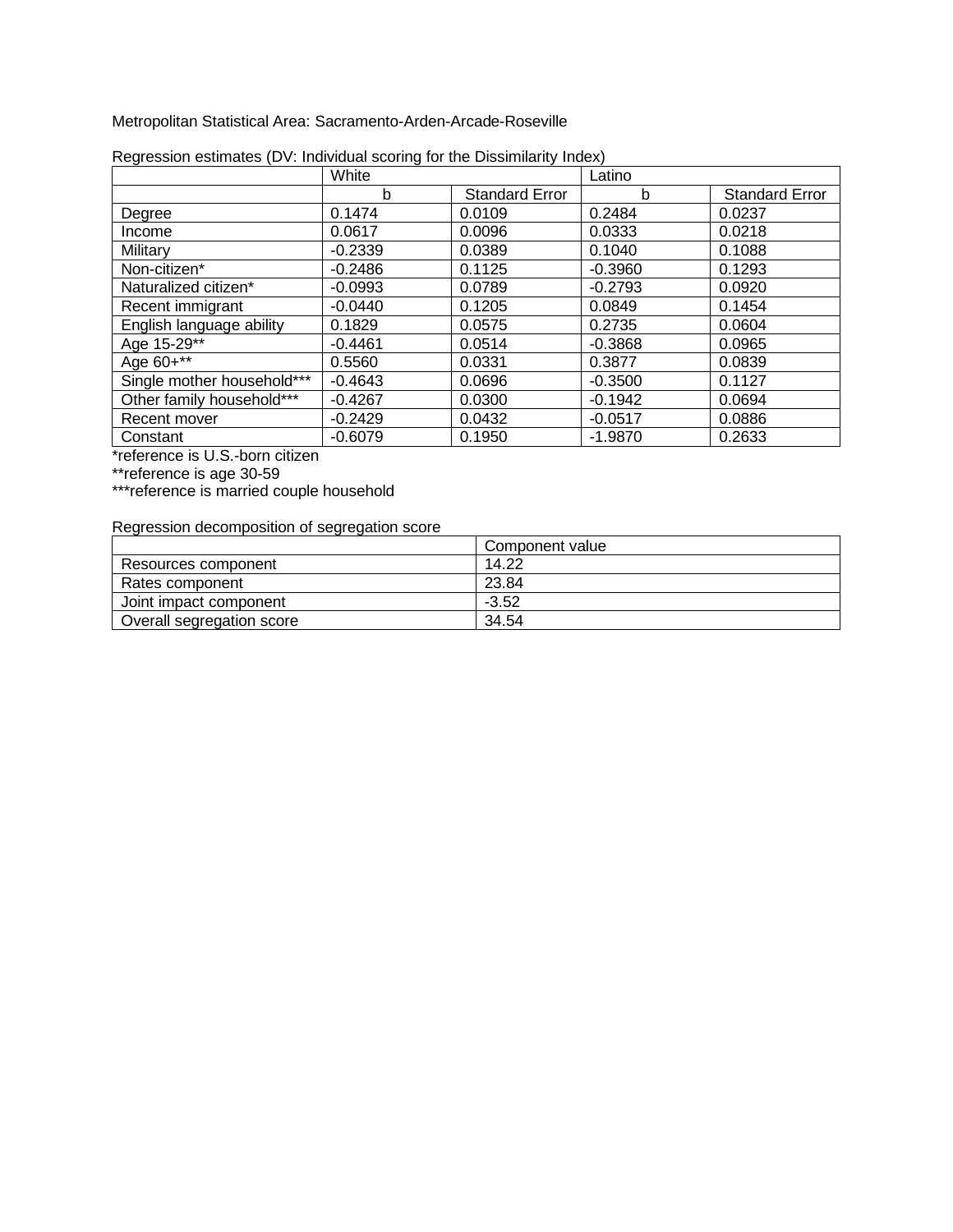Metropolitan Statistical Area: San Diego-Carlsbad-San Marcos

|                            | White     |                       | Latino    |                       |
|----------------------------|-----------|-----------------------|-----------|-----------------------|
|                            | b         | <b>Standard Error</b> | b         | <b>Standard Error</b> |
| Degree                     | 0.2456    | 0.0099                | 0.2178    | 0.0167                |
| Income                     | 0.0929    | 0.0081                | 0.0605    | 0.0152                |
| Military                   | $-0.5731$ | 0.0344                | 0.1824    | 0.0713                |
| Non-citizen*               | 0.1913    | 0.1199                | $-0.6260$ | 0.0759                |
| Naturalized citizen*       | 0.3099    | 0.0737                | $-0.5992$ | 0.0611                |
| Recent immigrant           | $-0.0076$ | 0.1290                | $-0.0347$ | 0.0901                |
| English language ability   | 0.3663    | 0.0618                | 0.4111    | 0.0369                |
| Age 15-29**                | $-0.3100$ | 0.0479                | $-0.1258$ | 0.0661                |
| Age 60+**                  | 0.4611    | 0.0327                | 0.3783    | 0.0619                |
| Single mother household*** | $-0.6646$ | 0.0744                | $-0.6515$ | 0.0902                |
| Other family household***  | $-0.2652$ | 0.0296                | 0.0808    | 0.0491                |
| Recent mover               | $-0.0041$ | 0.0430                | 0.1768    | 0.0634                |
| Constant                   | $-1.3791$ | 0.2032                | $-2.6856$ | 0.1818                |

| Regression estimates (DV: Individual scoring for the Dissimilarity Index) |  |  |
|---------------------------------------------------------------------------|--|--|
|                                                                           |  |  |

\*reference is U.S.-born citizen

\*\*reference is age 30-59

\*\*\*reference is married couple household

|                           | Component value |
|---------------------------|-----------------|
| Resources component       | 20.89           |
| Rates component           | 36.89           |
| Joint impact component    | $-9.63$         |
| Overall segregation score | 48.15           |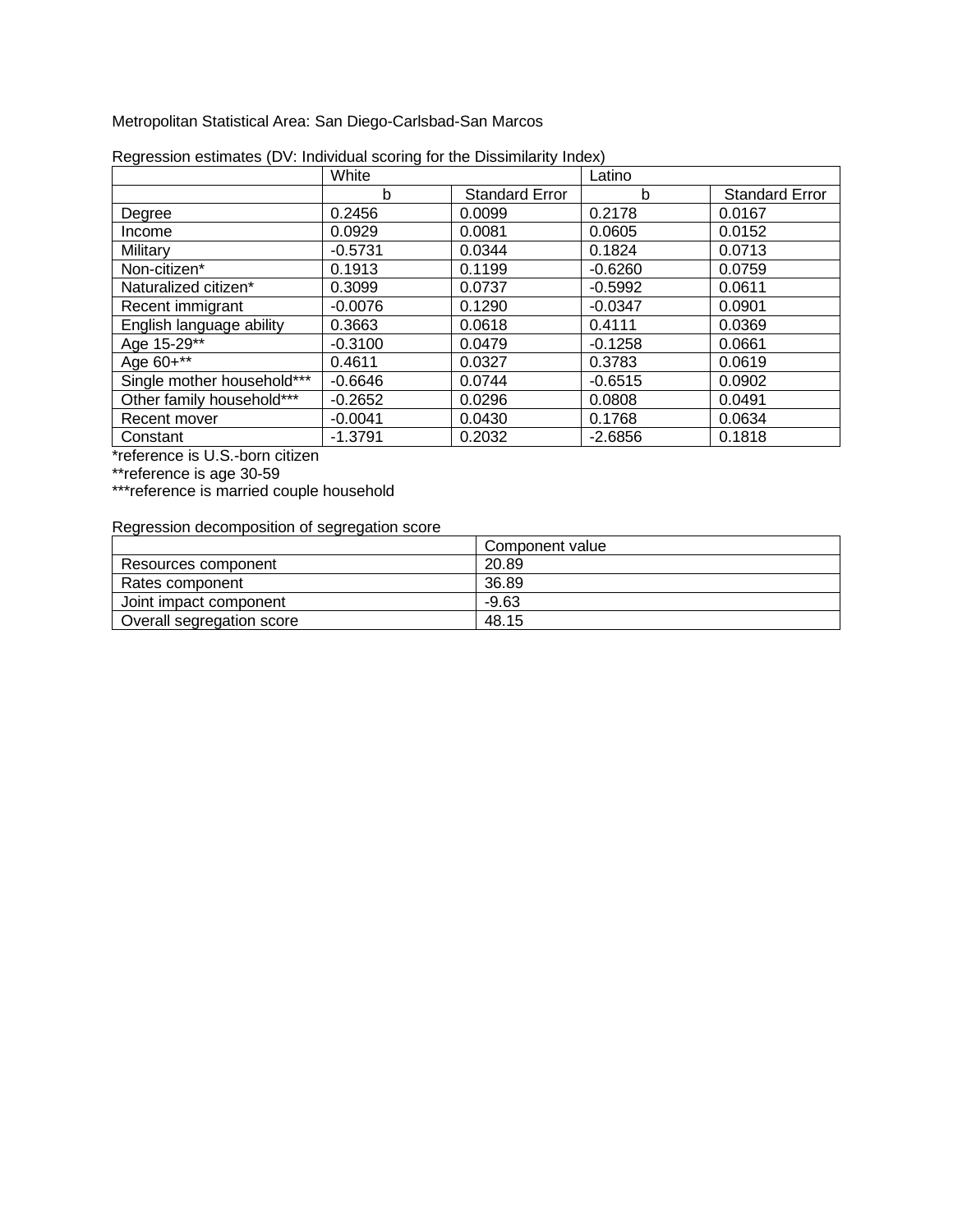Metropolitan Statistical Area: San Francisco-Oakland-Fremont

|                            | White     |                       | Latino    |                       |
|----------------------------|-----------|-----------------------|-----------|-----------------------|
|                            | b         | <b>Standard Error</b> | b         | <b>Standard Error</b> |
| Degree                     | 0.2919    | 0.0080                | 0.3402    | 0.0174                |
| Income                     | 0.1235    | 0.0068                | 0.0830    | 0.0181                |
| Military                   | $-0.3009$ | 0.0354                | 0.1083    | 0.0942                |
| Non-citizen*               | 0.2621    | 0.0863                | $-0.6761$ | 0.0864                |
| Naturalized citizen*       | 0.2276    | 0.0513                | $-0.3407$ | 0.0625                |
| Recent immigrant           | $-0.0407$ | 0.0909                | $-0.1001$ | 0.1001                |
| English language ability   | 0.3289    | 0.0468                | 0.3754    | 0.0439                |
| Age 15-29**                | $-0.1598$ | 0.0475                | $-0.2393$ | 0.0760                |
| Age 60+**                  | 0.4418    | 0.0279                | 0.4303    | 0.0645                |
| Single mother household*** | $-0.5487$ | 0.0702                | $-0.4478$ | 0.1005                |
| Other family household***  | $-0.3049$ | 0.0248                | 0.1522    | 0.0518                |
| Recent mover               | $-0.0016$ | 0.0394                | 0.1732    | 0.0716                |
| Constant                   | $-2.1059$ | 0.1576                | $-3.2801$ | 0.2158                |

| Regression estimates (DV: Individual scoring for the Dissimilarity Index) |  |  |
|---------------------------------------------------------------------------|--|--|
|                                                                           |  |  |

\*reference is U.S.-born citizen

\*\*reference is age 30-59

\*\*\*reference is married couple household

|                           | Component value |
|---------------------------|-----------------|
| Resources component       | 22.84           |
| Rates component           | 31.26           |
| Joint impact component    | $-9.39$         |
| Overall segregation score | 44.71           |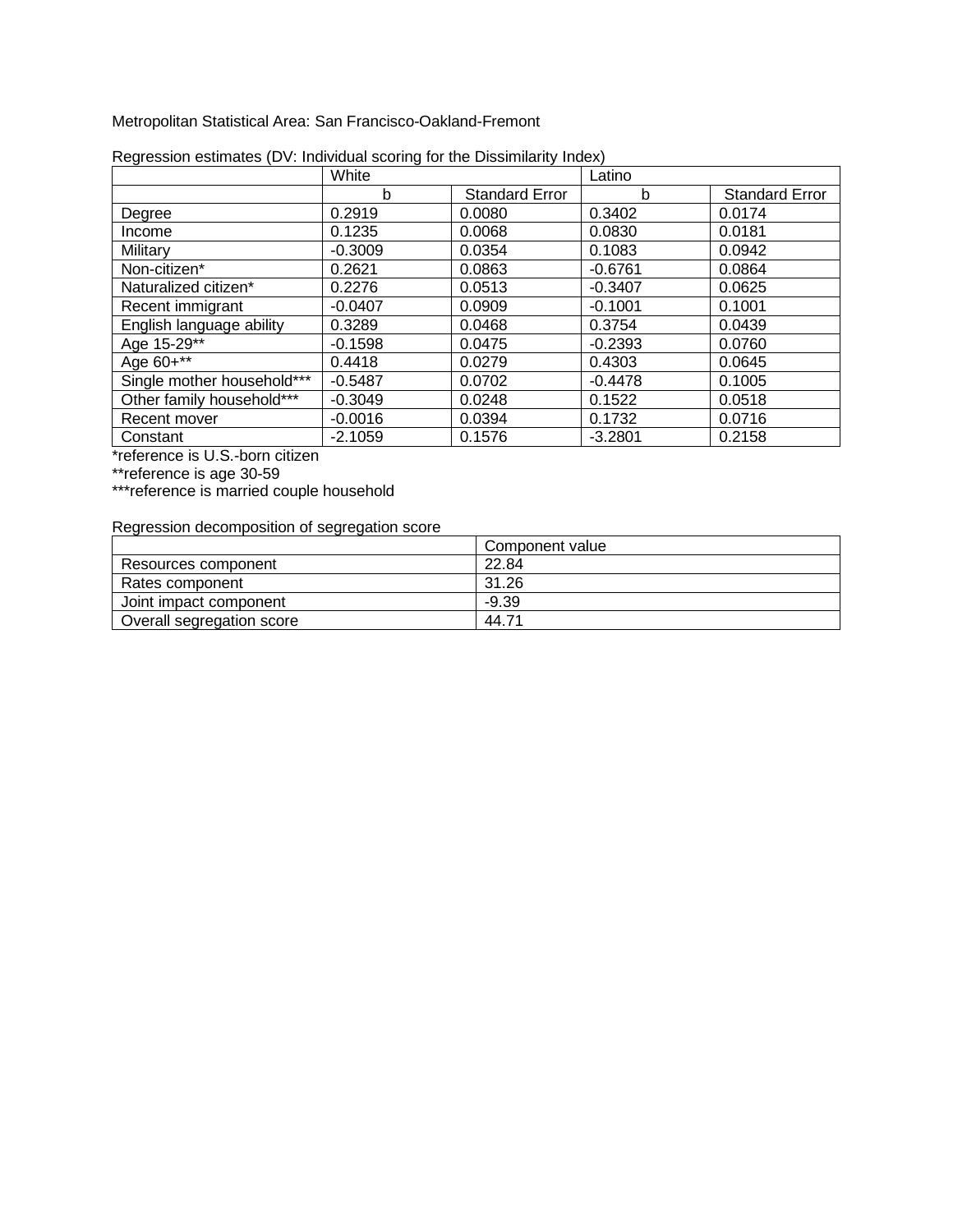Metropolitan Statistical Area: Seattle-Tacoma-Bellevue

|                            | White     |                       | Latino    |                       |
|----------------------------|-----------|-----------------------|-----------|-----------------------|
|                            | b         | <b>Standard Error</b> | b         | <b>Standard Error</b> |
| Degree                     | 0.1446    | 0.0072                | 0.2163    | 0.0276                |
| Income                     | 0.0772    | 0.0064                | 0.0760    | 0.0272                |
| Military                   | $-0.3262$ | 0.0261                | $-0.2828$ | 0.1235                |
| Non-citizen*               | 0.0407    | 0.0841                | $-0.7396$ | 0.1349                |
| Naturalized citizen*       | 0.0250    | 0.0566                | $-0.3132$ | 0.1208                |
| Recent immigrant           | $-0.3319$ | 0.0884                | $-0.1957$ | 0.1328                |
| English language ability   | 0.3906    | 0.0467                | 0.3077    | 0.0728                |
| Age 15-29**                | $-0.5320$ | 0.0333                | $-0.4349$ | 0.1067                |
| Age 60+**                  | 0.5201    | 0.0234                | 0.4182    | 0.1321                |
| Single mother household*** | $-0.6518$ | 0.0484                | $-0.3963$ | 0.1376                |
| Other family household***  | $-0.4989$ | 0.0204                | $-0.3329$ | 0.0872                |
| Recent mover               | $-0.2945$ | 0.0294                | $-0.2085$ | 0.0999                |
| Constant                   | $-1.4084$ | 0.1518                | $-1.8075$ | 0.3346                |

| Regression estimates (DV: Individual scoring for the Dissimilarity Index) |  |  |  |  |
|---------------------------------------------------------------------------|--|--|--|--|
|                                                                           |  |  |  |  |

\*reference is U.S.-born citizen

\*\*reference is age 30-59

\*\*\*reference is married couple household

|                           | Component value |
|---------------------------|-----------------|
| Resources component       | 19.43           |
| Rates component           | 12.20           |
| Joint impact component    | $-4.86$         |
| Overall segregation score | 26.77           |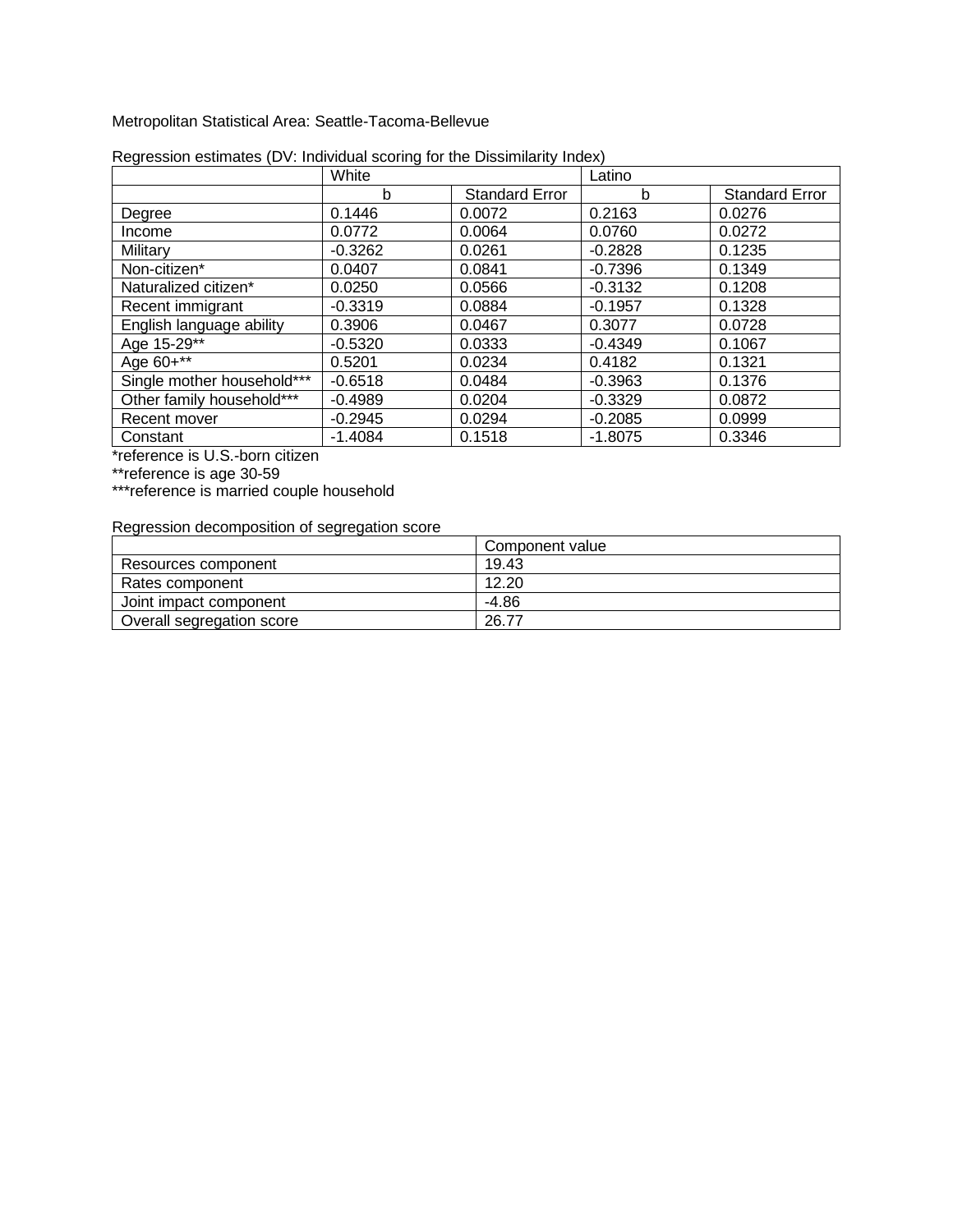#### Metropolitan Statistical Area: St. Louis

|                            | White     |                       | Latino    |                       |
|----------------------------|-----------|-----------------------|-----------|-----------------------|
|                            | b         | <b>Standard Error</b> | b         | <b>Standard Error</b> |
| Degree                     | $-0.0534$ | 0.0078                | 0.0877    | 0.0477                |
| Income                     | 0.0425    | 0.0079                | 0.0262    | 0.0499                |
| Military                   | $-0.1225$ | 0.0288                | 0.4438    | 0.2357                |
| Non-citizen*               | $-0.2626$ | 0.1564                | $-0.9017$ | 0.2622                |
| Naturalized citizen*       | $-0.0960$ | 0.1004                | $-0.3355$ | 0.1993                |
| Recent immigrant           | $-0.5212$ | 0.1568                | $-0.4504$ | 0.2629                |
| English language ability   | 0.0912    | 0.0746                | 0.0585    | 0.1243                |
| Age 15-29**                | $-0.4348$ | 0.0372                | $-0.0410$ | 0.2038                |
| Age 60+**                  | 0.1922    | 0.0250                | 0.5060    | 0.2116                |
| Single mother household*** | $-0.2500$ | 0.0555                | $-0.6092$ | 0.2792                |
| Other family household***  | $-0.3922$ | 0.0225                | $-0.3772$ | 0.1559                |
| Recent mover               | $-0.2627$ | 0.0369                | $-0.1379$ | 0.1967                |
| Constant                   | 0.6725    | 0.2370                | 0.0506    | 0.5466                |

#### Regression estimates (DV: Individual scoring for the Dissimilarity Index)

\*reference is U.S.-born citizen

\*\*reference is age 30-59

\*\*\*reference is married couple household

|                           | Component value |
|---------------------------|-----------------|
| Resources component       | 13.60           |
| Rates component           | 10.70           |
| Joint impact component    | $-6.58$         |
| Overall segregation score | 17.72           |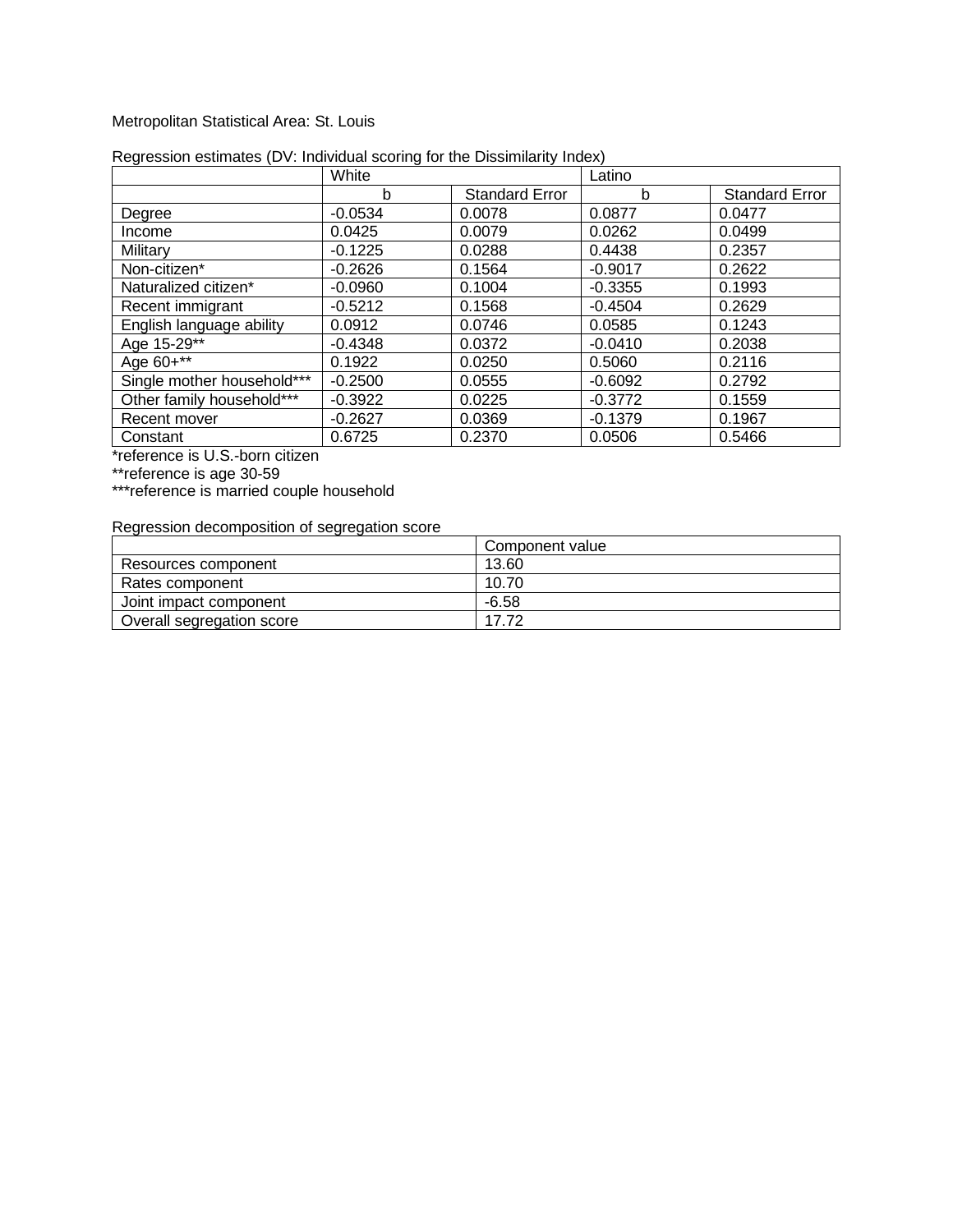Metropolitan Statistical Area: Tampa-St. Petersburg-Clearwater

|                            | White     |                       | Latino    |                       |
|----------------------------|-----------|-----------------------|-----------|-----------------------|
|                            | b         | <b>Standard Error</b> | b         | <b>Standard Error</b> |
| Degree                     | 0.0395    | 0.0087                | 0.1203    | 0.0212                |
| Income                     | 0.0096    | 0.0079                | 0.0344    | 0.0216                |
| Military                   | $-0.0826$ | 0.0309                | 0.2785    | 0.0987                |
| Non-citizen*               | 0.0781    | 0.1025                | $-0.1749$ | 0.1187                |
| Naturalized citizen*       | 0.0315    | 0.0667                | $-0.1639$ | 0.0779                |
| Recent immigrant           | $-0.1492$ | 0.1123                | $-0.3218$ | 0.1189                |
| English language ability   | 0.1651    | 0.0618                | 0.2836    | 0.0461                |
| Age 15-29**                | $-0.5922$ | 0.0441                | $-0.2825$ | 0.0974                |
| Age 60+**                  | 0.7525    | 0.0267                | 0.3518    | 0.0736                |
| Single mother household*** | $-0.1828$ | 0.0573                | $-0.3477$ | 0.1117                |
| Other family household***  | $-0.1737$ | 0.0245                | $-0.0454$ | 0.0643                |
| Recent mover               | $-0.1388$ | 0.0361                | 0.1169    | 0.0818                |
| Constant                   | 0.1863    | 0.2013                | $-1.9875$ | 0.2370                |

| Regression estimates (DV: Individual scoring for the Dissimilarity Index) |  |  |
|---------------------------------------------------------------------------|--|--|
|                                                                           |  |  |

\*reference is U.S.-born citizen

\*\*reference is age 30-59

\*\*\*reference is married couple household

|                           | Component value |
|---------------------------|-----------------|
| Resources component       | 10.55           |
| Rates component           | 33.44           |
| Joint impact component    | $-3.98$         |
| Overall segregation score | 40.01           |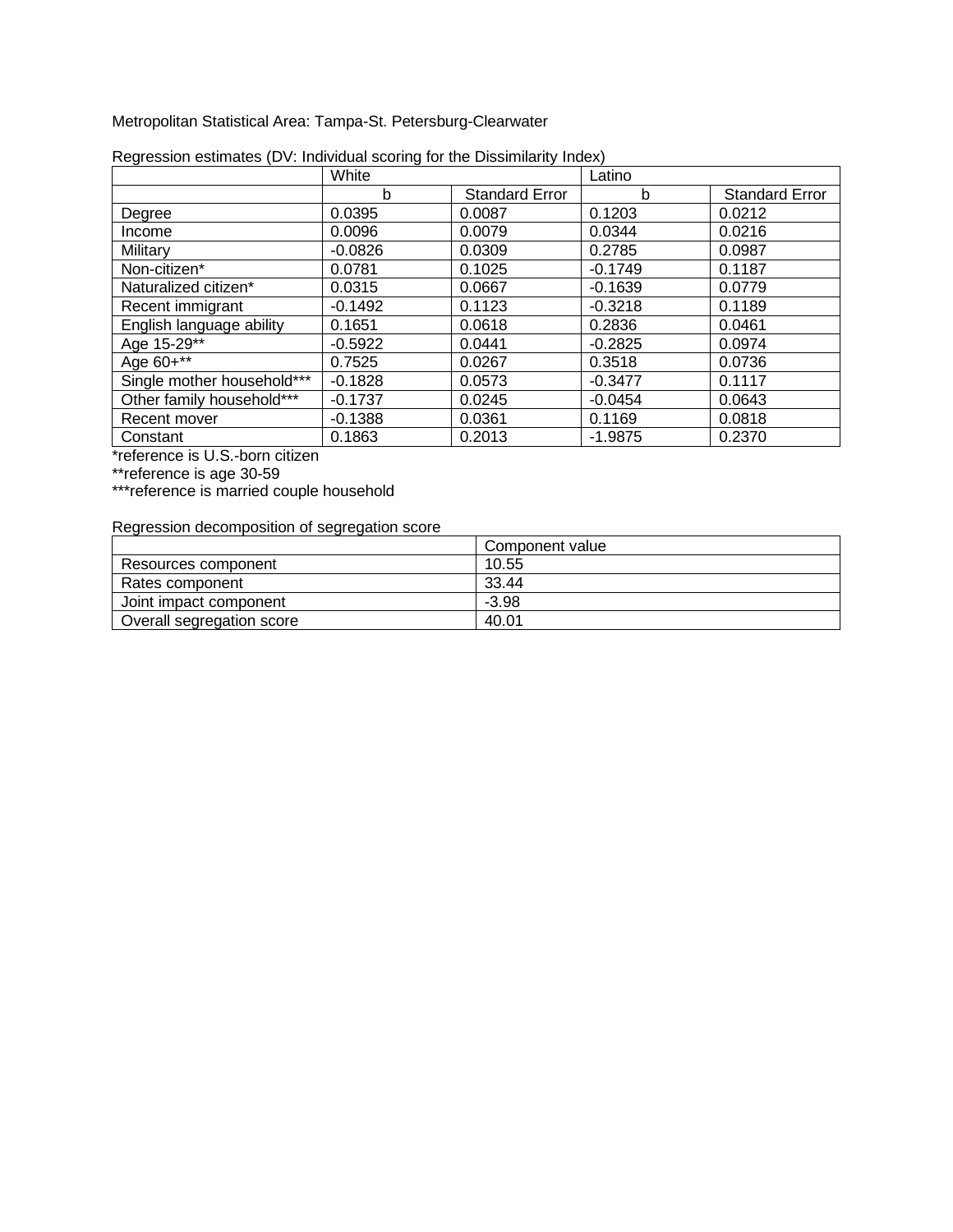Metropolitan Statistical Area: Washington-Arlington-Alexandria

|                            | White     |                       | Latino    |                       |
|----------------------------|-----------|-----------------------|-----------|-----------------------|
|                            | b         | <b>Standard Error</b> | b         | <b>Standard Error</b> |
| Degree                     | 0.0977    | 0.0068                | 0.3023    | 0.0171                |
| Income                     | 0.0629    | 0.0064                | 0.0760    | 0.0229                |
| Military                   | $-0.2001$ | 0.0257                | $-0.0565$ | 0.0988                |
| Non-citizen*               | $-0.0315$ | 0.0890                | $-0.7237$ | 0.0908                |
| Naturalized citizen*       | $-0.2548$ | 0.0459                | $-0.5424$ | 0.0722                |
| Recent immigrant           | $-0.4253$ | 0.0874                | $-0.2677$ | 0.0816                |
| English language ability   | 0.4078    | 0.0542                | 0.3680    | 0.0422                |
| Age 15-29**                | $-0.3250$ | 0.0351                | $-0.4040$ | 0.0870                |
| Age 60+**                  | 0.3435    | 0.0233                | 0.5368    | 0.0797                |
| Single mother household*** | $-0.4443$ | 0.0572                | $-0.6712$ | 0.1176                |
| Other family household***  | $-0.4973$ | 0.0210                | $-0.2679$ | 0.0598                |
| Recent mover               | $-0.0600$ | 0.0326                | 0.0547    | 0.0781                |
| Constant                   | $-0.8252$ | 0.1756                | $-2.5456$ | 0.2599                |

| Regression estimates (DV: Individual scoring for the Dissimilarity Index) |  |  |
|---------------------------------------------------------------------------|--|--|
|                                                                           |  |  |

\*reference is U.S.-born citizen

\*\*reference is age 30-59

\*\*\*reference is married couple household

|                           | Component value |
|---------------------------|-----------------|
| Resources component       | 28.12           |
| Rates component           | 28.57           |
| Joint impact component    | $-13.12$        |
| Overall segregation score | 43.57           |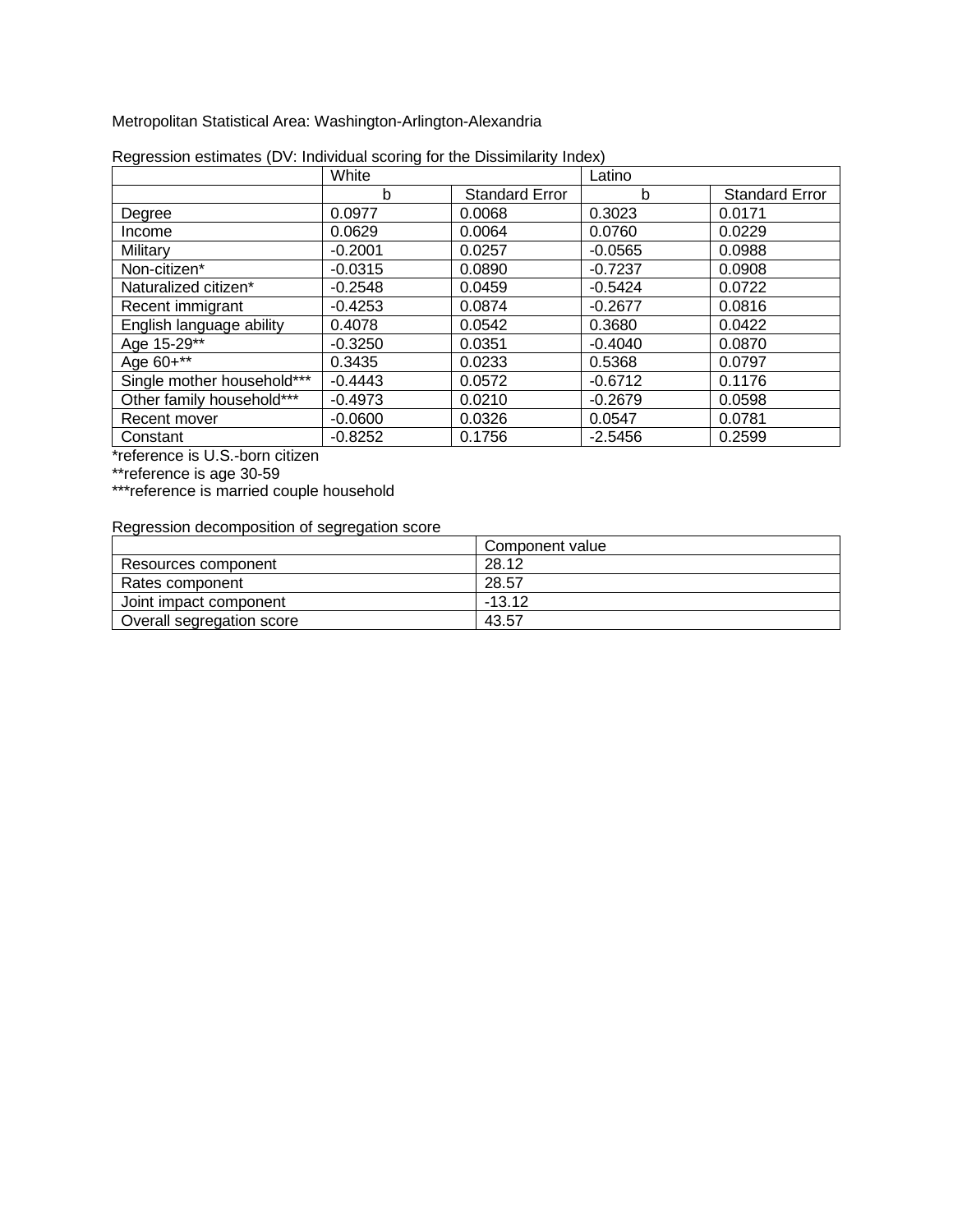Regression Models and Decompositions for White-Asian Segregation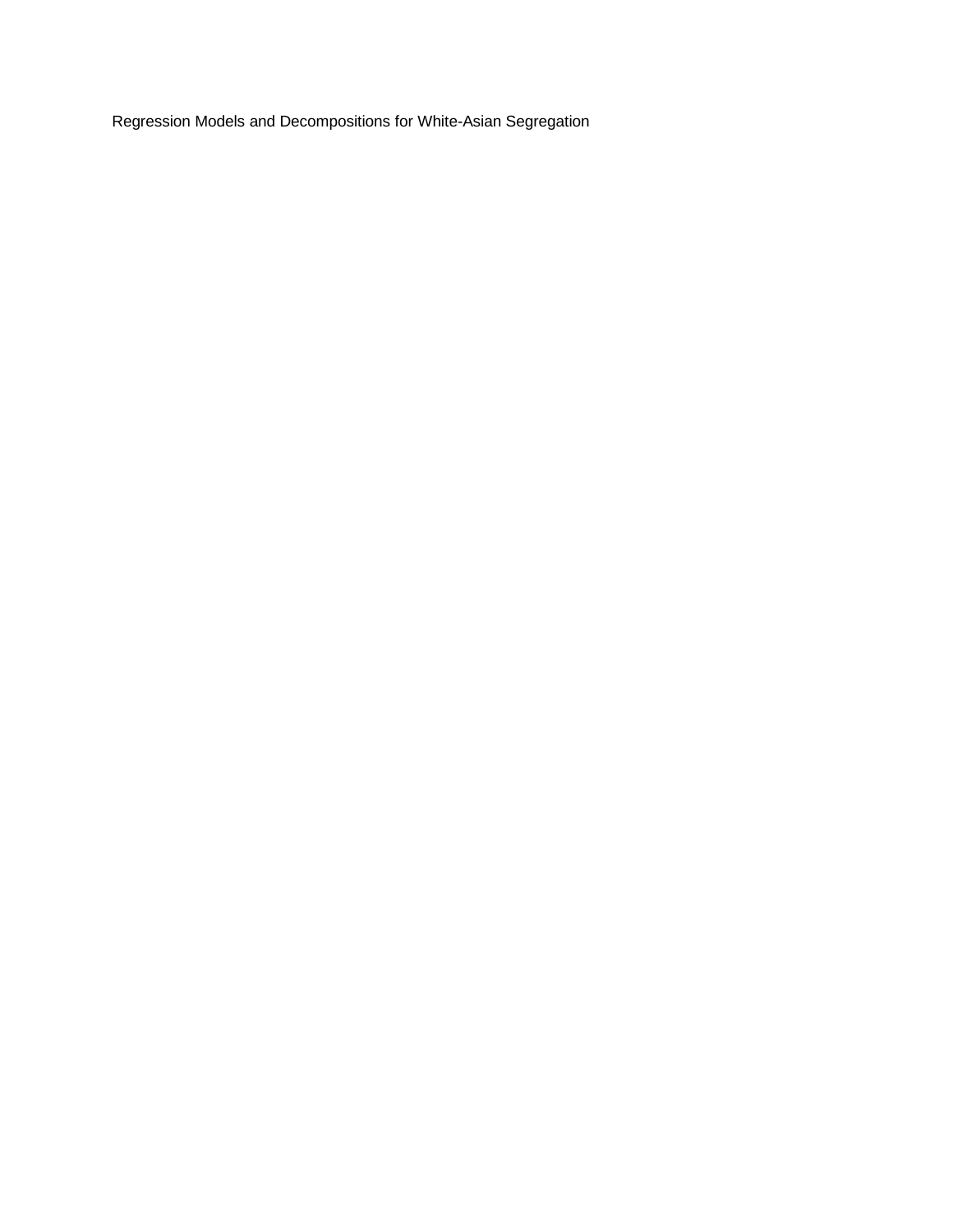Metropolitan Statistical Area: Atlanta-Sandy Springs-Marietta

|                            | White     |                       | Asian     |                       |
|----------------------------|-----------|-----------------------|-----------|-----------------------|
|                            | b         | <b>Standard Error</b> | b         | <b>Standard Error</b> |
| Degree                     | $-0.2261$ | 0.0084                | $-0.0627$ | 0.0256                |
| Income                     | $-0.0399$ | 0.0082                | $-0.0041$ | 0.0264                |
| Military                   | 0.0483    | 0.0320                | 0.0368    | 0.2328                |
| Non-citizen*               | $-0.5785$ | 0.1061                | $-0.5491$ | 0.1734                |
| Naturalized citizen*       | $-0.7013$ | 0.0728                | $-0.3103$ | 0.1419                |
| Recent immigrant           | $-0.6080$ | 0.1097                | $-0.4955$ | 0.1196                |
| English language ability   | 0.3407    | 0.0675                | 0.3959    | 0.0674                |
| Age 15-29**                | $-0.3042$ | 0.0388                | $-0.4802$ | 0.1593                |
| Age 60+**                  | 0.1579    | 0.0269                | 0.2287    | 0.1231                |
| Single mother household*** | 0.0013    | 0.0664                | 0.0796    | 0.2716                |
| Other family household***  | $-0.4240$ | 0.0234                | 0.2568    | 0.1038                |
| Recent mover               | $-0.2790$ | 0.0352                | $-0.2203$ | 0.1199                |
| Constant                   | 1.5809    | 0.2160                | $-1.1585$ | 0.3232                |

| Regression estimates (DV: Individual scoring for the Dissimilarity Index) |  |
|---------------------------------------------------------------------------|--|
|                                                                           |  |

\*reference is U.S.-born citizen

\*\*reference is age 30-59

\*\*\*reference is married couple household

|                           | Component value |
|---------------------------|-----------------|
| Resources component       | 19.24           |
| Rates component           | 26.59           |
| Joint impact component    | 02.85           |
| Overall segregation score | 48.68           |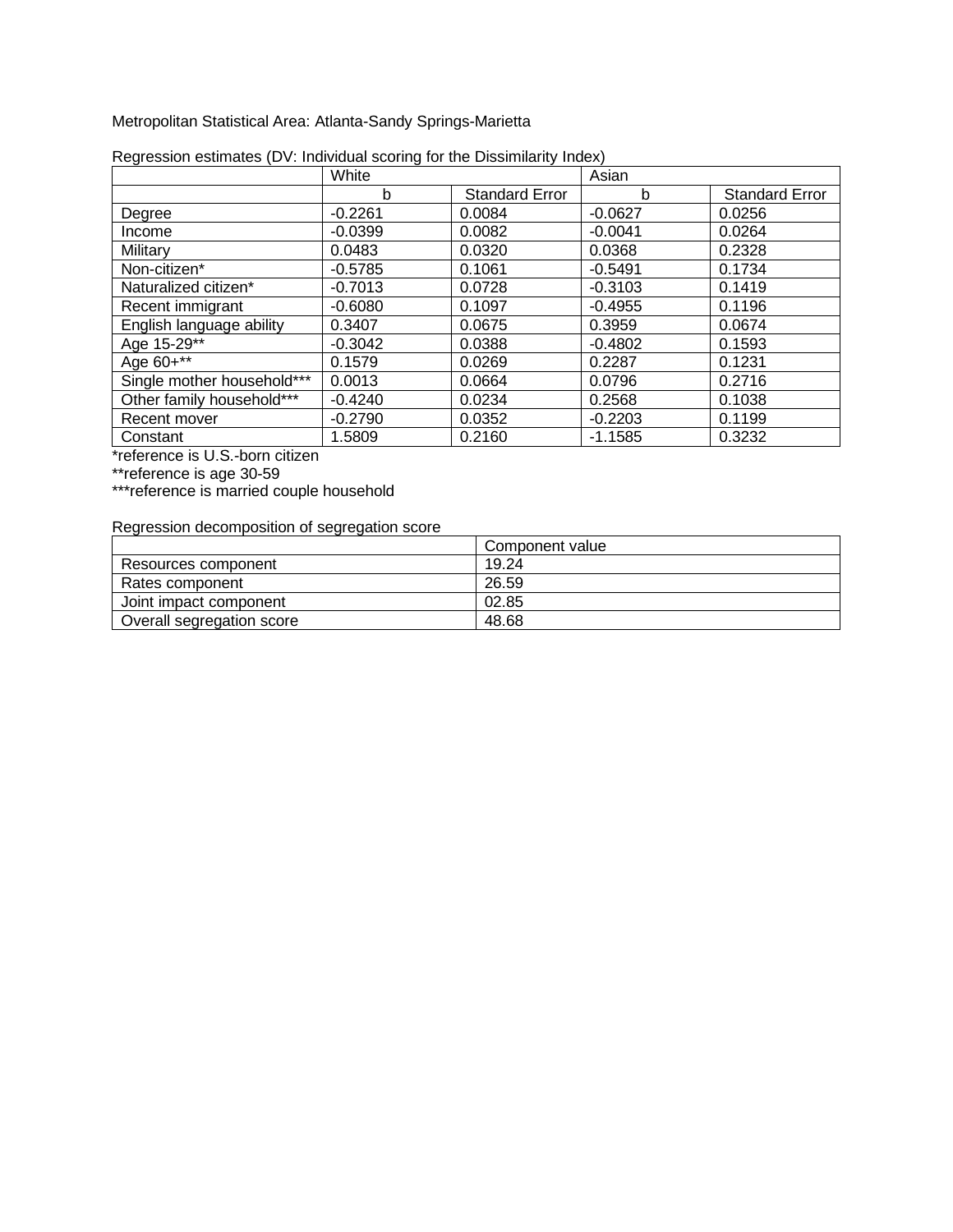#### Metropolitan Statistical Area: Baltimore-Towson

|                            | White     |                       | Asian     |                       |
|----------------------------|-----------|-----------------------|-----------|-----------------------|
|                            | b         | <b>Standard Error</b> | b         | <b>Standard Error</b> |
| Degree                     | $-0.1438$ | 0.0091                | $-0.0392$ | 0.0301                |
| Income                     | $-0.0470$ | 0.0097                | $-0.0977$ | 0.0353                |
| Military                   | 0.0024    | 0.0334                | 0.3428    | 0.2217                |
| Non-citizen*               | $-0.5069$ | 0.1403                | $-0.8361$ | 0.2310                |
| Naturalized citizen*       | $-0.4495$ | 0.0806                | $-0.1163$ | 0.1627                |
| Recent immigrant           | $-0.6398$ | 0.1469                | $-0.0640$ | 0.1643                |
| English language ability   | 0.0158    | 0.0764                | 0.1192    | 0.0823                |
| Age 15-29**                | $-0.5404$ | 0.0443                | $-0.2635$ | 0.1982                |
| Age 60+**                  | 0.2556    | 0.0289                | 0.2240    | 0.1411                |
| Single mother household*** | 0.0478    | 0.0706                | 0.3656    | 0.3074                |
| Other family household***  | $-0.2492$ | 0.0261                | 0.1848    | 0.1276                |
| Recent mover               | $-0.3370$ | 0.0440                | $-0.1729$ | 0.1568                |
| Constant                   | 2.1013    | 0.2470                | 0.2533    | 0.4205                |

#### Regression estimates (DV: Individual scoring for the Dissimilarity Index)

\*reference is U.S.-born citizen

\*\*reference is age 30-59

\*\*\*reference is married couple household

|                           | Component value |
|---------------------------|-----------------|
| Resources component       | 11.44           |
| Rates component           | 27.29           |
| Joint impact component    | 4.91            |
| Overall segregation score | 43.64           |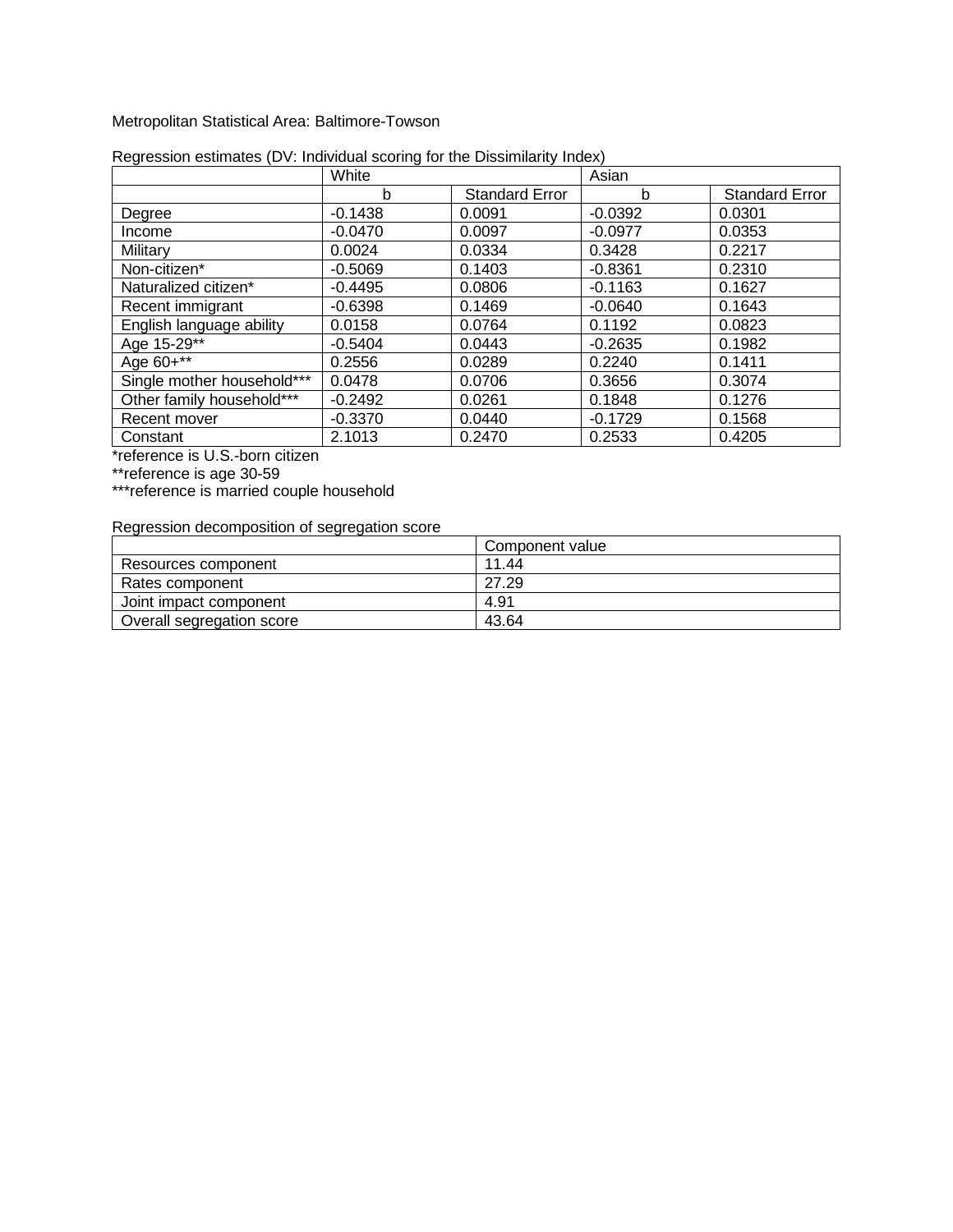Metropolitan Statistical Area: Boston-Cambridge-Quincy

|                            | White     |                       | Asian     |                       |
|----------------------------|-----------|-----------------------|-----------|-----------------------|
|                            | b         | <b>Standard Error</b> | b         | <b>Standard Error</b> |
| Degree                     | $-0.0809$ | 0.0062                | 0.0602    | 0.0191                |
| Income                     | $-0.0038$ | 0.0062                | 0.0612    | 0.0216                |
| Military                   | 0.1138    | 0.0265                | 0.1828    | 0.2562                |
| Non-citizen*               | $-0.5962$ | 0.0642                | $-0.3309$ | 0.1339                |
| Naturalized citizen*       | $-0.6330$ | 0.0393                | $-0.0631$ | 0.1048                |
| Recent immigrant           | $-0.3925$ | 0.0682                | $-0.2544$ | 0.0995                |
| English language ability   | 0.1600    | 0.0356                | 0.3665    | 0.0513                |
| Age 15-29**                | $-0.6460$ | 0.0317                | $-0.4360$ | 0.1246                |
| Age 60+**                  | 0.1047    | 0.0201                | 0.0560    | 0.1009                |
| Single mother household*** | $-0.0818$ | 0.0496                | $-0.2986$ | 0.1874                |
| Other family household***  | $-0.4001$ | 0.0180                | $-0.1043$ | 0.0846                |
| Recent mover               | $-0.2482$ | 0.0290                | $-0.2312$ | 0.0992                |
| Constant                   | 1.1315    | 0.1227                | $-2.2516$ | 0.2550                |

| Regression estimates (DV: Individual scoring for the Dissimilarity Index) |  |  |
|---------------------------------------------------------------------------|--|--|
|                                                                           |  |  |

\*reference is U.S.-born citizen

\*\*reference is age 30-59

\*\*\*reference is married couple household

|                           | Component value |
|---------------------------|-----------------|
| Resources component       | 11.58           |
| Rates component           | 27.31           |
| Joint impact component    | 4.92            |
| Overall segregation score | 43.81           |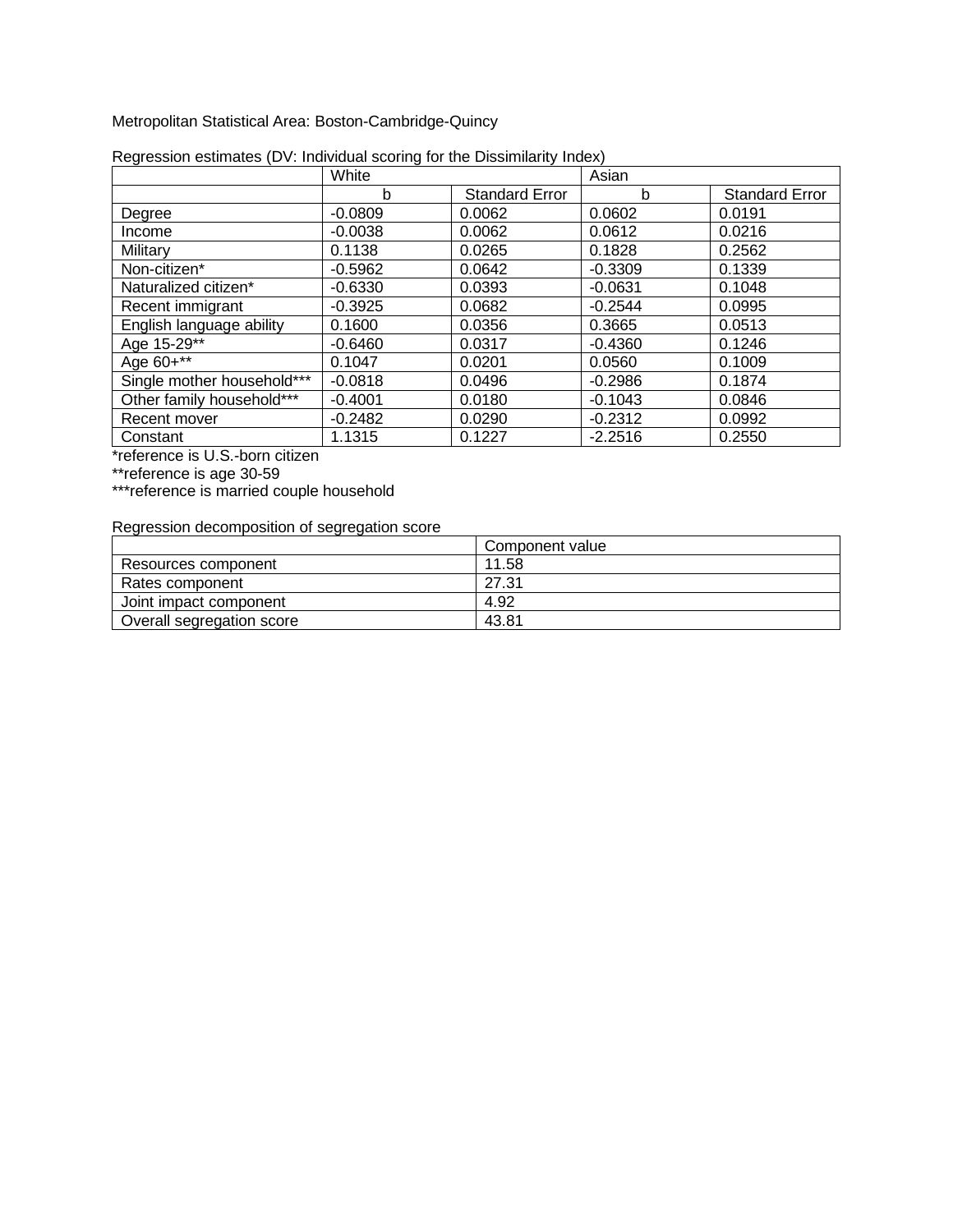Metropolitan Statistical Area: Chicago-Joliet-Naperville

|                            | White     |                       | Asian     |                       |
|----------------------------|-----------|-----------------------|-----------|-----------------------|
|                            | b         | <b>Standard Error</b> | b         | <b>Standard Error</b> |
| Degree                     | $-0.1603$ | 0.0053                | $-0.0156$ | 0.0170                |
| Income                     | $-0.0239$ | 0.0051                | 0.0151    | 0.0157                |
| Military                   | 0.1031    | 0.0220                | 0.2701    | 0.1415                |
| Non-citizen*               | $-0.5490$ | 0.0527                | $-0.3830$ | 0.1048                |
| Naturalized citizen*       | $-0.7257$ | 0.0295                | $-0.2092$ | 0.0775                |
| Recent immigrant           | $-0.1452$ | 0.0505                | $-0.2563$ | 0.0781                |
| English language ability   | 0.1482    | 0.0245                | 0.3283    | 0.0417                |
| Age 15-29**                | $-0.3292$ | 0.0248                | $-0.3755$ | 0.0952                |
| Age 60+**                  | 0.2208    | 0.0164                | 0.0955    | 0.0657                |
| Single mother household*** | 0.0801    | 0.0418                | 0.0514    | 0.1702                |
| Other family household***  | $-0.2379$ | 0.0145                | 0.1517    | 0.0609                |
| Recent mover               | $-0.2619$ | 0.0244                | 0.1550    | 0.0783                |
| Constant                   | 1.4901    | 0.0880                | $-1.6200$ | 0.1954                |

| Regression estimates (DV: Individual scoring for the Dissimilarity Index) |  |  |  |  |
|---------------------------------------------------------------------------|--|--|--|--|
|                                                                           |  |  |  |  |

\*reference is U.S.-born citizen

\*\*reference is age 30-59

\*\*\*reference is married couple household

|                           | Component value |
|---------------------------|-----------------|
| Resources component       | 10.36           |
| Rates component           | 27.84           |
| Joint impact component    | 5.33            |
| Overall segregation score | 43.54           |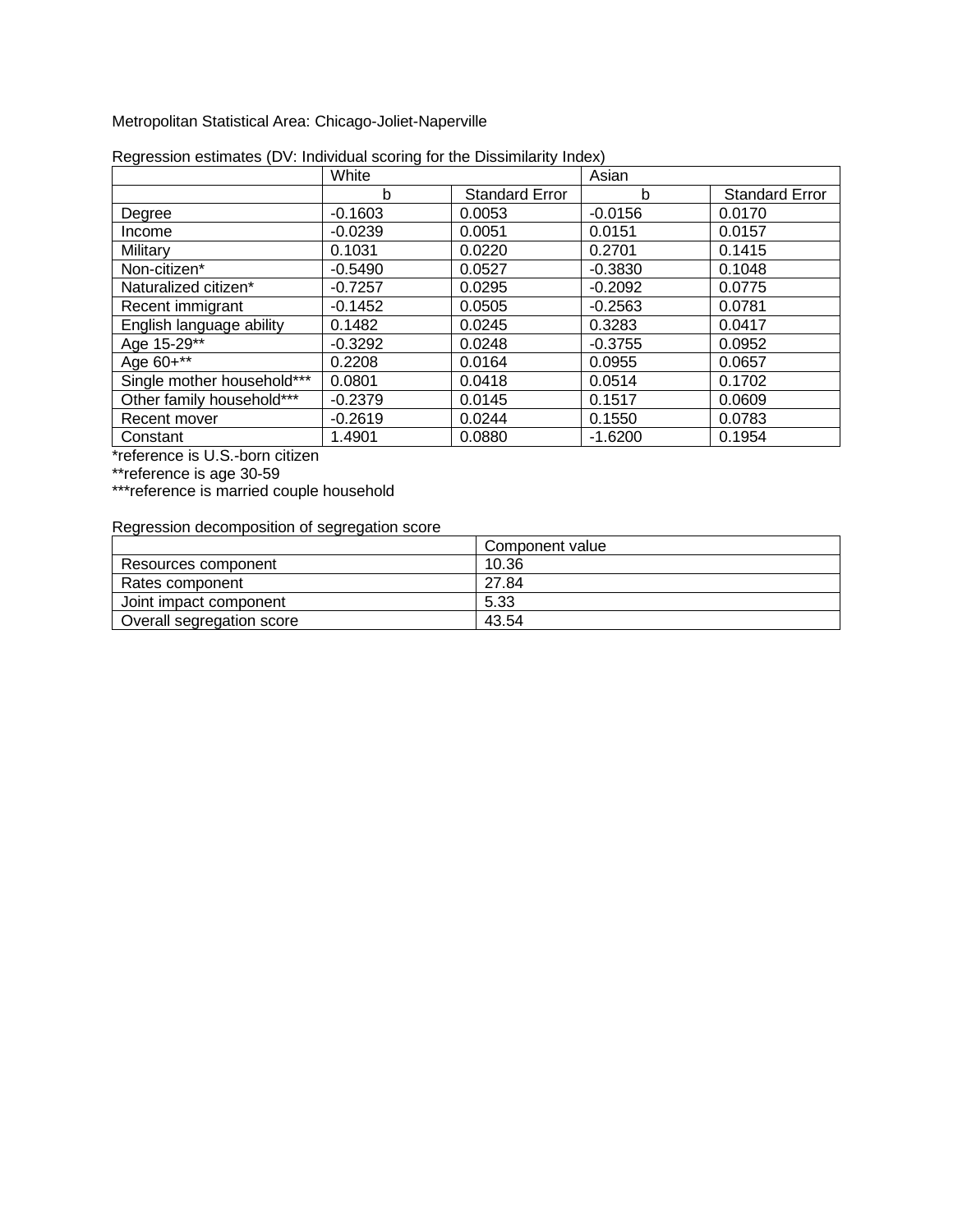Metropolitan Statistical Area: Dallas-Ft-Worth-Arlington

|                            | White     |                       | Asian     |                       |
|----------------------------|-----------|-----------------------|-----------|-----------------------|
|                            | b         | <b>Standard Error</b> | b         | <b>Standard Error</b> |
| Degree                     | $-0.1667$ | 0.0074                | $-0.0422$ | 0.0225                |
| Income                     | $-0.0352$ | 0.0069                | $-0.0032$ | 0.0208                |
| Military                   | 0.0029    | 0.0270                | 0.1920    | 0.1962                |
| Non-citizen*               | $-0.5318$ | 0.1004                | $-0.5593$ | 0.1485                |
| Naturalized citizen*       | $-0.6696$ | 0.0635                | $-0.3249$ | 0.1231                |
| Recent immigrant           | $-0.4960$ | 0.1070                | $-0.3978$ | 0.0985                |
| English language ability   | 0.2318    | 0.0598                | 0.1784    | 0.0536                |
| Age 15-29**                | $-0.3203$ | 0.0314                | $-0.1830$ | 0.1242                |
| Age 60+**                  | 0.4619    | 0.0225                | 0.2659    | 0.0997                |
| Single mother household*** | $-0.0522$ | 0.0491                | 0.0160    | 0.1919                |
| Other family household***  | $-0.2571$ | 0.0198                | 0.2576    | 0.0850                |
| Recent mover               | $-0.2211$ | 0.0278                | $-0.0040$ | 0.0959                |
| Constant                   | 1.3867    | 0.1901                | $-0.7599$ | 0.2665                |

| Regression estimates (DV: Individual scoring for the Dissimilarity Index) |  |  |
|---------------------------------------------------------------------------|--|--|
|                                                                           |  |  |

\*reference is U.S.-born citizen

\*\*reference is age 30-59

\*\*\*reference is married couple household

|                           | Component value |
|---------------------------|-----------------|
| Resources component       | 15.94           |
| Rates component           | 24.29           |
| Joint impact component    | 4.84            |
| Overall segregation score | 45.07           |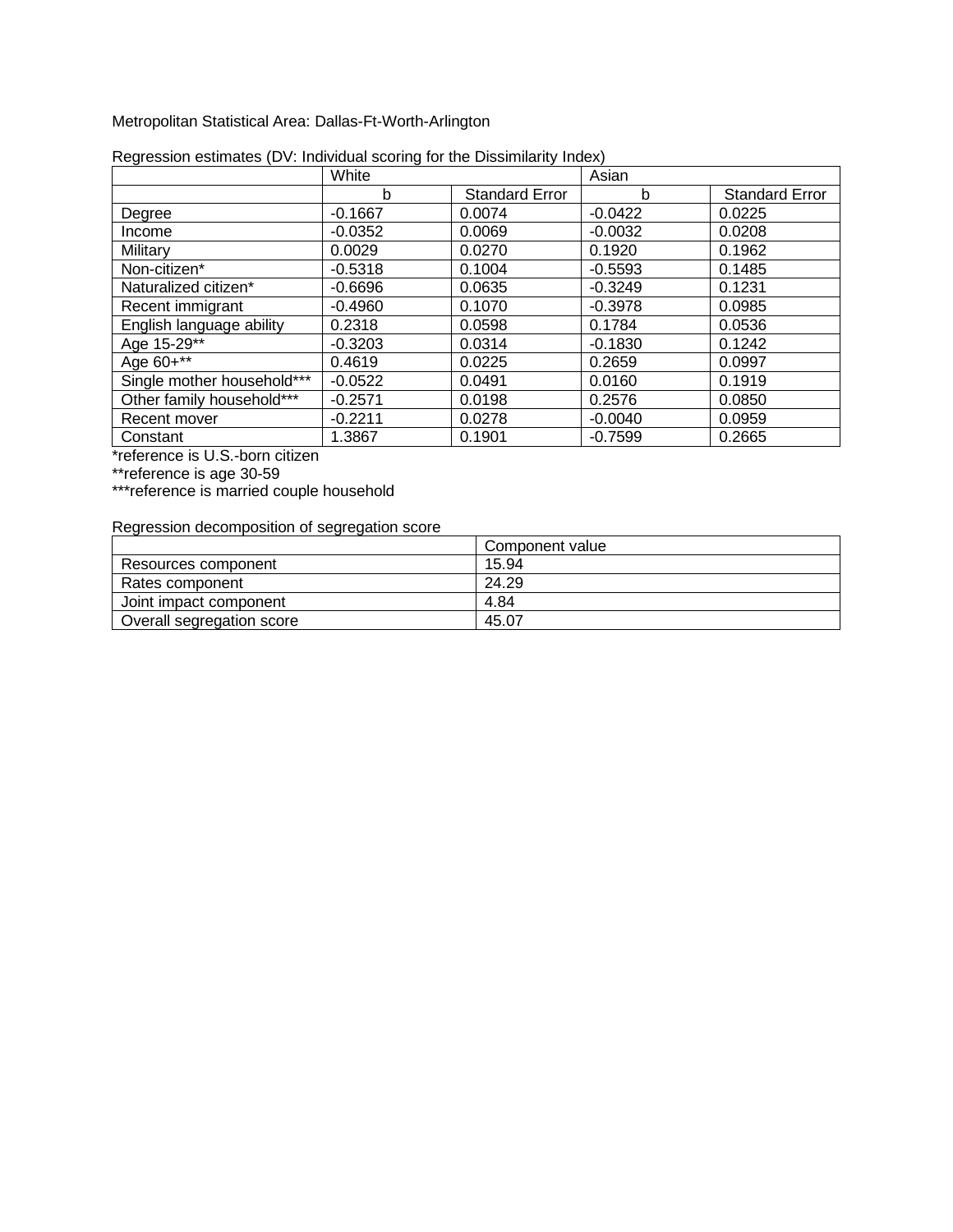Metropolitan Statistical Area: Denver-Aurora-Broomfield

|                            | White     |                       | Asian     |                       |
|----------------------------|-----------|-----------------------|-----------|-----------------------|
|                            | b         | <b>Standard Error</b> | b         | <b>Standard Error</b> |
| Degree                     | $-0.0127$ | 0.0085                | $-0.0066$ | 0.0396                |
| Income                     | 0.0072    | 0.0080                | 0.0804    | 0.0421                |
| Military                   | $-0.0657$ | 0.0321                | $-0.1152$ | 0.2461                |
| Non-citizen*               | $-0.3284$ | 0.1139                | $-0.9087$ | 0.2204                |
| Naturalized citizen*       | $-0.2289$ | 0.0732                | $-0.4594$ | 0.1559                |
| Recent immigrant           | $-0.4502$ | 0.1246                | $-0.1387$ | 0.1767                |
| English language ability   | 0.1646    | 0.0694                | 0.1727    | 0.0897                |
| Age 15-29**                | $-0.3289$ | 0.0373                | 0.4168    | 0.1953                |
| Age 60+**                  | 0.3823    | 0.0266                | 0.2793    | 0.1617                |
| Single mother household*** | 0.0037    | 0.0588                | 0.5072    | 0.3187                |
| Other family household***  | $-0.0696$ | 0.0231                | $-0.0056$ | 0.1275                |
| Recent mover               | $-0.1578$ | 0.0334                | $-0.0455$ | 0.1598                |
| Constant                   | 0.2550    | 0.2232                | $-1.0870$ | 0.4841                |

| Regression estimates (DV: Individual scoring for the Dissimilarity Index) |  |
|---------------------------------------------------------------------------|--|
|                                                                           |  |

\*reference is U.S.-born citizen

\*\*reference is age 30-59

\*\*\*reference is married couple household

|                           | Component value |
|---------------------------|-----------------|
| Resources component       | 14.73           |
| Rates component           | 13.68           |
| Joint impact component    | $-4.10$         |
| Overall segregation score | 24.31           |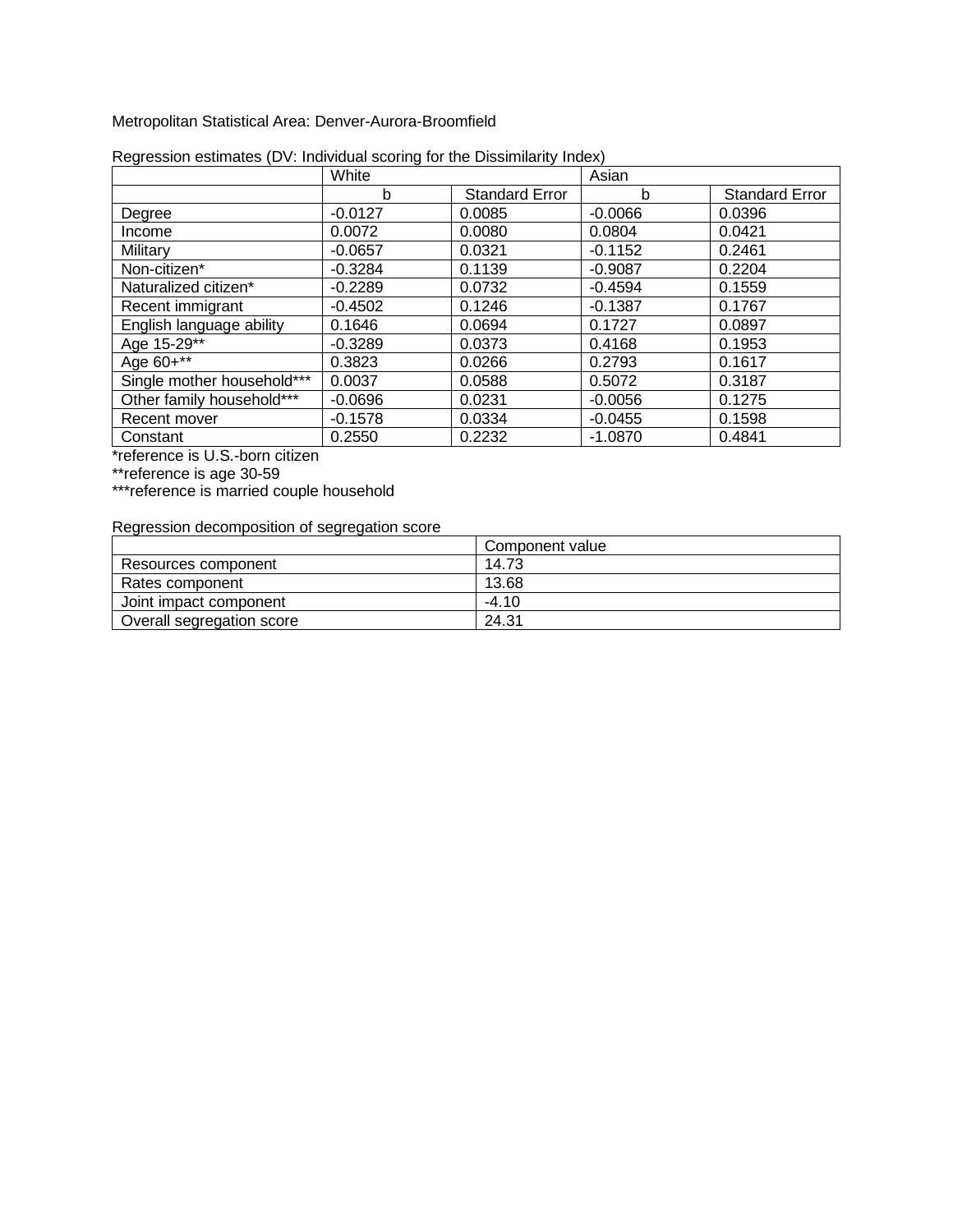Metropolitan Statistical Area: Detroit-Warren-Livonia

|                            | White     |                       | Asian     |                       |
|----------------------------|-----------|-----------------------|-----------|-----------------------|
|                            | b         | <b>Standard Error</b> | b         | <b>Standard Error</b> |
| Degree                     | $-0.1835$ | 0.0068                | $-0.0897$ | 0.0249                |
| Income                     | $-0.0569$ | 0.0073                | $-0.0568$ | 0.0278                |
| Military                   | 0.0232    | 0.0256                | 0.4548    | 0.2910                |
| Non-citizen*               | $-0.6323$ | 0.0671                | $-0.6646$ | 0.1891                |
| Naturalized citizen*       | $-0.7301$ | 0.0398                | $-0.3938$ | 0.1554                |
| Recent immigrant           | $-0.4252$ | 0.0702                | $-0.5052$ | 0.1290                |
| English language ability   | 0.2765    | 0.0358                | 0.0026    | 0.0697                |
| Age 15-29**                | $-0.2977$ | 0.0365                | $-0.2960$ | 0.1903                |
| Age 60+**                  | $-0.0169$ | 0.0201                | 0.0940    | 0.1168                |
| Single mother household*** | 0.0912    | 0.0491                | 0.7697    | 0.2757                |
| Other family household***  | $-0.0451$ | 0.0187                | 0.6031    | 0.1137                |
| Recent mover               | $-0.2588$ | 0.0322                | $-0.2357$ | 0.1416                |
| Constant                   | 1.6793    | 0.1252                | 0.5789    | 0.3297                |

|  | Regression estimates (DV: Individual scoring for the Dissimilarity Index) |
|--|---------------------------------------------------------------------------|
|  |                                                                           |

\*reference is U.S.-born citizen

\*\*reference is age 30-59

\*\*\*reference is married couple household

|                           | Component value |
|---------------------------|-----------------|
| Resources component       | 20.58           |
| Rates component           | 24.75           |
| Joint impact component    | 1.13            |
| Overall segregation score | 46.46           |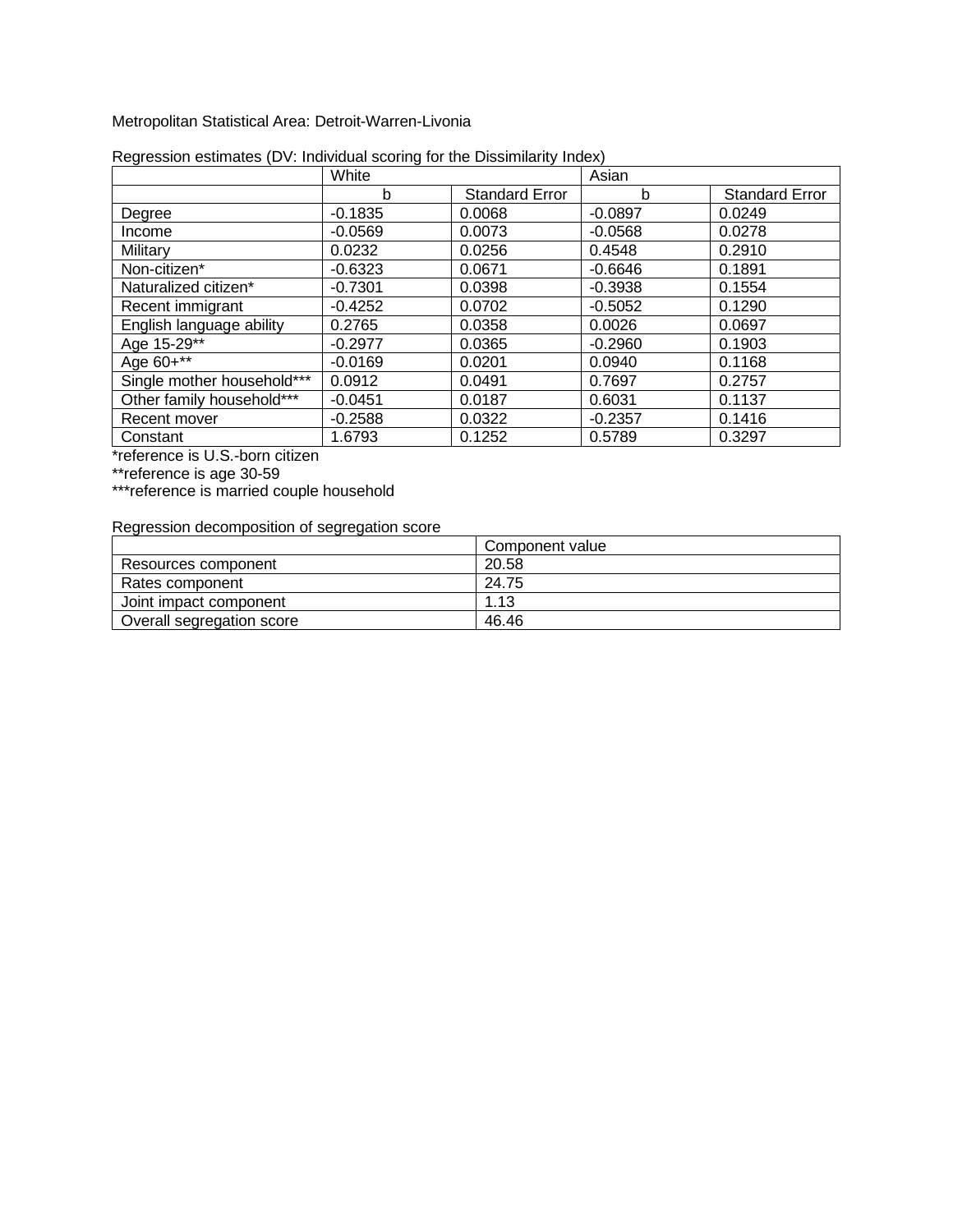#### Metropolitan Statistical Area: Fresno

|                            | White     |                       | Asian     |                       |
|----------------------------|-----------|-----------------------|-----------|-----------------------|
|                            | b         | <b>Standard Error</b> | b         | <b>Standard Error</b> |
| Degree                     | 0.0054    | 0.0215                | 0.0670    | 0.0452                |
| Income                     | $-0.0140$ | 0.0203                | 0.0685    | 0.0432                |
| Military                   | $-0.0822$ | 0.0741                | $-0.1274$ | 0.2907                |
| Non-citizen*               | $-0.2401$ | 0.2540                | $-0.5693$ | 0.2267                |
| Naturalized citizen*       | $-0.4538$ | 0.1601                | $-0.2141$ | 0.1726                |
| Recent immigrant           | 0.1221    | 0.3302                | $-0.2429$ | 0.2019                |
| English language ability   | $-0.0798$ | 0.1295                | 0.2327    | 0.0975                |
| Age 15-29**                | $-0.2905$ | 0.1032                | $-0.1736$ | 0.2161                |
| Age 60+**                  | 0.4564    | 0.0631                | 0.5752    | 0.1738                |
| Single mother household*** | $-0.0361$ | 0.1420                | 0.5199    | 0.2987                |
| Other family household***  | 0.0942    | 0.0585                | 0.1215    | 0.1506                |
| Recent mover               | $-0.2147$ | 0.0914                | 0.1107    | 0.1918                |
| Constant                   | 1.1473    | 0.4273                | $-1.7234$ | 0.4824                |

#### Regression estimates (DV: Individual scoring for the Dissimilarity Index)

\*reference is U.S.-born citizen

\*\*reference is age 30-59

\*\*\*reference is married couple household

|                           | Component value |
|---------------------------|-----------------|
| Resources component       | 13.39           |
| Rates component           | 24.80           |
| Joint impact component    | $-7.15$         |
| Overall segregation score | 31.04           |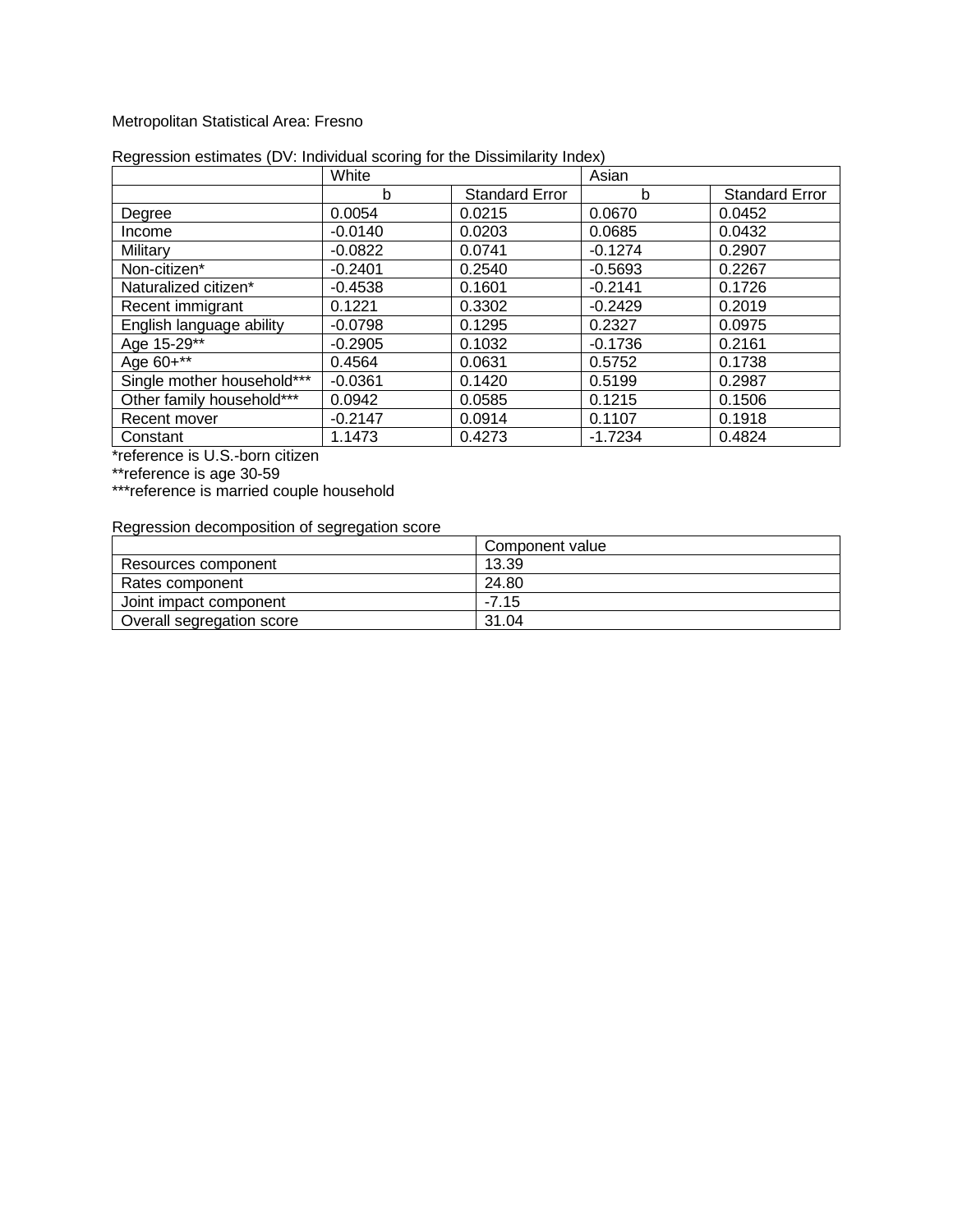Metropolitan Statistical Area: Houston-Sugarland-Baytown

|                            | White     |                       | Asian     |                       |
|----------------------------|-----------|-----------------------|-----------|-----------------------|
|                            | b         | <b>Standard Error</b> | b         | <b>Standard Error</b> |
| Degree                     | $-0.1681$ | 0.0092                | 0.0149    | 0.0204                |
| Income                     | $-0.0323$ | 0.0083                | 0.0146    | 0.0219                |
| Military                   | 0.1035    | 0.0351                | $-0.0259$ | 0.2108                |
| Non-citizen*               | $-0.7583$ | 0.1025                | $-0.5050$ | 0.1482                |
| Naturalized citizen*       | $-0.8881$ | 0.0659                | $-0.4375$ | 0.1203                |
| Recent immigrant           | $-0.3641$ | 0.1094                | $-0.1730$ | 0.0974                |
| English language ability   | 0.4021    | 0.0657                | 0.2593    | 0.0506                |
| Age 15-29**                | $-0.3889$ | 0.0402                | $-0.2069$ | 0.1331                |
| Age 60+**                  | 0.3159    | 0.0280                | 0.3039    | 0.0867                |
| Single mother household*** | 0.1330    | 0.0657                | 0.0795    | 0.2019                |
| Other family household***  | $-0.2021$ | 0.0250                | 0.2482    | 0.0825                |
| Recent mover               | $-0.1862$ | 0.0356                | 0.1846    | 0.0937                |
| Constant                   | 1.0111    | 0.2114                | $-1.5442$ | 0.2762                |

| Regression estimates (DV: Individual scoring for the Dissimilarity Index) |  |  |
|---------------------------------------------------------------------------|--|--|
|                                                                           |  |  |

\*reference is U.S.-born citizen

\*\*reference is age 30-59

\*\*\*reference is married couple household

|                           | Component value |
|---------------------------|-----------------|
| Resources component       | 13.94           |
| Rates component           | 26.22           |
| Joint impact component    | 9.39            |
| Overall segregation score | 49.55           |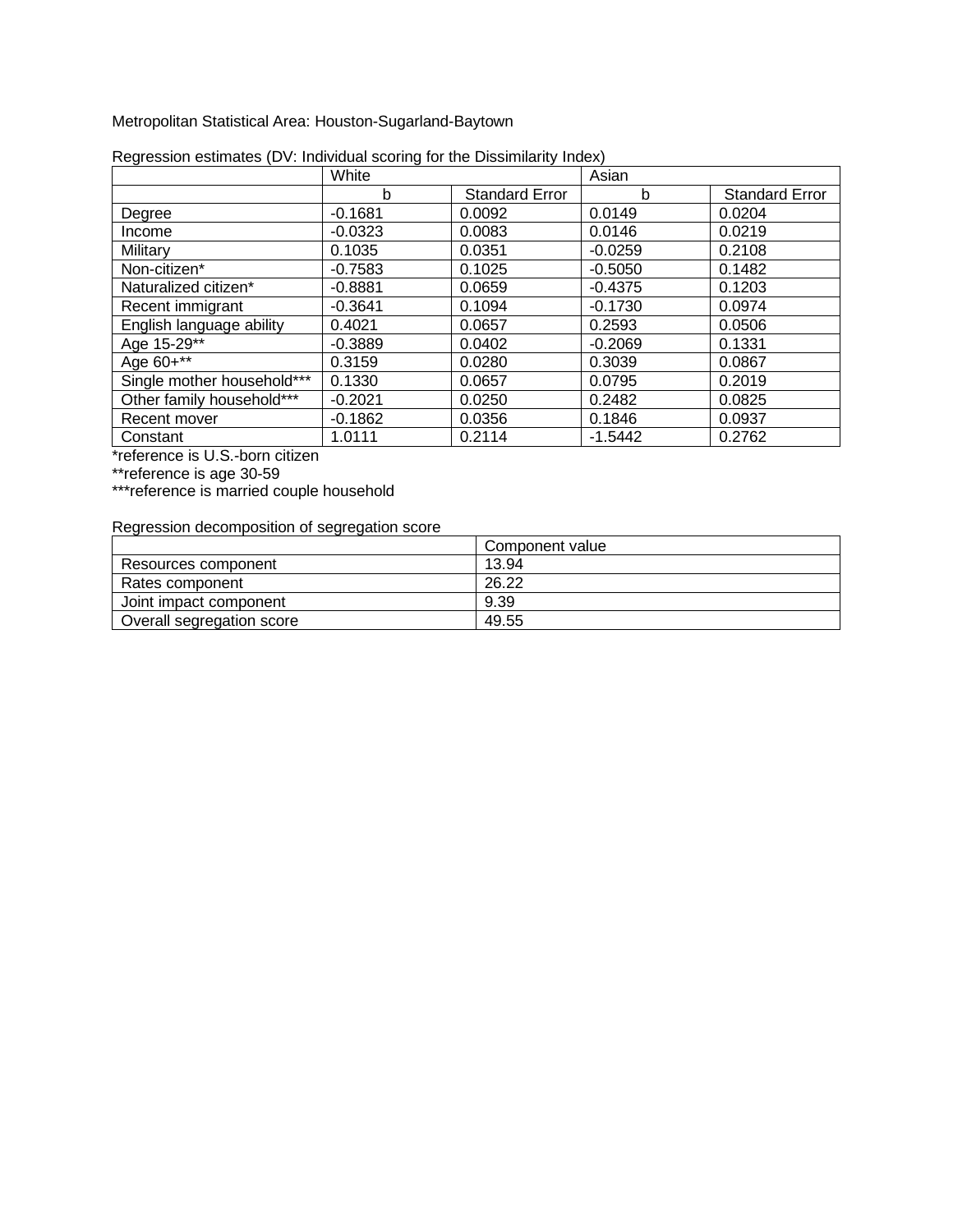Metropolitan Statistical Area: Los Angeles-Long Beach-Santa Ana

|                            | White     |                       | Asian     |                       |
|----------------------------|-----------|-----------------------|-----------|-----------------------|
|                            | b         | <b>Standard Error</b> | b         | <b>Standard Error</b> |
| Degree                     | 0.0767    | 0.0057                | 0.0786    | 0.0093                |
| Income                     | 0.0396    | 0.0048                | 0.0380    | 0.0086                |
| Military                   | $-0.1496$ | 0.0233                | $-0.1020$ | 0.0617                |
| Non-citizen*               | $-0.0882$ | 0.0493                | $-0.2923$ | 0.0506                |
| Naturalized citizen*       | $-0.0569$ | 0.0281                | $-0.3871$ | 0.0352                |
| Recent immigrant           | $-0.1487$ | 0.0525                | $-0.2568$ | 0.0414                |
| English language ability   | $-0.0980$ | 0.0245                | 0.4742    | 0.0194                |
| Age 15-29**                | $-0.3229$ | 0.0306                | $-0.1612$ | 0.0523                |
| Age 60+**                  | 0.1032    | 0.0178                | 0.0924    | 0.0309                |
| Single mother household*** | $-0.1688$ | 0.0476                | $-0.0500$ | 0.0768                |
| Other family household***  | $-0.0653$ | 0.0163                | 0.0430    | 0.0286                |
| Recent mover               | $-0.0505$ | 0.0262                | 0.0300    | 0.0405                |
| Constant                   | 0.9162    | 0.0854                | $-2.3024$ | 0.1029                |

| Regression estimates (DV: Individual scoring for the Dissimilarity Index) |  |  |
|---------------------------------------------------------------------------|--|--|
|                                                                           |  |  |

\*reference is U.S.-born citizen

\*\*reference is age 30-59

\*\*\*reference is married couple household

|                           | Component value |
|---------------------------|-----------------|
| Resources component       | 12.74           |
| Rates component           | 46.46           |
| Joint impact component    | $-12.30$        |
| Overall segregation score | 46.90           |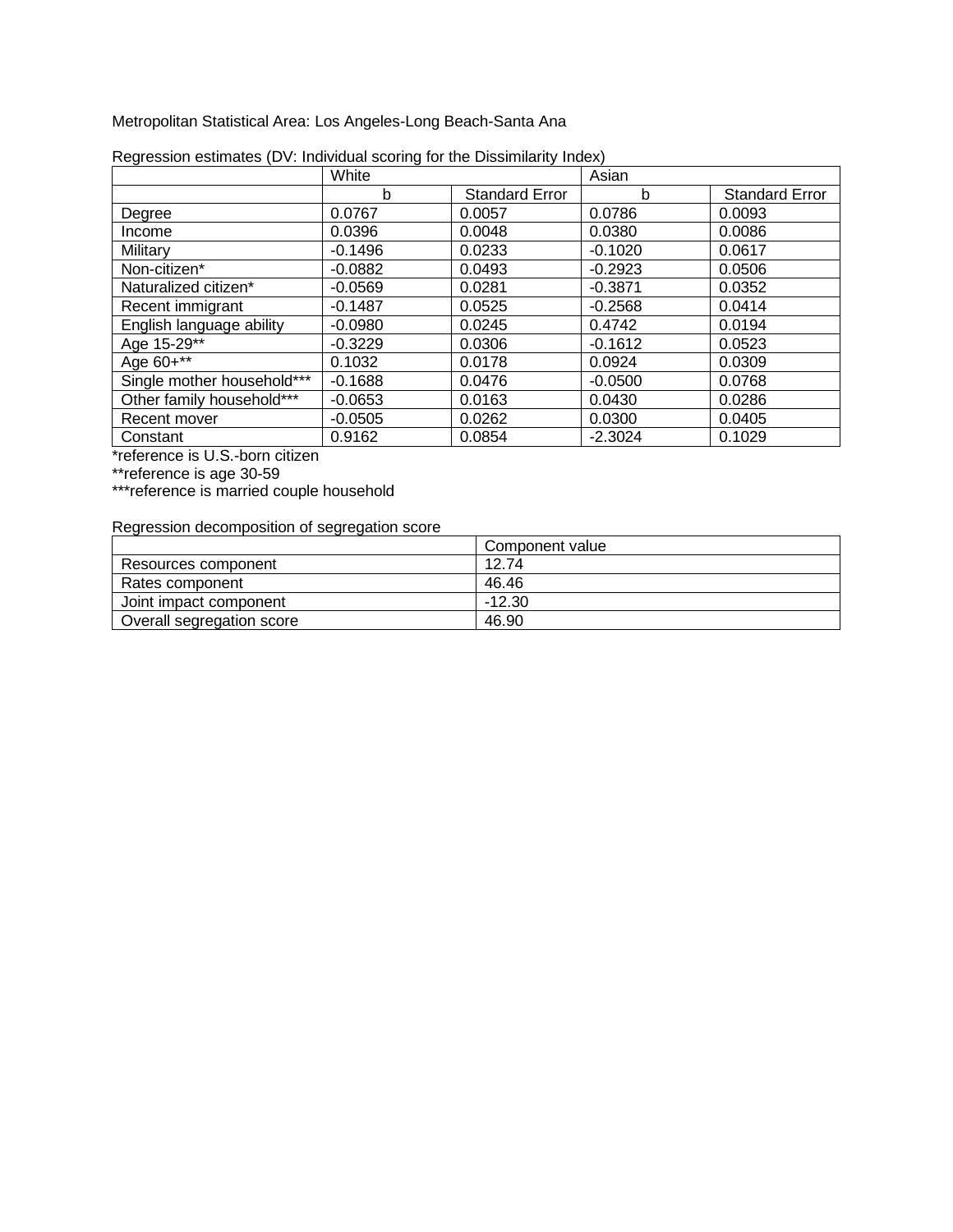Metropolitan Statistical Area: Miami-Ft. Lauderdale-Pompano Beach

|                            | White     |                       | Asian     |                       |
|----------------------------|-----------|-----------------------|-----------|-----------------------|
|                            | b         | <b>Standard Error</b> | b         | <b>Standard Error</b> |
| Degree                     | $-0.0212$ | 0.0085                | $-0.0580$ | 0.0327                |
| Income                     | $-0.0014$ | 0.0074                | 0.0226    | 0.0306                |
| Military                   | 0.0559    | 0.0341                | 0.3157    | 0.2933                |
| Non-citizen*               | $-0.1865$ | 0.0745                | $-0.0332$ | 0.2229                |
| Naturalized citizen*       | $-0.1053$ | 0.0454                | $-0.0836$ | 0.1866                |
| Recent immigrant           | $-0.0476$ | 0.0807                | $-0.6465$ | 0.1423                |
| English language ability   | $-0.0156$ | 0.0475                | 0.0515    | 0.0797                |
| Age 15-29**                | $-0.4238$ | 0.0476                | 0.0216    | 0.1894                |
| Age 60+**                  | 0.9265    | 0.0262                | 0.3707    | 0.1309                |
| Single mother household*** | $-0.1464$ | 0.0639                | 0.0215    | 0.3034                |
| Other family household***  | 0.1051    | 0.0240                | 0.2007    | 0.1196                |
| Recent mover               | $-0.0081$ | 0.0377                | 0.1905    | 0.1583                |
| Constant                   | 0.7498    | 0.1601                | $-0.1906$ | 0.3854                |

| Regression estimates (DV: Individual scoring for the Dissimilarity Index) |  |  |
|---------------------------------------------------------------------------|--|--|
|                                                                           |  |  |

\*reference is U.S.-born citizen

\*\*reference is age 30-59

\*\*\*reference is married couple household

|                           | Component value |
|---------------------------|-----------------|
| Resources component       | 10.62           |
| Rates component           | 18.14           |
| Joint impact component    | $-2.61$         |
| Overall segregation score | 26.15           |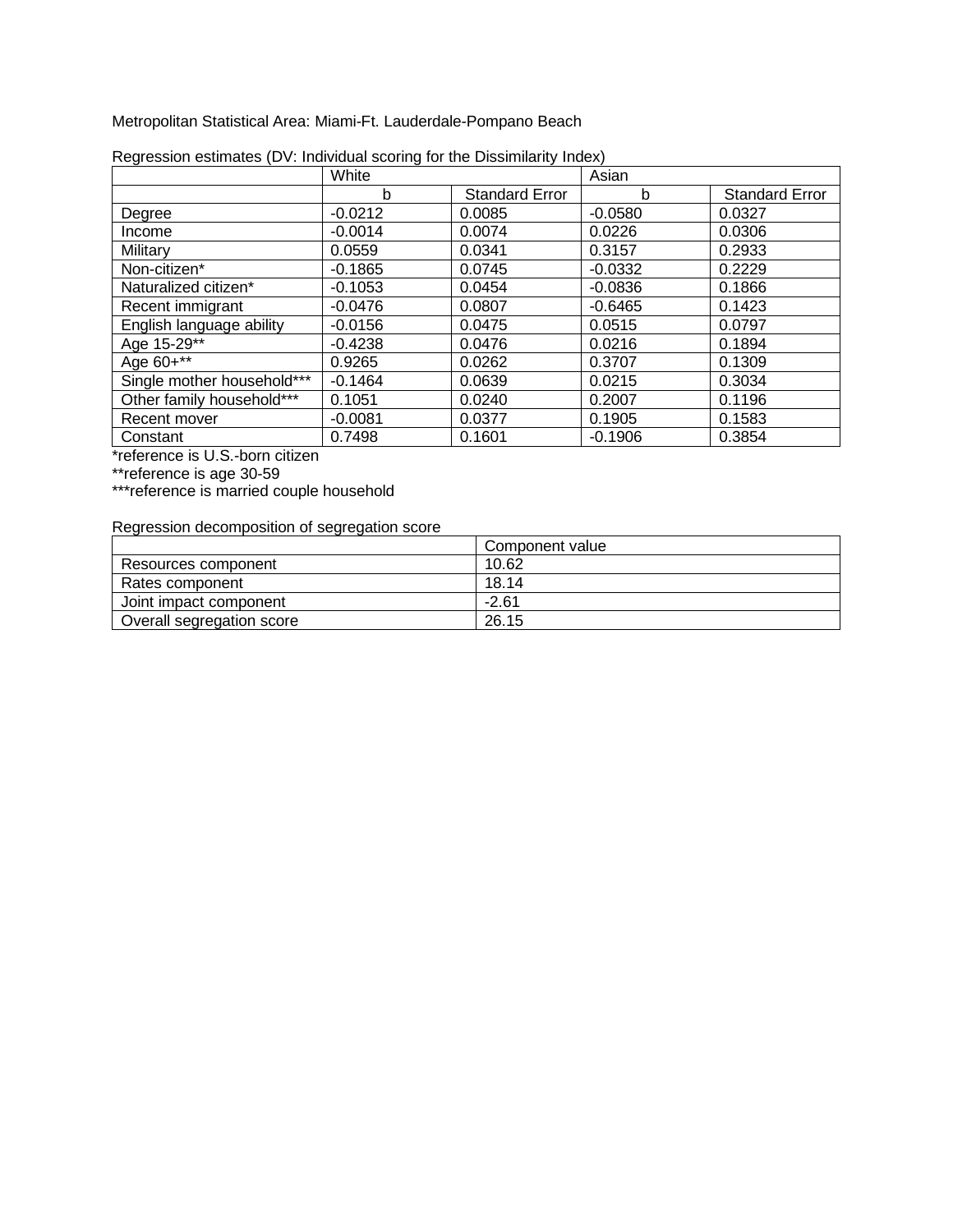Metropolitan Statistical Area: Minneapolis-St. Paul-Bloomington

|                            | White     |                       | Asian     |                       |
|----------------------------|-----------|-----------------------|-----------|-----------------------|
|                            | b         | <b>Standard Error</b> | b         | <b>Standard Error</b> |
| Degree                     | $-0.0881$ | 0.0068                | 0.0164    | 0.0271                |
| Income                     | 0.0235    | 0.0068                | 0.0027    | 0.0314                |
| Military                   | $-0.0372$ | 0.0260                | 0.3549    | 0.2832                |
| Non-citizen*               | $-0.2197$ | 0.1202                | $-0.6265$ | 0.1730                |
| Naturalized citizen*       | $-0.3241$ | 0.0761                | $-0.0474$ | 0.1377                |
| Recent immigrant           | $-0.4652$ | 0.1233                | $-0.3401$ | 0.1307                |
| English language ability   | 0.0335    | 0.0635                | 0.2907    | 0.0672                |
| Age 15-29**                | $-0.3226$ | 0.0298                | $-0.4139$ | 0.1360                |
| Age 60+**                  | 0.2837    | 0.0212                | 0.1872    | 0.1347                |
| Single mother household*** | $-0.2557$ | 0.0465                | 0.0015    | 0.1863                |
| Other family household***  | $-0.3106$ | 0.0185                | 0.1785    | 0.1039                |
| Recent mover               | $-0.2226$ | 0.0298                | $-0.1933$ | 0.1192                |
| Constant                   | 1.0583    | 0.2024                | $-1.0515$ | 0.3635                |

| Regression estimates (DV: Individual scoring for the Dissimilarity Index) |
|---------------------------------------------------------------------------|
|---------------------------------------------------------------------------|

\*reference is U.S.-born citizen

\*\*reference is age 30-59

\*\*\*reference is married couple household

|                           | Component value |
|---------------------------|-----------------|
| Resources component       | 15.13           |
| Rates component           | 26.54           |
| Joint impact component    | $-5.05$         |
| Overall segregation score | 36.62           |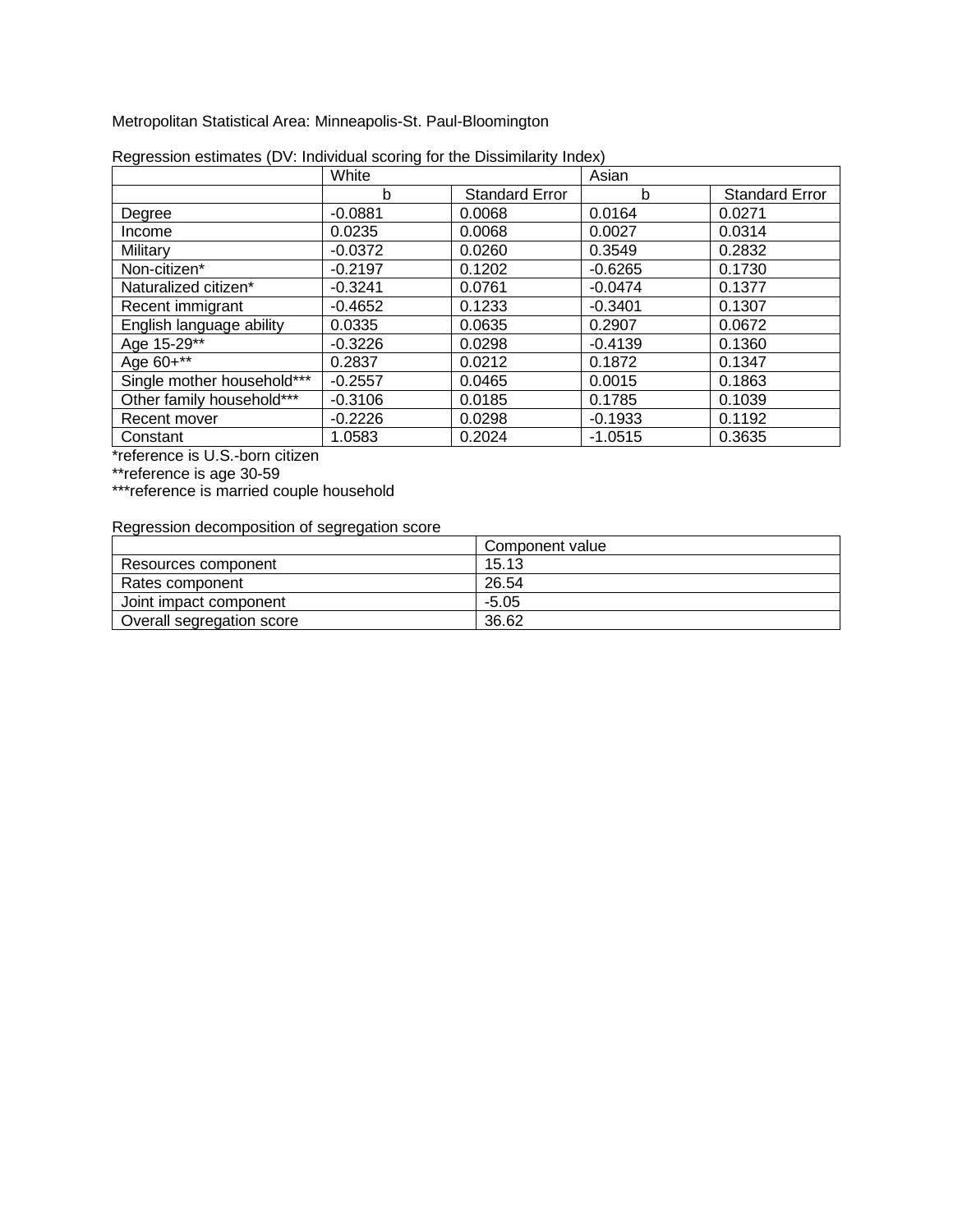Metropolitan Statistical Area: New York City-Northern New Jersey-Long Island

|                            | White     |                       | Asian     |                       |
|----------------------------|-----------|-----------------------|-----------|-----------------------|
|                            | b         | <b>Standard Error</b> | b         | <b>Standard Error</b> |
| Degree                     | $-0.0239$ | 0.0038                | 0.0596    | 0.0093                |
| Income                     | 0.0031    | 0.0036                | 0.0576    | 0.0093                |
| Military                   | 0.0317    | 0.0177                | 0.1200    | 0.1018                |
| Non-citizen*               | $-0.5749$ | 0.0320                | $-0.3909$ | 0.0566                |
| Naturalized citizen*       | $-0.6307$ | 0.0182                | $-0.3418$ | 0.0460                |
| Recent immigrant           | $-0.1820$ | 0.0322                | $-0.3724$ | 0.0393                |
| English language ability   | 0.0476    | 0.0146                | 0.4153    | 0.0204                |
| Age 15-29**                | $-0.3816$ | 0.0223                | $-0.2436$ | 0.0548                |
| Age 60+**                  | 0.1175    | 0.0128                | 0.1541    | 0.0360                |
| Single mother household*** | $-0.0422$ | 0.0356                | 0.1611    | 0.0939                |
| Other family household***  | $-0.3638$ | 0.0115                | $-0.0070$ | 0.0329                |
| Recent mover               | $-0.1427$ | 0.0212                | 0.0745    | 0.0454                |
| Constant                   | 1.4086    | 0.0553                | $-2.3799$ | 0.1079                |

| Regression estimates (DV: Individual scoring for the Dissimilarity Index) |  |  |
|---------------------------------------------------------------------------|--|--|
|                                                                           |  |  |

\*reference is U.S.-born citizen

\*\*reference is age 30-59

\*\*\*reference is married couple household

|                           | Component value |
|---------------------------|-----------------|
| Resources component       | 14.06           |
| Rates component           | 39.49           |
| Joint impact component    | $-3.76$         |
| Overall segregation score | 49.79           |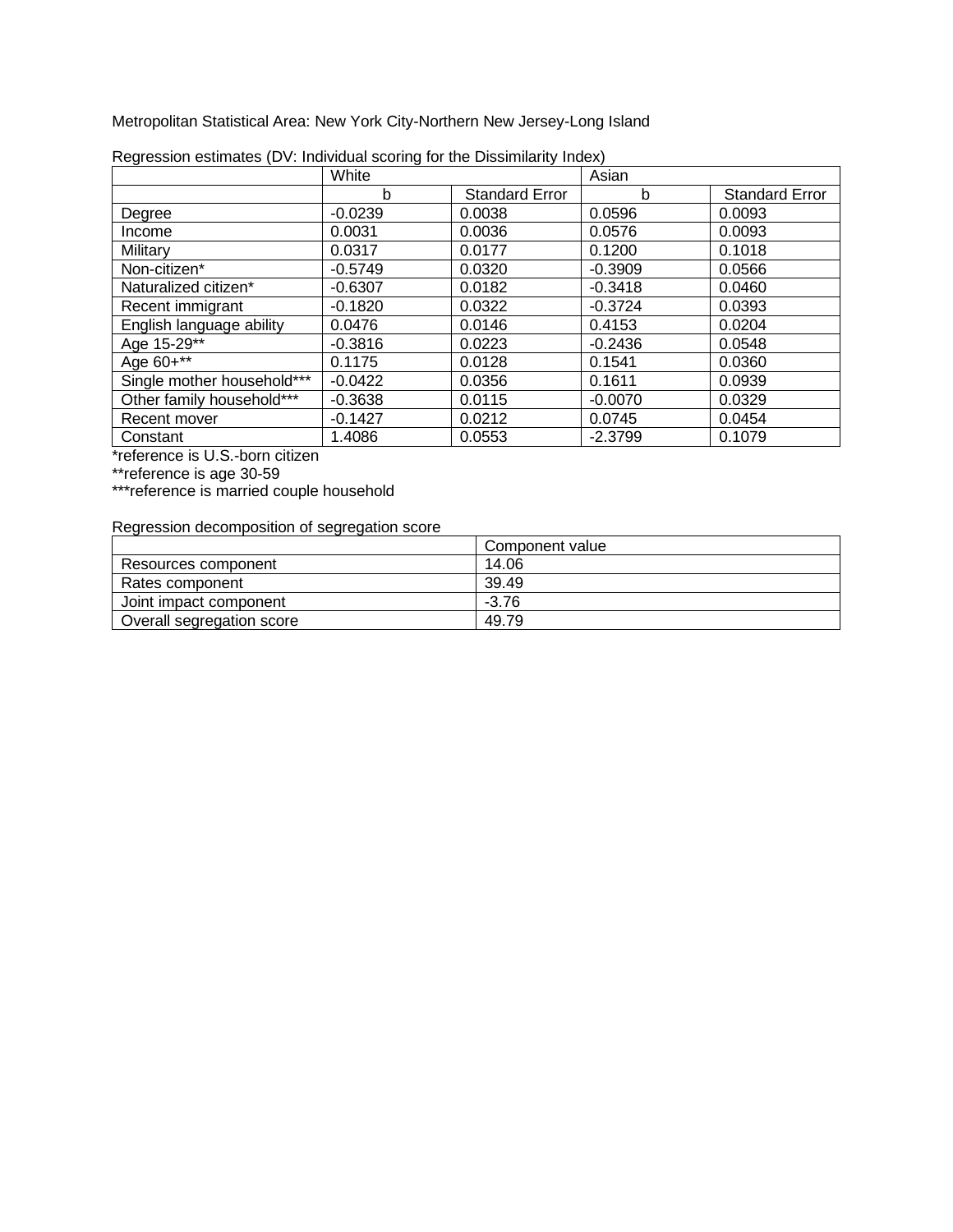Metropolitan Statistical Area: Philadelphia-Camden-Wilmington

|                            | White     |                       | Asian     |                       |
|----------------------------|-----------|-----------------------|-----------|-----------------------|
|                            | b         | <b>Standard Error</b> | b         | <b>Standard Error</b> |
| Degree                     | $-0.1085$ | 0.0056                | 0.0284    | 0.0195                |
| Income                     | $-0.0127$ | 0.0059                | 0.0531    | 0.0215                |
| Military                   | 0.0285    | 0.0227                | 0.4887    | 0.1878                |
| Non-citizen*               | $-0.5074$ | 0.0796                | $-0.3978$ | 0.1375                |
| Naturalized citizen*       | $-0.5239$ | 0.0455                | $-0.0553$ | 0.1085                |
| Recent immigrant           | $-0.2043$ | 0.0842                | $-0.4040$ | 0.0932                |
| English language ability   | 0.1576    | 0.0405                | 0.2648    | 0.0490                |
| Age 15-29**                | $-0.4351$ | 0.0301                | $-0.3790$ | 0.1262                |
| Age 60+**                  | 0.1959    | 0.0184                | 0.1593    | 0.0868                |
| Single mother household*** | $-0.0337$ | 0.0452                | 0.6050    | 0.1993                |
| Other family household***  | $-0.2466$ | 0.0166                | 0.1207    | 0.0818                |
| Recent mover               | $-0.2836$ | 0.0293                | $-0.1403$ | 0.1020                |
| Constant                   | 1.2025    | 0.1338                | $-1.8193$ | 0.2469                |

| Regression estimates (DV: Individual scoring for the Dissimilarity Index) |  |  |
|---------------------------------------------------------------------------|--|--|
|                                                                           |  |  |

\*reference is U.S.-born citizen

\*\*reference is age 30-59

\*\*\*reference is married couple household

|                           | Component value |
|---------------------------|-----------------|
| Resources component       | 13.62           |
| Rates component           | 28.63           |
| Joint impact component    | 0.77            |
| Overall segregation score | 43.02           |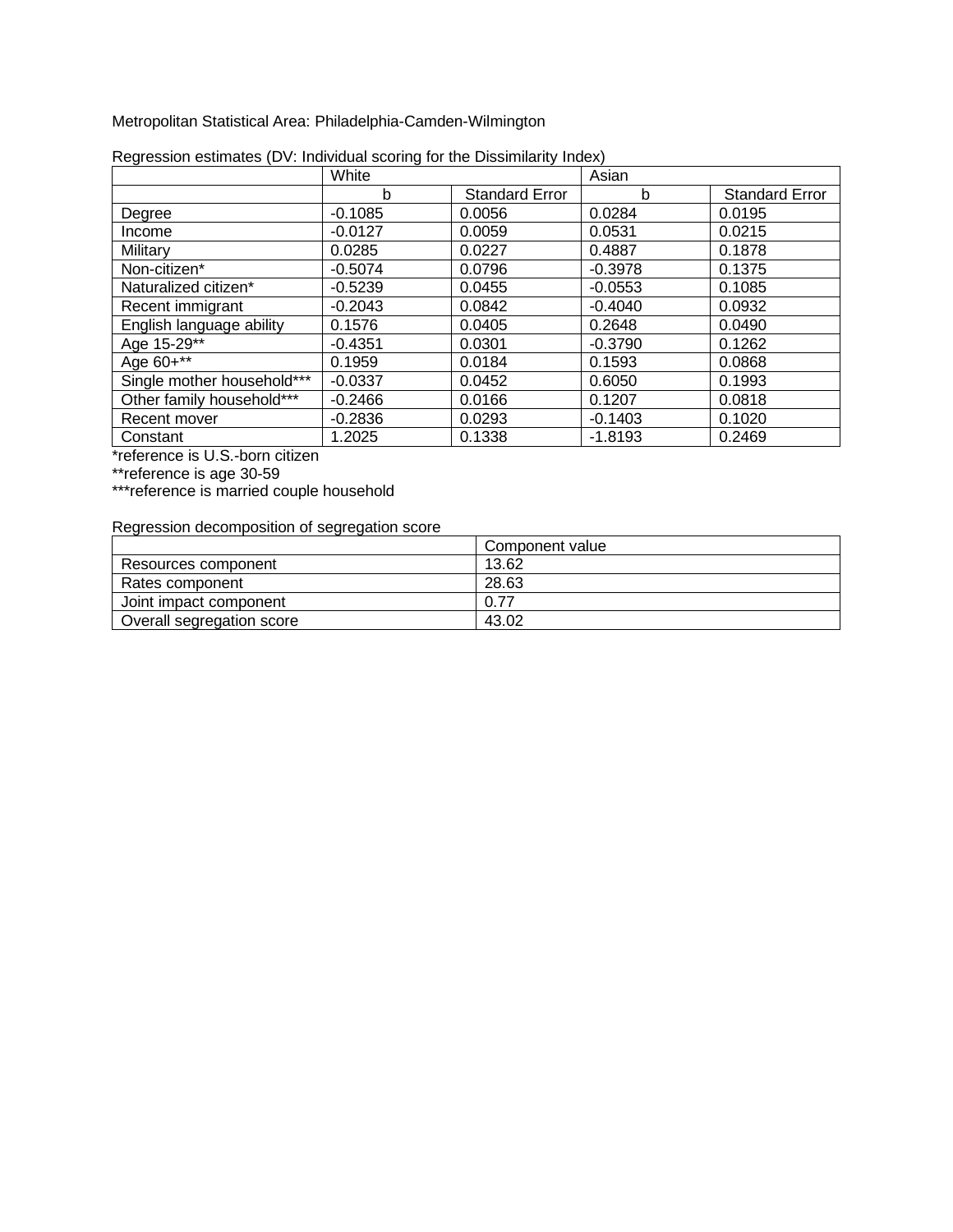Metropolitan Statistical Area: Phoenix-Mesa-Glendale

|                            | White     |                       | Asian     |                       |
|----------------------------|-----------|-----------------------|-----------|-----------------------|
|                            | b         | <b>Standard Error</b> | b         | <b>Standard Error</b> |
| Degree                     | $-0.0992$ | 0.0081                | $-0.0420$ | 0.0335                |
| Income                     | $-0.0431$ | 0.0077                | $-0.0117$ | 0.0316                |
| Military                   | 0.0186    | 0.0288                | 0.1958    | 0.2271                |
| Non-citizen*               | 0.0568    | 0.0949                | $-0.6242$ | 0.2006                |
| Naturalized citizen*       | $-0.0927$ | 0.0638                | $-0.2758$ | 0.1466                |
| Recent immigrant           | $-0.2149$ | 0.1048                | $-0.2088$ | 0.1562                |
| English language ability   | 0.2285    | 0.0641                | 0.0615    | 0.0928                |
| Age 15-29**                | $-0.4312$ | 0.0358                | $-0.6507$ | 0.1821                |
| Age 60+**                  | 0.8029    | 0.0241                | 0.4302    | 0.1370                |
| Single mother household*** | 0.0666    | 0.0544                | 0.3209    | 0.3032                |
| Other family household***  | $-0.0493$ | 0.0220                | 0.3175    | 0.1237                |
| Recent mover               | $-0.2580$ | 0.0297                | $-0.0613$ | 0.1476                |
| Constant                   | 0.7352    | 0.2057                | 0.1394    | 0.4004                |

| Regression estimates (DV: Individual scoring for the Dissimilarity Index) |  |  |  |
|---------------------------------------------------------------------------|--|--|--|
|                                                                           |  |  |  |

\*reference is U.S.-born citizen

\*\*reference is age 30-59

\*\*\*reference is married couple household

|                           | Component value |
|---------------------------|-----------------|
| Resources component       | 14.67           |
| Rates component           | 16.67           |
| Joint impact component    | $-5.64$         |
| Overall segregation score | 25.70           |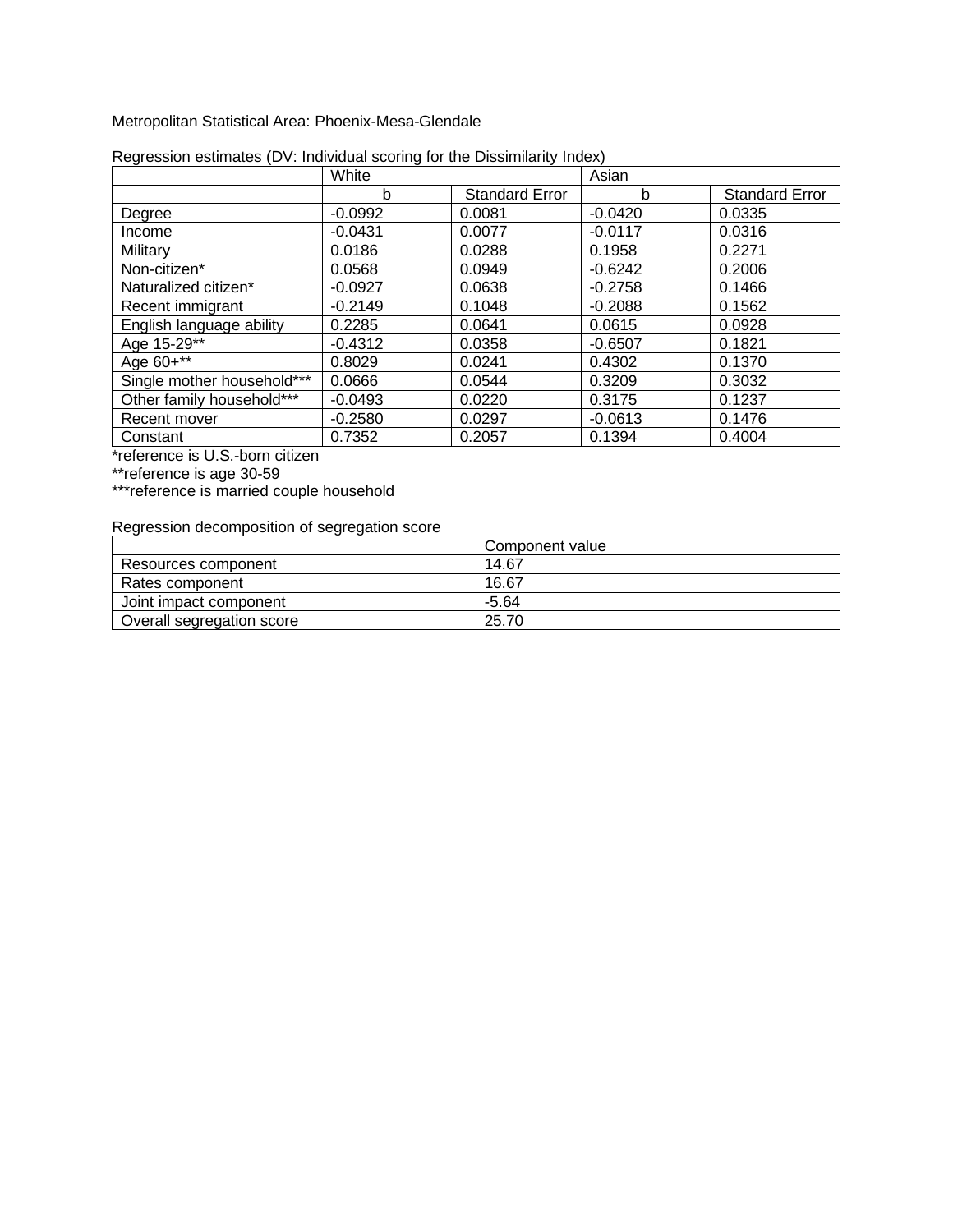#### Metropolitan Statistical Area: Pittsburgh

|                            | White     |                       | Asian     |                       |
|----------------------------|-----------|-----------------------|-----------|-----------------------|
|                            | b         | <b>Standard Error</b> | b         | <b>Standard Error</b> |
| Degree                     | $-0.3083$ | 0.0089                | $-0.0059$ | 0.0414                |
| Income                     | $-0.0905$ | 0.0109                | $-0.0189$ | 0.0446                |
| Military                   | 0.0803    | 0.0317                | 0.1258    | 0.4898                |
| Non-citizen*               | $-1.0456$ | 0.1700                | $-0.7673$ | 0.3666                |
| Naturalized citizen*       | $-0.4945$ | 0.0990                | $-0.2235$ | 0.2642                |
| Recent immigrant           | $-0.8247$ | 0.1834                | $-0.8334$ | 0.2811                |
| English language ability   | 0.1604    | 0.0879                | $-0.3271$ | 0.1205                |
| Age 15-29**                | $-0.4133$ | 0.0398                | $-0.4153$ | 0.2775                |
| Age 60+**                  | 0.0112    | 0.0259                | 0.1957    | 0.2215                |
| Single mother household*** | 0.3352    | 0.0677                | 1.2599    | 0.5138                |
| Other family household***  | $-0.1695$ | 0.0233                | $-0.0982$ | 0.2095                |
| Recent mover               | $-0.3971$ | 0.0396                | 0.1524    | 0.2169                |
| Constant                   | 3.0774    | 0.2838                | 1.0996    | 0.6069                |

#### Regression estimates (DV: Individual scoring for the Dissimilarity Index)

\*reference is U.S.-born citizen

\*\*reference is age 30-59

\*\*\*reference is married couple household

|                           | Component value |
|---------------------------|-----------------|
| Resources component       | 18.58           |
| Rates component           | 20.05           |
| Joint impact component    | 11.22           |
| Overall segregation score | 49.85           |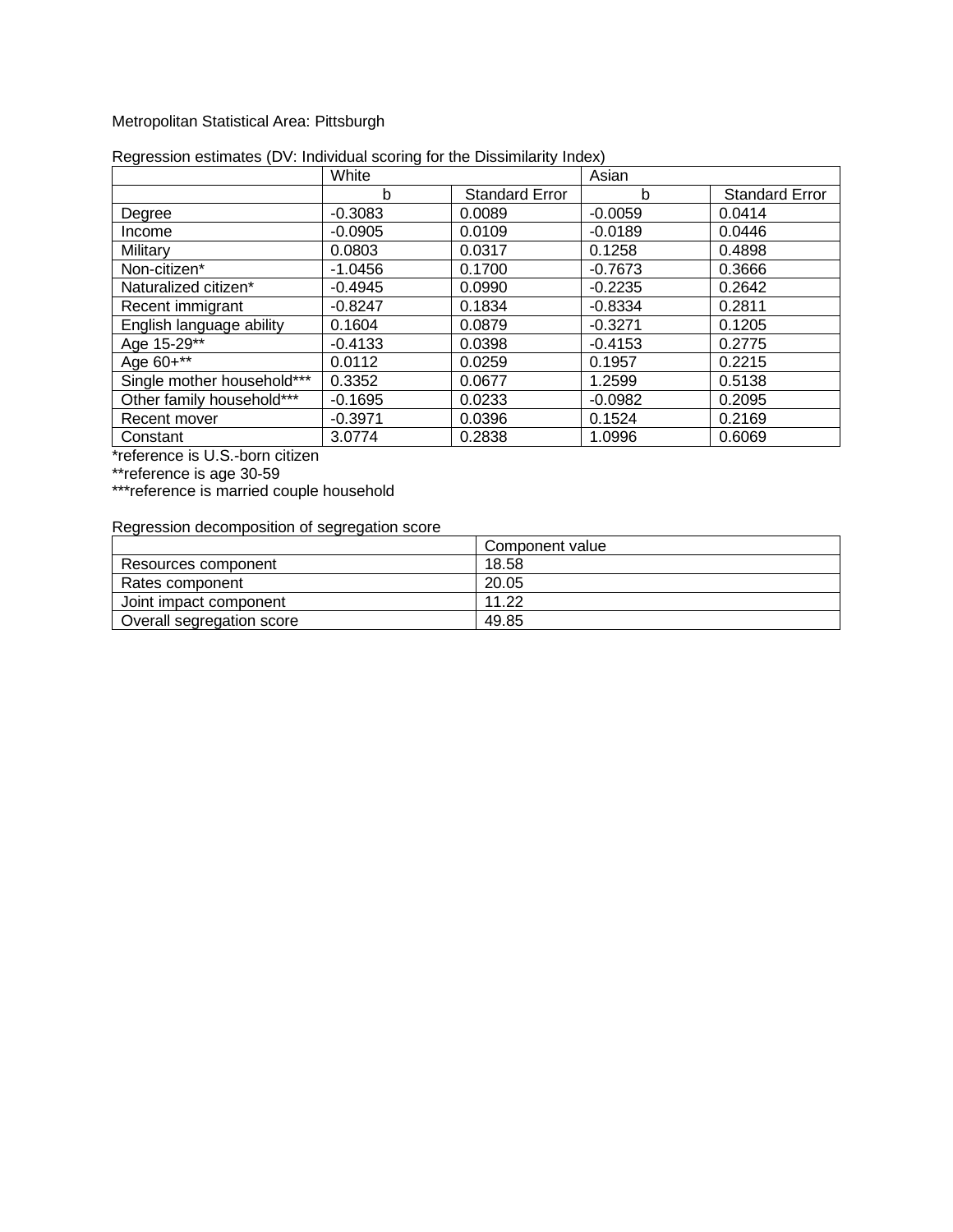Metropolitan Statistical Area: Portland-Vancouver-Hillsboro

|                            | White     |                       | Asian     |                       |
|----------------------------|-----------|-----------------------|-----------|-----------------------|
|                            | b         | <b>Standard Error</b> | b         | <b>Standard Error</b> |
| Degree                     | $-0.1065$ | 0.0089                | $-0.0072$ | 0.0297                |
| Income                     | $-0.0233$ | 0.0085                | $-0.0787$ | 0.0302                |
| Military                   | 0.0449    | 0.0320                | 0.3299    | 0.2382                |
| Non-citizen*               | $-0.3761$ | 0.1020                | $-0.6943$ | 0.1920                |
| Naturalized citizen*       | $-0.2657$ | 0.0695                | $-0.6165$ | 0.1323                |
| Recent immigrant           | $-0.2368$ | 0.1151                | $-0.3504$ | 0.1595                |
| English language ability   | 0.2268    | 0.0558                | 0.2667    | 0.0730                |
| Age 15-29**                | $-0.1763$ | 0.0412                | $-0.3710$ | 0.1802                |
| Age 60+**                  | 0.2522    | 0.0264                | 0.2647    | 0.1281                |
| Single mother household*** | 0.0437    | 0.0586                | $-0.1873$ | 0.2842                |
| Other family household***  | $-0.0556$ | 0.0239                | 0.3192    | 0.1146                |
| Recent mover               | $-0.1510$ | 0.0356                | 0.0608    | 0.1439                |
| Constant                   | 0.7481    | 0.1851                | 0.0620    | 0.3551                |

| Regression estimates (DV: Individual scoring for the Dissimilarity Index) |  |  |
|---------------------------------------------------------------------------|--|--|
|                                                                           |  |  |

\*reference is U.S.-born citizen

\*\*reference is age 30-59

\*\*\*reference is married couple household

|                           | Component value |
|---------------------------|-----------------|
| Resources component       | 19.32           |
| Rates component           | 22.76           |
| Joint impact component    | $-9.24$         |
| Overall segregation score | 32.84           |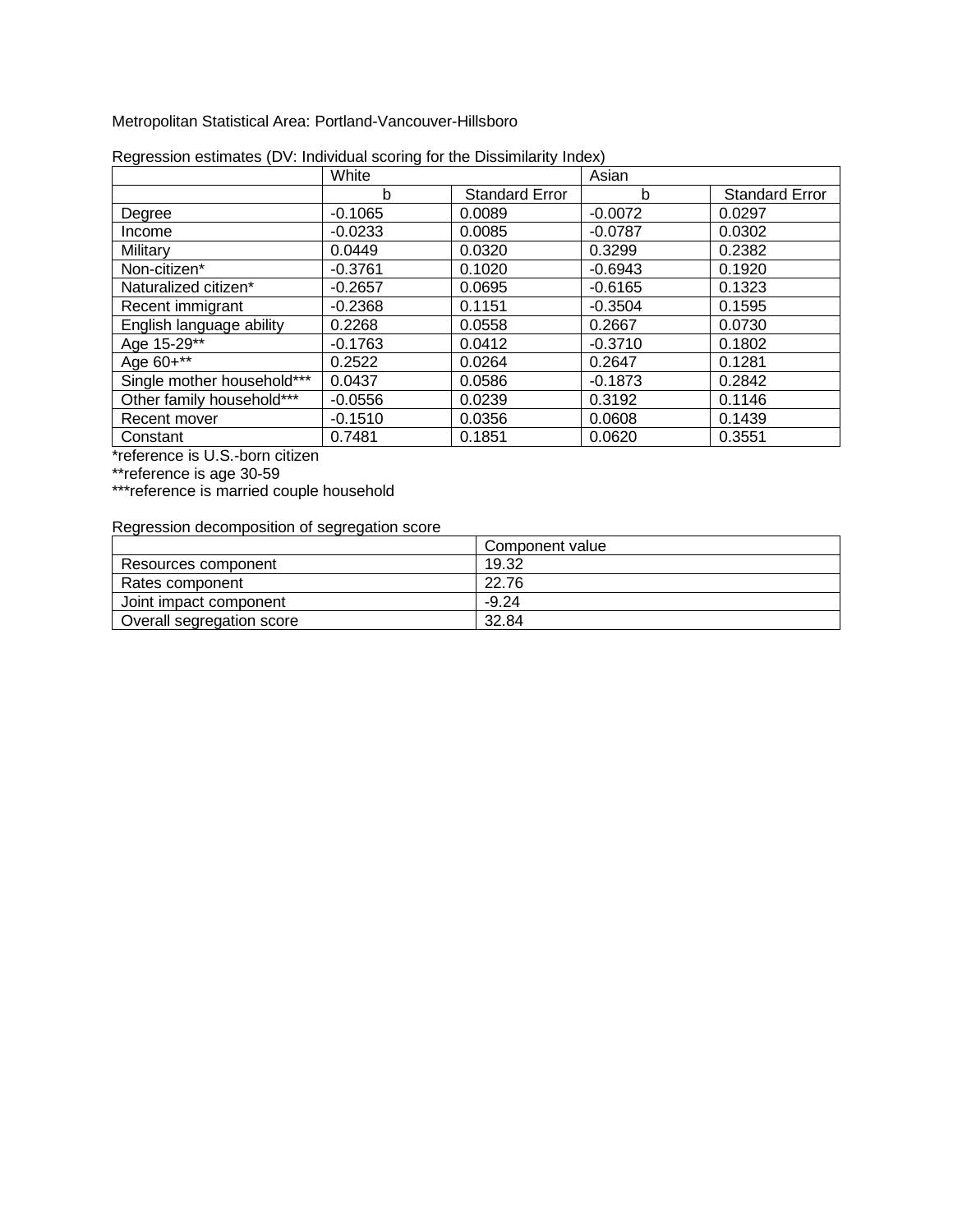Metropolitan Statistical Area: Riverside-San Bernardino-Ontario

|                            | White     |                       | Asian     |                       |
|----------------------------|-----------|-----------------------|-----------|-----------------------|
|                            | b         | <b>Standard Error</b> | b         | <b>Standard Error</b> |
| Degree                     | $-0.0849$ | 0.0109                | $-0.1371$ | 0.0269                |
| Income                     | $-0.0821$ | 0.0102                | $-0.0327$ | 0.0245                |
| Military                   | 0.1120    | 0.0363                | 0.0955    | 0.1508                |
| Non-citizen*               | $-0.1819$ | 0.1117                | $-0.3376$ | 0.1621                |
| Naturalized citizen*       | $-0.4586$ | 0.0727                | $-0.3256$ | 0.1176                |
| Recent immigrant           | $-0.0920$ | 0.1382                | $-0.1045$ | 0.1244                |
| English language ability   | 0.4197    | 0.0743                | 0.0635    | 0.0620                |
| Age 15-29**                | $-0.3826$ | 0.0542                | $-0.6410$ | 0.1856                |
| Age 60+**                  | 0.8663    | 0.0314                | 0.4976    | 0.0943                |
| Single mother household*** | 0.0864    | 0.0706                | 0.6078    | 0.1975                |
| Other family household***  | 0.2440    | 0.0297                | 0.3251    | 0.0946                |
| Recent mover               | $-0.1496$ | 0.0430                | 0.1626    | 0.1141                |
| Constant                   | 0.4496    | 0.2417                | $-0.0777$ | 0.2941                |

| Regression estimates (DV: Individual scoring for the Dissimilarity Index) |  |  |
|---------------------------------------------------------------------------|--|--|
|                                                                           |  |  |

\*reference is U.S.-born citizen

\*\*reference is age 30-59

\*\*\*reference is married couple household

|                           | Component value |
|---------------------------|-----------------|
| Resources component       | 12.07           |
| Rates component           | 24.25           |
| Joint impact component    | 5.21            |
| Overall segregation score | 41.53           |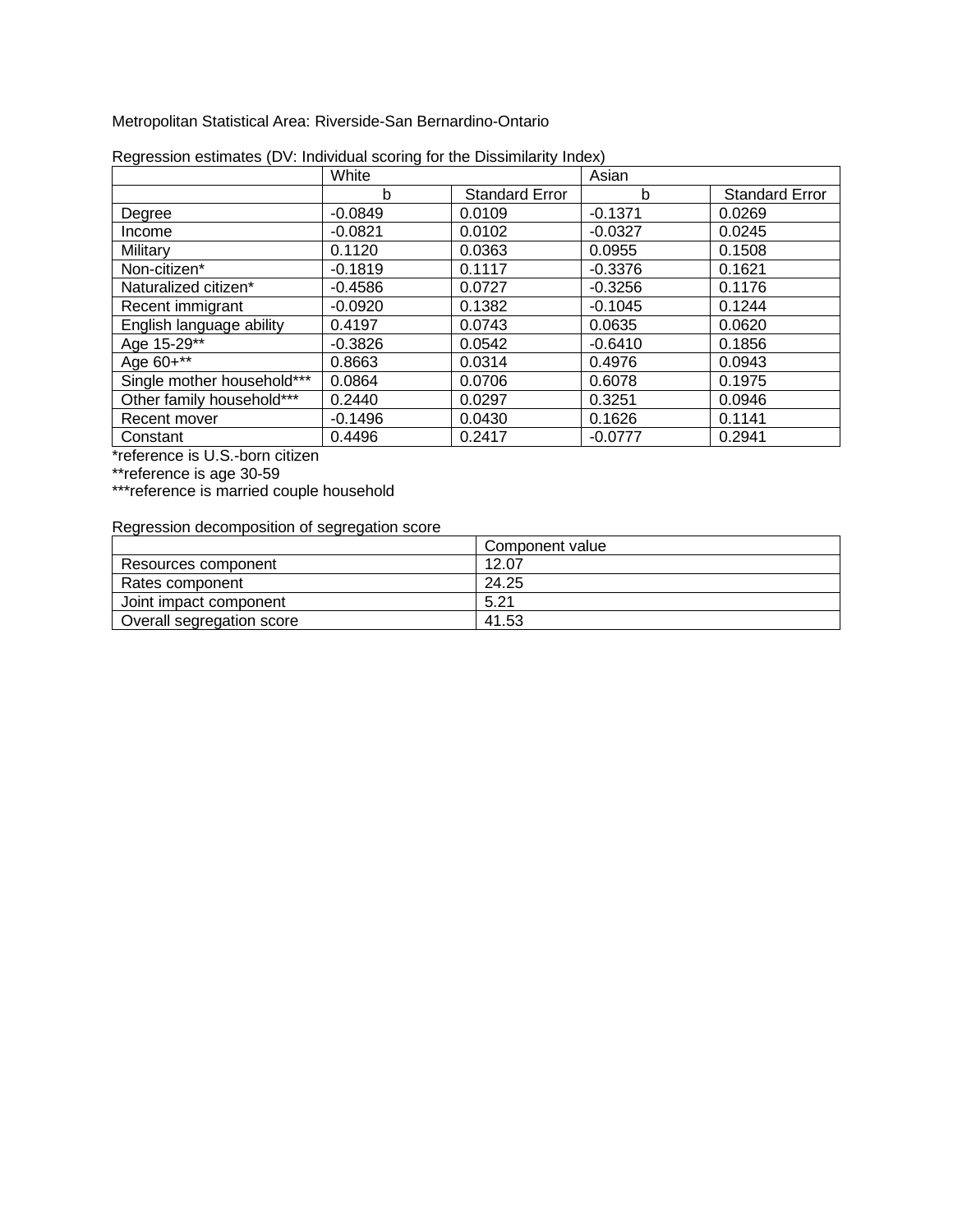Metropolitan Statistical Area: Sacramento-Arden-Arcade-Roseville

|                            | White     |                       | Asian     |                       |
|----------------------------|-----------|-----------------------|-----------|-----------------------|
|                            | b         | <b>Standard Error</b> | b         | <b>Standard Error</b> |
| Degree                     | $-0.0609$ | 0.0119                | 0.0722    | 0.0285                |
| Income                     | $-0.0324$ | 0.0110                | 0.0013    | 0.0257                |
| Military                   | $-0.0887$ | 0.0417                | $-0.0628$ | 0.1508                |
| Non-citizen*               | $-0.5765$ | 0.1180                | 0.0338    | 0.1361                |
| Naturalized citizen*       | $-0.4838$ | 0.0791                | $-0.0915$ | 0.0969                |
| Recent immigrant           | 0.1035    | 0.1261                | $-0.1726$ | 0.1129                |
| English language ability   | 0.0054    | 0.0627                | 0.3003    | 0.0592                |
| Age 15-29**                | $-0.3316$ | 0.0522                | $-0.1044$ | 0.1319                |
| Age 60+**                  | 0.5191    | 0.0351                | 0.4830    | 0.0972                |
| Single mother household*** | $-0.0988$ | 0.0753                | 0.3261    | 0.1825                |
| Other family household***  | $-0.1086$ | 0.0314                | 0.1098    | 0.0892                |
| Recent mover               | $-0.2238$ | 0.0444                | 0.0063    | 0.1102                |
| Constant                   | 1.6491    | 0.2161                | $-2.0072$ | 0.2904                |

| Regression estimates (DV: Individual scoring for the Dissimilarity Index) |  |  |
|---------------------------------------------------------------------------|--|--|
|                                                                           |  |  |

\*reference is U.S.-born citizen

\*\*reference is age 30-59

\*\*\*reference is married couple household

|                           | Component value |
|---------------------------|-----------------|
| Resources component       | 6.27            |
| Rates component           | 39.36           |
| Joint impact component    | 1.15            |
| Overall segregation score | 46.78           |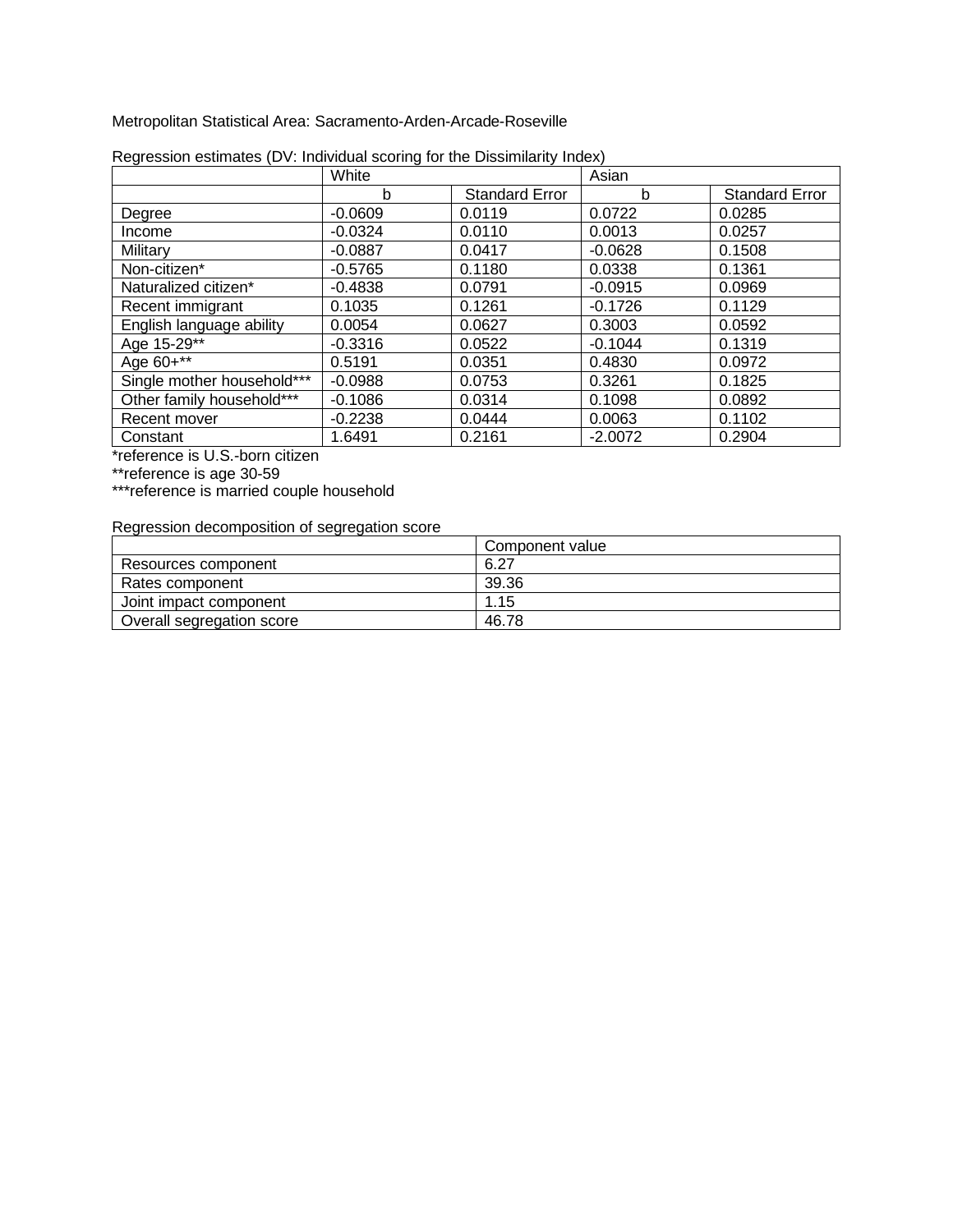Metropolitan Statistical Area: San Diego-Carlsbad-San Marcos

|                            | White     |                       | Asian     |                       |
|----------------------------|-----------|-----------------------|-----------|-----------------------|
|                            | b         | <b>Standard Error</b> | b         | <b>Standard Error</b> |
| Degree                     | $-0.0404$ | 0.0102                | 0.0502    | 0.0225                |
| Income                     | $-0.0209$ | 0.0090                | 0.0224    | 0.0219                |
| Military                   | $-0.2019$ | 0.0337                | $-0.2378$ | 0.1026                |
| Non-citizen*               | $-0.1166$ | 0.1032                | $-0.6026$ | 0.1315                |
| Naturalized citizen*       | $-0.4098$ | 0.0577                | $-0.6778$ | 0.0919                |
| Recent immigrant           | $-0.3596$ | 0.1069                | $-0.2886$ | 0.1096                |
| English language ability   | 0.0392    | 0.0572                | 0.1114    | 0.0548                |
| Age 15-29**                | $-0.0993$ | 0.0464                | $-0.3088$ | 0.1326                |
| Age 60+**                  | 0.5424    | 0.0307                | 0.4093    | 0.0805                |
| Single mother household*** | $-0.1652$ | 0.0750                | 0.0162    | 0.1768                |
| Other family household***  | $-0.0142$ | 0.0277                | 0.3737    | 0.0770                |
| Recent mover               | $-0.0459$ | 0.0404                | 0.2424    | 0.0987                |
| Constant                   | 1.3345    | 0.1879                | $-1.1839$ | 0.2721                |

| Regression estimates (DV: Individual scoring for the Dissimilarity Index) |  |  |
|---------------------------------------------------------------------------|--|--|
|                                                                           |  |  |

\*reference is U.S.-born citizen

\*\*reference is age 30-59

\*\*\*reference is married couple household

|                           | Component value |
|---------------------------|-----------------|
| Resources component       | 14.83           |
| Rates component           | 38.79           |
| Joint impact component    | $-7.26$         |
| Overall segregation score | 46.36           |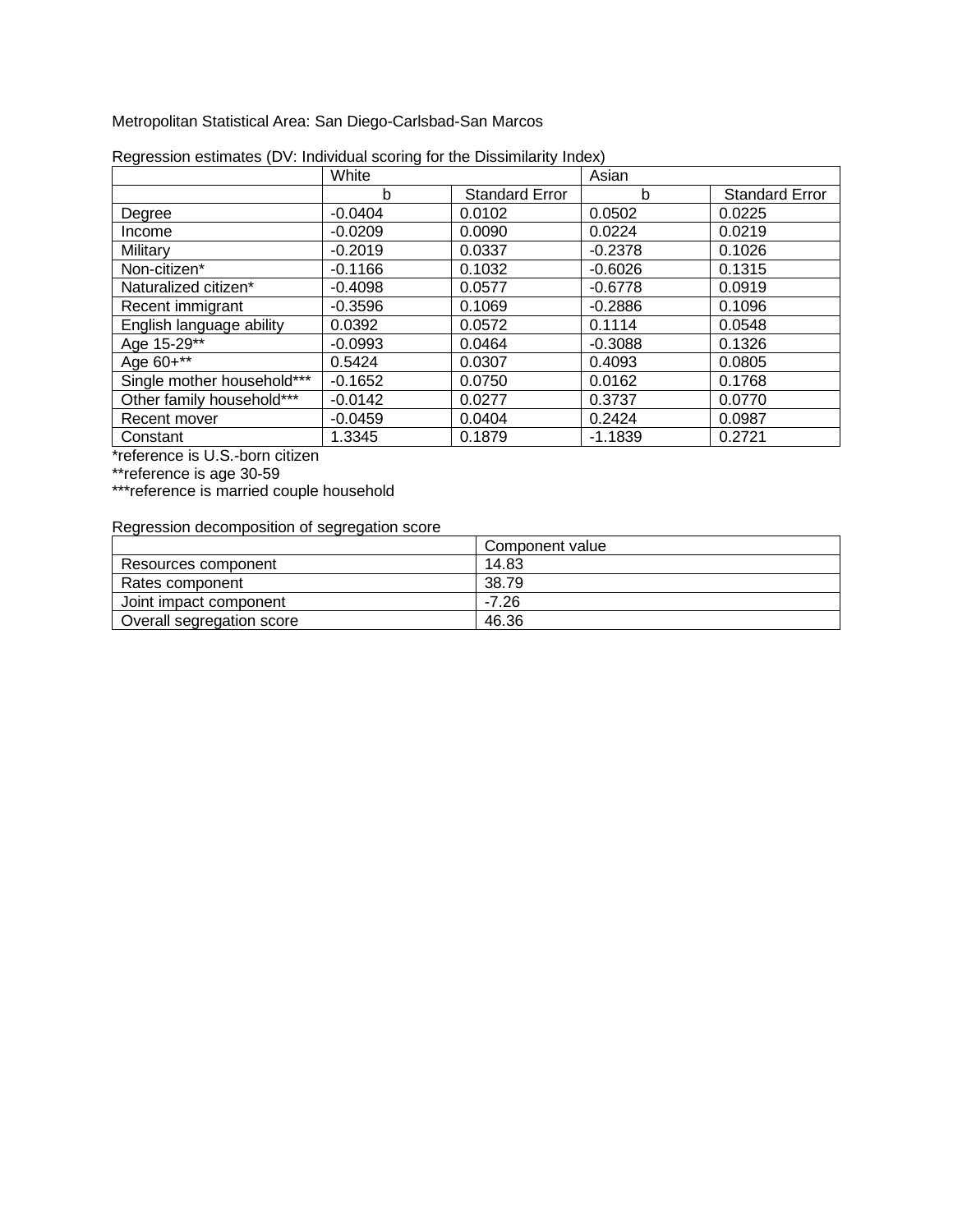Metropolitan Statistical Area: San Francisco-Oakland-Fremont

|                            | White     |                       | Asian     |                       |
|----------------------------|-----------|-----------------------|-----------|-----------------------|
|                            | b         | <b>Standard Error</b> | b         | <b>Standard Error</b> |
| Degree                     | 0.0776    | 0.0079                | 0.0824    | 0.0131                |
| Income                     | 0.0536    | 0.0070                | 0.0167    | 0.0131                |
| Military                   | $-0.1470$ | 0.0338                | $-0.0186$ | 0.0815                |
| Non-citizen*               | $-0.2582$ | 0.0721                | $-0.3361$ | 0.0726                |
| Naturalized citizen*       | $-0.4420$ | 0.0419                | $-0.5207$ | 0.0462                |
| Recent immigrant           | $-0.1473$ | 0.0761                | $-0.3967$ | 0.0611                |
| English language ability   | 0.4231    | 0.0444                | 0.3594    | 0.0288                |
| Age 15-29**                | $-0.3925$ | 0.0445                | $-0.2510$ | 0.0762                |
| Age 60+**                  | 0.2526    | 0.0259                | 0.0820    | 0.0454                |
| Single mother household*** | $-0.0541$ | 0.0717                | 0.0581    | 0.1176                |
| Other family household***  | $-0.2078$ | 0.0231                | 0.1778    | 0.0412                |
| Recent mover               | $-0.1455$ | 0.0366                | 0.1855    | 0.0580                |
| Constant                   | $-0.9343$ | 0.1505                | $-1.8817$ | 0.1509                |

| Regression estimates (DV: Individual scoring for the Dissimilarity Index) |  |  |  |  |
|---------------------------------------------------------------------------|--|--|--|--|
|                                                                           |  |  |  |  |

\*reference is U.S.-born citizen

\*\*reference is age 30-59

\*\*\*reference is married couple household

|                           | Component value |
|---------------------------|-----------------|
| Resources component       | 13.95           |
| Rates component           | 31.78           |
| Joint impact component    | $-1.68$         |
| Overall segregation score | 44.05           |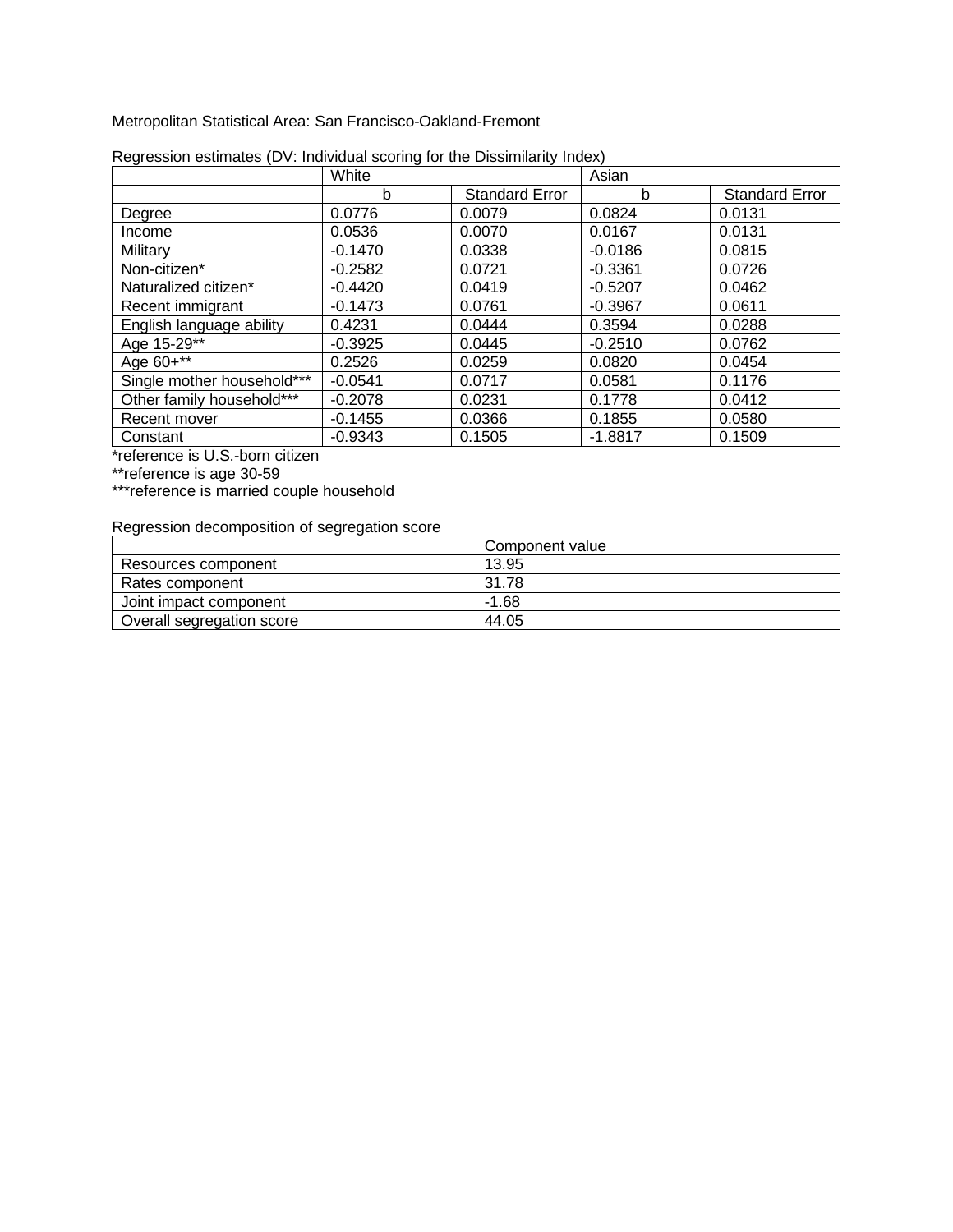Metropolitan Statistical Area: Seattle-Tacoma-Bellevue

|                            | White     |                       | Asian     |                       |
|----------------------------|-----------|-----------------------|-----------|-----------------------|
|                            | b         | <b>Standard Error</b> | b         | <b>Standard Error</b> |
| Degree                     | $-0.1035$ | 0.0074                | 0.0105    | 0.0189                |
| Income                     | $-0.0161$ | 0.0069                | $-0.0098$ | 0.0184                |
| Military                   | 0.0185    | 0.0266                | 0.1502    | 0.1153                |
| Non-citizen*               | $-0.3116$ | 0.0774                | $-0.3419$ | 0.1107                |
| Naturalized citizen*       | $-0.4949$ | 0.0510                | $-0.3765$ | 0.0760                |
| Recent immigrant           | $-0.5733$ | 0.0832                | $-0.6437$ | 0.0912                |
| English language ability   | 0.2667    | 0.0464                | 0.2909    | 0.0458                |
| Age 15-29**                | $-0.2352$ | 0.0338                | $-0.2946$ | 0.1024                |
| Age 60+**                  | 0.2693    | 0.0227                | 0.2357    | 0.0734                |
| Single mother household*** | $-0.1642$ | 0.0514                | 0.3353    | 0.1585                |
| Other family household***  | $-0.2132$ | 0.0202                | 0.0199    | 0.0636                |
| Recent mover               | $-0.1921$ | 0.0302                | $-0.0185$ | 0.0840                |
| Constant                   | 0.7037    | 0.1528                | $-0.9942$ | 0.2172                |

| Regression estimates (DV: Individual scoring for the Dissimilarity Index) |  |  |  |  |
|---------------------------------------------------------------------------|--|--|--|--|
|                                                                           |  |  |  |  |

\*reference is U.S.-born citizen

\*\*reference is age 30-59

\*\*\*reference is married couple household

|                           | Component value |
|---------------------------|-----------------|
| Resources component       | 14.60           |
| Rates component           | 22.91           |
| Joint impact component    | 0.14            |
| Overall segregation score | 37.65           |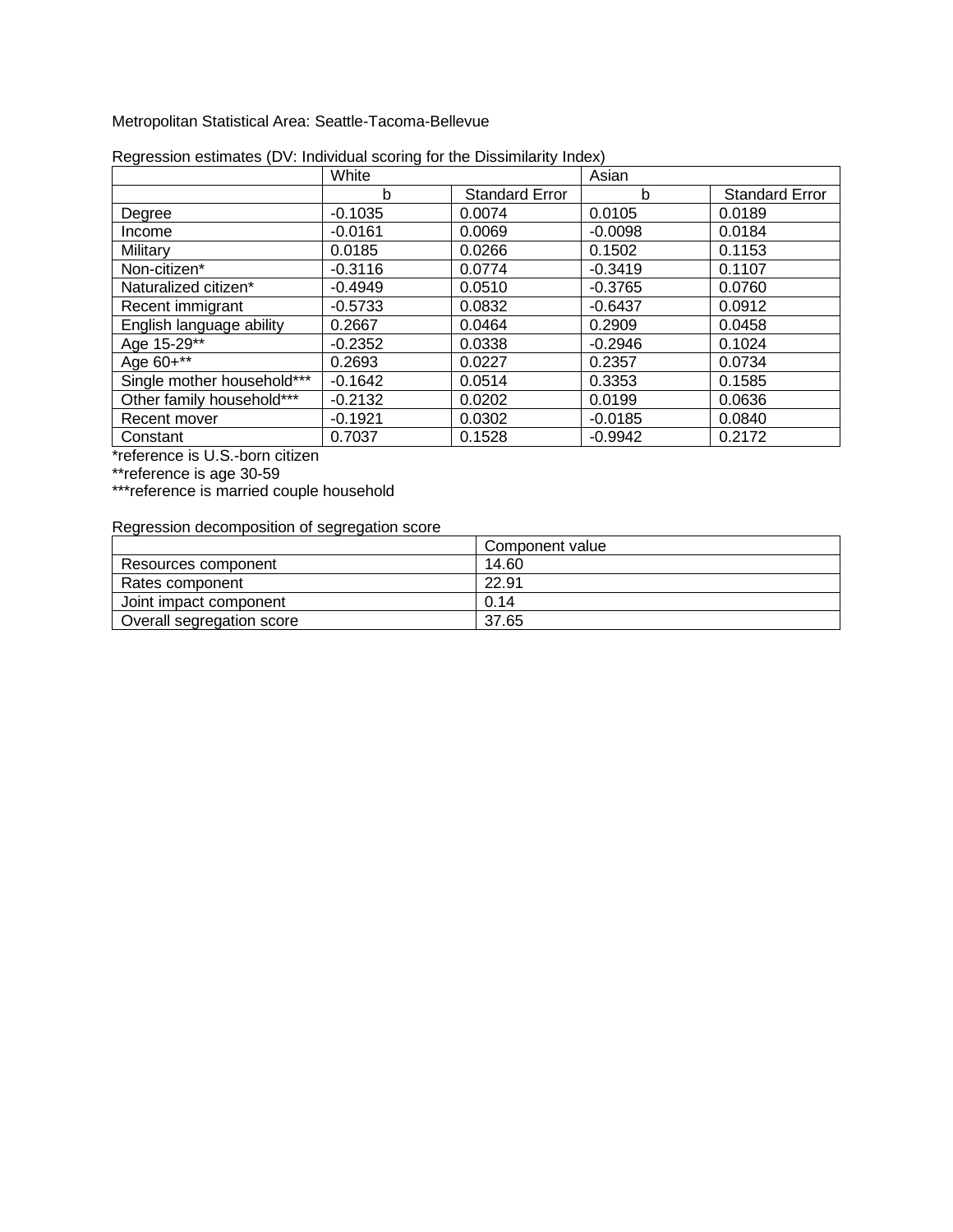### Metropolitan Statistical Area: St. Louis

|                            | White     |                       | Asian     |                       |
|----------------------------|-----------|-----------------------|-----------|-----------------------|
|                            | b         | <b>Standard Error</b> | b         | <b>Standard Error</b> |
| Degree                     | $-0.2871$ | 0.0088                | $-0.0509$ | 0.0401                |
| Income                     | $-0.0521$ | 0.0097                | $-0.0604$ | 0.0463                |
| Military                   | 0.0676    | 0.0300                | 0.4348    | 0.3687                |
| Non-citizen*               | $-0.5832$ | 0.1618                | $-0.4052$ | 0.3076                |
| Naturalized citizen*       | $-0.5935$ | 0.0989                | $-0.0803$ | 0.2390                |
| Recent immigrant           | $-0.3735$ | 0.1618                | $-0.8523$ | 0.2248                |
| English language ability   | 0.1457    | 0.0778                | 0.0242    | 0.1101                |
| Age 15-29**                | $-0.2613$ | 0.0390                | $-0.6571$ | 0.2655                |
| Age 60+**                  | $-0.0341$ | 0.0258                | 0.0674    | 0.2032                |
| Single mother household*** | 0.1668    | 0.0655                | 1.4131    | 0.3712                |
| Other family household***  | $-0.2485$ | 0.0234                | $-0.0816$ | 0.1904                |
| Recent mover               | $-0.3368$ | 0.0381                | $-0.0341$ | 0.2064                |
| Constant                   | $-2.4450$ | 0.2528                | 0.5994    | 0.5247                |

#### Regression estimates (DV: Individual scoring for the Dissimilarity Index)

\*reference is U.S.-born citizen

\*\*reference is age 30-59

\*\*\*reference is married couple household

|                           | Component value |
|---------------------------|-----------------|
| Resources component       | 15.14           |
| Rates component           | 25.25           |
| Joint impact component    | 2.76            |
| Overall segregation score | 43.15           |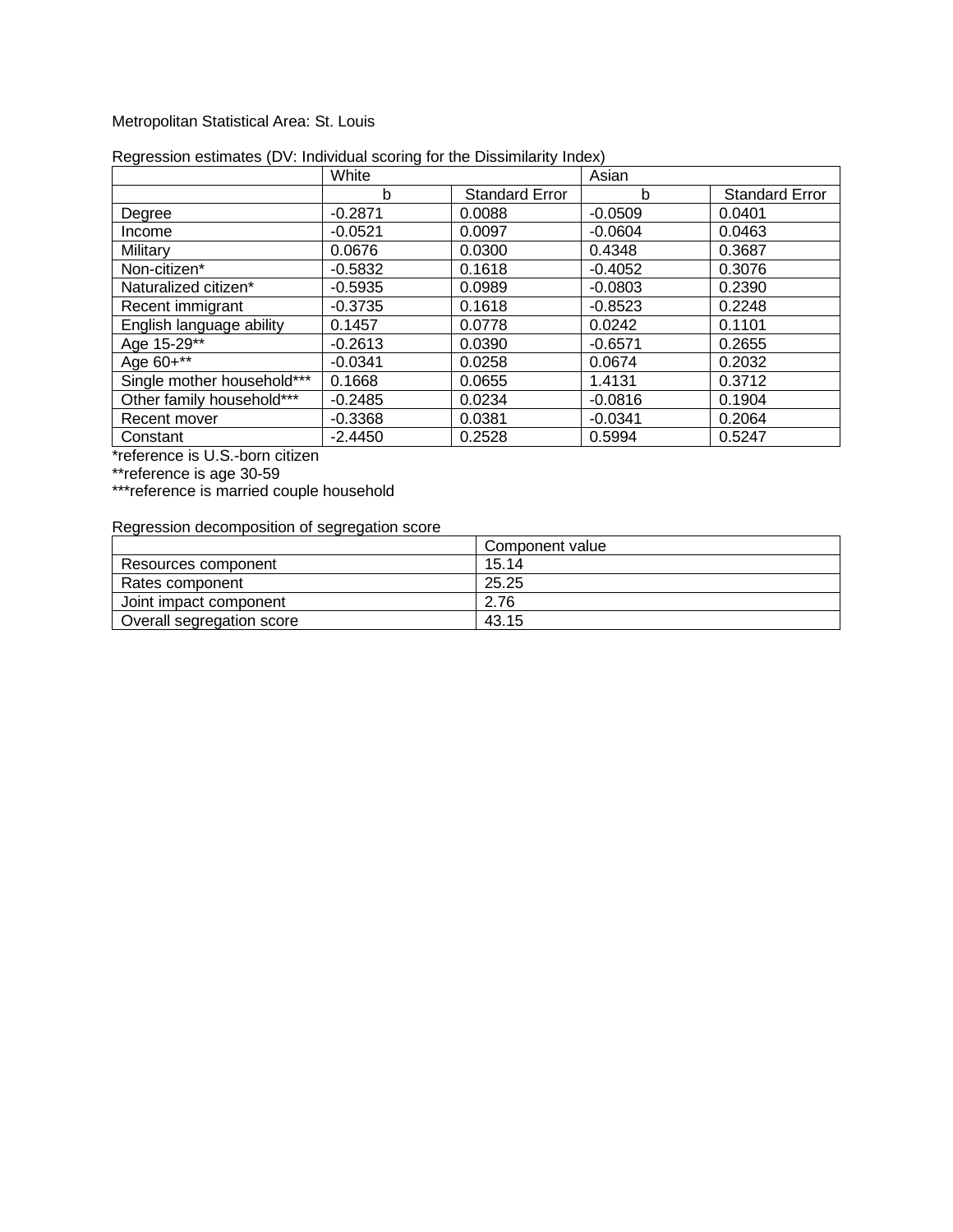Metropolitan Statistical Area: Tampa-St. Petersburg-Clearwater

|                            | White     |                       | Asian     |                       |
|----------------------------|-----------|-----------------------|-----------|-----------------------|
|                            | b         | <b>Standard Error</b> | b         | <b>Standard Error</b> |
| Degree                     | $-0.1197$ | 0.0087                | $-0.1490$ | 0.0403                |
| Income                     | $-0.0642$ | 0.0087                | $-0.0640$ | 0.0367                |
| Military                   | 0.0006    | 0.0298                | 0.4143    | 0.3102                |
| Non-citizen*               | $-0.0470$ | 0.0960                | $-0.1156$ | 0.2631                |
| Naturalized citizen*       | $-0.1631$ | 0.0630                | $-0.3585$ | 0.2096                |
| Recent immigrant           | $-0.3205$ | 0.1056                | $-0.6069$ | 0.1859                |
| English language ability   | 0.1685    | 0.0611                | 0.1223    | 0.0984                |
| Age 15-29**                | $-0.6310$ | 0.0436                | $-0.3614$ | 0.2372                |
| Age 60+**                  | 0.6621    | 0.0258                | 0.2512    | 0.1652                |
| Single mother household*** | 0.0252    | 0.0577                | 0.1651    | 0.3114                |
| Other family household***  | 0.0009    | 0.0238                | 0.2999    | 0.1478                |
| Recent mover               | $-0.1051$ | 0.0353                | 0.1198    | 0.1820                |
| Constant                   | 1.2320    | 0.2018                | 0.6949    | 0.4420                |

| Regression estimates (DV: Individual scoring for the Dissimilarity Index) |  |  |
|---------------------------------------------------------------------------|--|--|
|                                                                           |  |  |

\*reference is U.S.-born citizen

\*\*reference is age 30-59

\*\*\*reference is married couple household

|                           | Component value |
|---------------------------|-----------------|
| Resources component       | 16.69           |
| Rates component           | 20.40           |
| Joint impact component    | -5.82           |
| Overall segregation score | 31.27           |